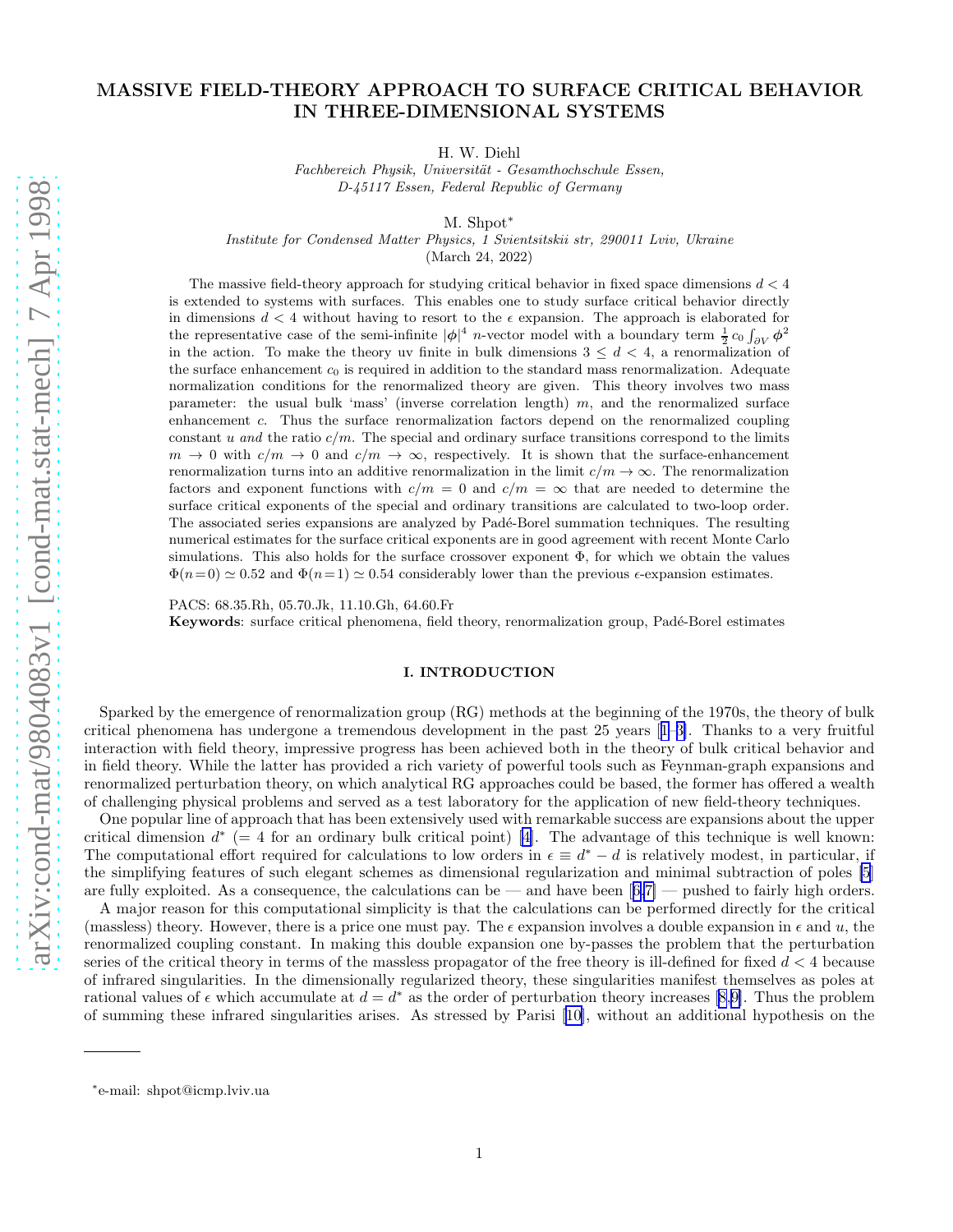summation of these singularities, any calculation based on the  $\epsilon$  expansion and the RG in this perturbative zero-mass scheme does not contain any information about the critical behavior in a fixed dimension  $d < d^*$ .

In practice, the  $\epsilon$  expansion often works amazingly well for critical exponents, even if truncated at order  $\epsilon^2$  and extrapolated to  $d = 3$  in the most naive fashion by setting  $\epsilon = 1$ . However, quantitatively accurate results require higher orders and sophisticated summation techniques [\[6,7](#page-37-0),[11](#page-37-0)]. The extrapolation problem usually is more severe for other universal quantities such as amplitude ratios<sup>1</sup> or scaling functions. One reason is that the results typically involve (e.g., geometric) factors or functions with an explicit dependence on  $d$ . Thus the question arises whether and which of these d-dependent terms should be expanded in  $\epsilon$  or rather be kept in the extrapolation procedure. As an empirical rule it has been advocated to choose the scale of u in such a fashion that a particular d-dependent geometrical factor is absorbed[[13\]](#page-37-0). From a purely practical point of view, such recipes may well be useful. But they are hardly satisfactory since they neither have a firm theoretical basis we are aware of, nor ensure that all ambiguities of the extrapolation procedure are eliminated in a reliable fashion.

Thefield-theoretic RG approach based on the  $\epsilon$  expansion has also been extended [[14–19\]](#page-37-0) to, and successfully used in, the study of critical behavior of systems with  $\textit{surfaces}^2$  [[18–20](#page-37-0)]. In the case of such systems an additional complication may arise: even at low orders of the loop expansion, the perturbative results may involve both geometric factors associated with the d dimensional bulk as well as others coming from the  $d-1$  dimensional boundaries. Hence it may not even be clear how to apply the empirical rule just mentioned.

From a fundamental point of view, approaches that work directly in a *fixed dimension* and therefore *avoid* the  $\epsilon$  expansion are clearly more attractive. An important one of this kind is the massive field-theory approach for fixed  $d < d^*$  [[10,21](#page-37-0)[–28,](#page-38-0)[3](#page-37-0)]. Its merits are well known: Pushed to sufficiently high orders of perturbation theory and combined with sophisticated series summation techniques, it has produced values of bulk critical exponents[[22,23\]](#page-38-0) withan accuracy comparable to that of the most precise ones obtained so far by alternative methods [[6,7,11](#page-37-0)[,29,30](#page-38-0)], as well as a set of amplitude ratios of barely inferior precision[[24,25,31](#page-38-0)]. The method has also been utilized, albeit not to the same level of precision, to determine the universal ratio of correlation-length amplitudes for three-dimensional Ising systems [\[32](#page-38-0)], in the analysis of critical behavior in various anisotropic and disordered systems [\[33–35](#page-38-0)], partly even in general, non-integer dimensions  $2 \leq d < 4$  [\[36](#page-38-0)], as well as in studies of three-dimensional  $\phi^3$  theories describing the percolation transition and the Yang-Lee edge singularity problem [\[37](#page-38-0)].

In the present paper (a brief account of which has been given in Ref. [\[38](#page-38-0)]), we generalize the massive field-theory approach for fixed  $d < d^*$  to the study of critical behavior in *semi-infinite systems*. Such an extension is very desirable, both on account of the general conceptual reasons explained above, and for purely practical purposes. Recently extensive Monte Carlo calculations[[39–44](#page-38-0)] have been performed for three-dimensional Ising models with free surfaces and for the adsorption of polymers on walls<sup>3</sup> [\[45,46,39](#page-38-0),[43](#page-38-0)]. For most surface critical exponents these yielded values in reasonable agreement with the ones obtained by setting  $\epsilon = 1$  in their  $\epsilon$  expansion to order  $\epsilon^2$  [[18\]](#page-37-0). For the surface crossover exponent  $\Phi$  [\[18,20](#page-37-0)], however, the Monte Carlo estimates turned out to be 20–30% lower. These discrepancies were one of the motives for the present work.

Our analysis is based on the semi-infinite n-vector model, which is the appropriate prototype model for studying surface effects on critical behavior[[18\]](#page-37-0). In Sec. II we briefly recall its definition and provide the necessary background. In Sec. [III](#page-6-0) we give normalization conditions for the massive field theory. Sections [IV–](#page-8-0)[VI](#page-14-0) are devoted to the analysis of the special transition. In Sec. [IV](#page-8-0) the general scheme of our approach is explained; then the Callan-Symanzik equations are given and utilized to derive the asymptotic scaling forms of the correlation functions near the multicritical point describing the special transition. After a brief discussion of some general features of perturbation theory, our two-loop results for the RG functions are presented in Sec. [V.](#page-11-0) These are utilized in Section VI to obtain numerical estimates for the values of the surface critical exponents of the special transition in three dimensions by means of Padé analyses and Padé-Borel summation techniques. The *ordinary* transition is treated in Sec. [VII.](#page-19-0) Again, two-loop results are given and exploited to obtain Padé-Borel estimates of its surface critical exponents for  $d = 3$ . Concluding remarks are reserved for Sec. [VIII.](#page-26-0) Various calculational details are relegated to Appendices A and B.

# II. BACKGROUND

<sup>&</sup>lt;sup>1</sup>For a review of results on universal amplitude ratios, see Ref.  $[12]$ .

 ${}^{2}$ For a review of surface critical phenomena, see Refs. [\[18](#page-37-0)] and [\[20\]](#page-37-0); for an account of more recent results, see Ref. [\[19\]](#page-37-0).

<sup>3</sup> For background and references on polymer adsorption on walls, see Refs.[[45\]](#page-38-0) and[[46](#page-38-0)].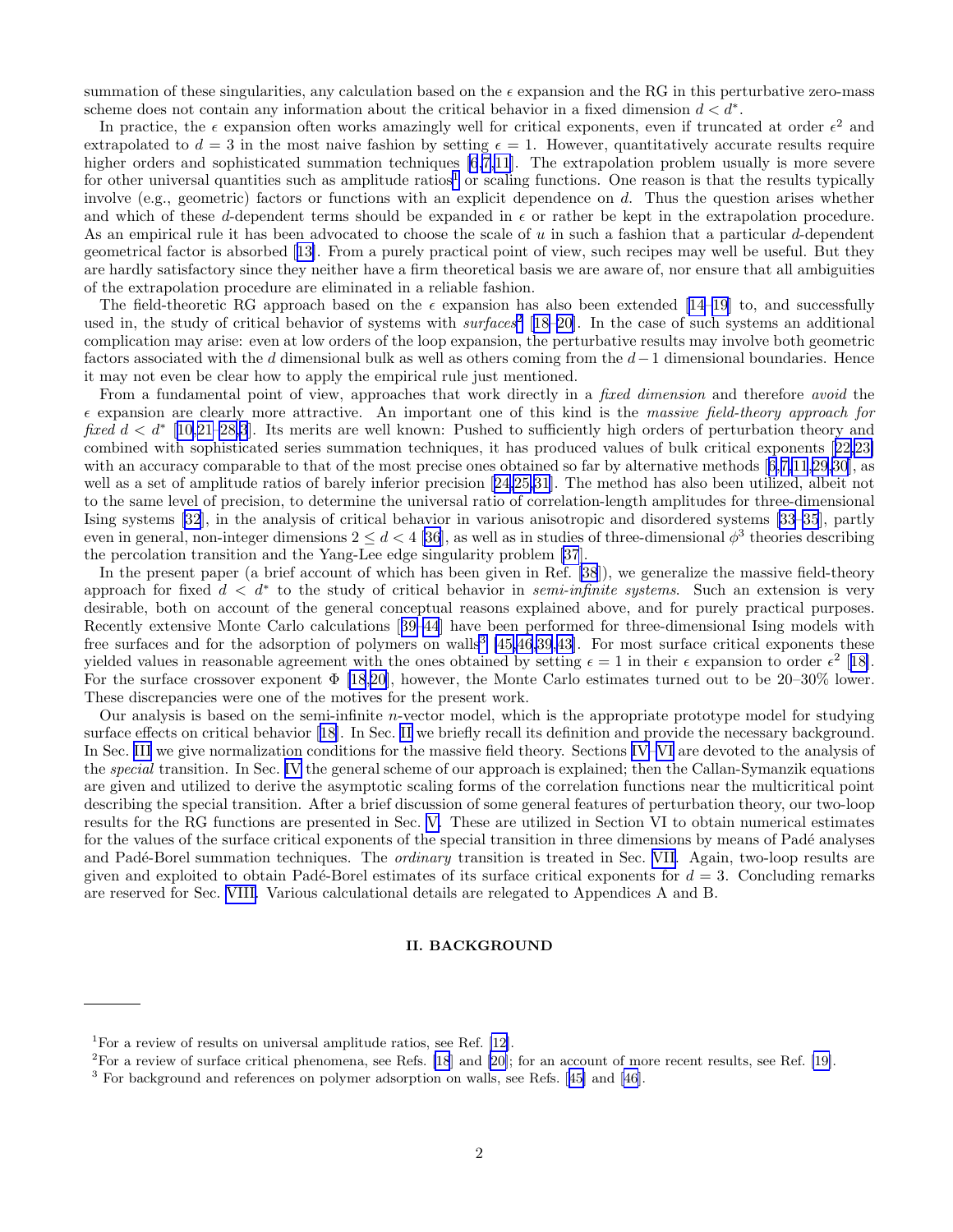#### A. The model

<span id="page-2-0"></span>Let  $\phi = (\phi^a(\mathbf{x}))$  be an n-vector field defined on the half-space  $V = \mathbb{R}^d_+ \equiv {\mathbf{x} = (\mathbf{r}, z) \in \mathbb{R}^d \mid \mathbf{r} \in \mathbb{R}^{d-1}, z \geq 0}$ bounded by the plane  $z = 0$ , which we denote as  $\partial V$ . The semi-infinite n-vector model is defined by the Euclidean action[[18,19\]](#page-37-0)

$$
\mathcal{H}[\phi] = \int_{V} \left( \frac{1}{2} \left( \partial_{\mu} \phi \right)^{2} + \frac{1}{2} m_{0}^{2} \phi^{2} + \frac{1}{4!} u_{0} |\phi|^{4} \right) + \int_{\partial V} \left( \frac{1}{2} c_{0} \phi^{2} \right) . \tag{2.1}
$$

Here  $m_0^2$ ,  $u_0$ , and  $c_0$  are the bare mass, the bare coupling constant, and the bare surface enhancement<sup>4</sup>, respectively.

Adding bulk and surface source terms to the action, we introduce the generating functional

$$
\mathcal{Z}[\mathbf{J}, \mathbf{J}_1; K, K_1] = \int \mathcal{D}\phi \exp\left[-\mathcal{H} + \int_V \left(\mathbf{J} \cdot \phi + \frac{1}{2}K\phi^2\right) + \int_{\partial V} \left(\mathbf{J}_1 \cdot \phi + \frac{1}{2}K_1\phi^2\right)\right]
$$
(2.2)

and the correlation functions

$$
G^{(N,M;I,I_1)}(\boldsymbol{x}_1,\ldots,\boldsymbol{R}_{I_1})
$$
\n
$$
= \left[\prod_{j=1}^N \frac{\delta}{\delta J^{a_j}(\boldsymbol{x}_j)}\right] \left[\prod_{k=1}^M \frac{\delta}{\delta J_1^{b_k}(\boldsymbol{r}_k)}\right] \left[\prod_{l=1}^I \frac{\delta}{\delta K(\boldsymbol{X}_l)}\right] \left[\prod_{m=1}^{I_1} \frac{\delta}{\delta K_1(\boldsymbol{R}_m)}\right] \ln \mathcal{Z}\Big|_{J=J_1=K=K_1=0}.
$$
\n(2.3)

For the functions  $G^{(N,M;0,0)}$  without  $\phi^2$ -insertions on or off the surface we use the notation  $G^{(N,M)}$ . The tensorial indices  $\{a_j, b_k\}$  will be suppressed whenever no confusion is possible. The ultraviolet (uv) singularities of the theory should be assumed to be regularized by means of a large-momentum cutoff  $\Lambda$ .

We shall also need the (bulk) analogs of these functions for the  $|\phi|^4$  theory in the infinite space, i.e., with  $V = \mathbb{R}^d$ . The easiest way to define these is the usual one where all boundary terms in the action (2.1) and the generating functional (2.2) are dropped, and periodic boundary conditions are chosen. We denote the so-defined bulk analog of  $G^{(N,0;I,0)}(\{\bm{x}_j\}; {\{\bm{X}_l\}})$  as  $G_{\rm bulk}^{(N;I)}(\{\bm{x}_j\}; {\{\bm{X}_l\}})$  and introduce their Fourier transforms  $\tilde{G}_{\rm bulk}^{(N;I)}$  through

$$
G_{\text{bulk}}^{(N;I)}(\{\boldsymbol{x}_j\};\{\boldsymbol{X}_l\})
$$
\n
$$
= \int\limits_{\boldsymbol{q}_1,\ldots,\boldsymbol{Q}_I} \tilde{G}_{\text{bulk}}^{(N;I)}(\{\boldsymbol{q}_j\};\{\boldsymbol{Q}_l\}) e^{i(\sum_j \boldsymbol{q}_j \boldsymbol{x}_j + \sum_l \boldsymbol{Q}_l \boldsymbol{X}_l)} (2\pi)^d \delta\left(\sum_j \boldsymbol{q}_j + \sum_l \boldsymbol{Q}_l\right), \tag{2.4}
$$

where the integral on the right-hand side indicates integrations  $\int_{\mathbf{q}} \equiv \int d^d(q/2\pi)$  over all d-dimensional momenta  $q_1, \ldots, Q_l$ . For the associated standard bulk vertex functions and their Fourier transforms we use the notation  $\Gamma_{\text{bulk}}^{(N;I)}$ and  $\tilde{\Gamma}_{\text{bulk}}^{(N;I)}$ , respectively.

In the case of our half-space geometry, where translational invariance is restricted to translations parallel to the surface, it is appropriate to perform Fourier transformations only with respect to  $(d-1)$ -dimensional parallel coordinates. We denote the  $(d-1)$ -dimensional parallel momenta associated with the operators  $\phi(x \notin \partial V)$  and  $\phi_s \equiv \phi(x \in \partial V)$ by lower case  $p$ 's, and those associated with the insertions  $\phi^2$  and  $\phi_s^2$  by upper case  $P$ 's. Parallel Fourier transforms are indicated by a hat; for example, the pair correlation function in this  $p_z$  representation is written as  $\hat{G}^{(2,0)}(p;z,z')$ .

Infinitely far away from the surface all properties must attain their bulk values. Hence the bulk functions  $\hat{G}_{\text{bulk}}^{(N;I)}$ bulk can be obtained from  $\hat{G}^{(N,0;I,0)}$  by letting all  $N+I$  perpendicular coordinates  $z_j \to \infty$ , keeping all relative coordinates  $z_{jk} \equiv z_i - z_k$  fixed:

$$
\lim_{z_1,\ldots,z_{N+I}\to\infty} \hat{G}^{(N,0;I,0)}(\{p\};\{z_j\}) = \hat{G}_{\text{bulk}}^{(N;I)}(\{p\};\{z_{jk}\})\,,\tag{2.5}
$$

where  $\{p\}$  here stands for the set of all  $N + I$  parallel momenta.

<sup>&</sup>lt;sup>4</sup>Upon mapping a semi-infinite (lattice) Ising model with ferromagnetic nearest-neighbor interactions of strength  $K_1$  between surfacespins and of strength K elsewhere one finds that  $c_0$  decreases as  $(K_1 - K)/K$  increases [[18](#page-37-0)]. For simplicity, we shall nevertheless use the term surface enhancement for  $c_0$ , rather than reserving it for  $(-c_0)$  or  $(-c_0 + const)$ .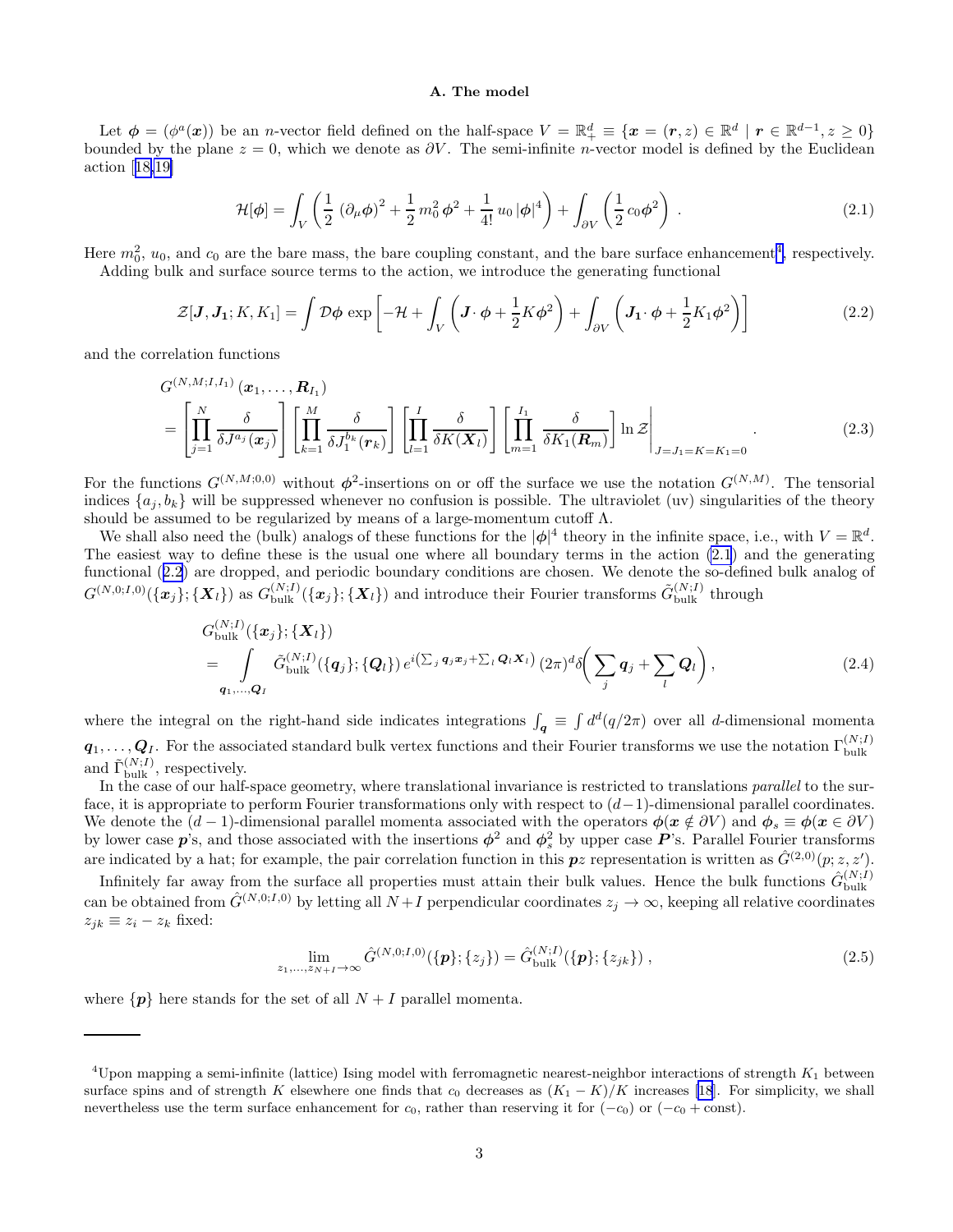<span id="page-3-0"></span>To proceed, it is necessary to recall a few well-known properties of the model [\(2.1\)](#page-2-0)[[18\]](#page-37-0). Its phase diagram exhibits a disordered phase (SD/BD), a surface-ordered, bulk-disordered phase (SO/BD), and a surface-ordered, bulk-ordered phase (SO/BO), provided d exceeds the lower critical dimension  $d_{\text{SO}/\text{BD}}(n)$  for the appearance of a SO/BD phase.<sup>5</sup>

The boundaries between these phases are the lines of surface, ordinary, and extraordinary transitions. They meet at a multicritical point,  $(m_0^2, c_0) = (m_{0c}^2, c_0^{\text{sp}})$ , called special point and representing the special transition. The ordinary and extraordinary transitions correspond respectively to the portions  $c_0 > c_0^{\text{sp}}$  and  $c_0 < c_0^{\text{sp}}$  of the line of bulk criticality  $m_0^2 = m_{0c}^2$ . The line of surface transitions separates the SD/BD from the SO/BD phase. At bulk criticality, we thus have three distinct transitions — the ordinary, special, and extraordinary transition. Of these only the ordinary and special one can be reached from the disordered phase. Since our present analysis is restricted to the disordered phase, only these latter two types of transitions will be considered.

The restriction to the disordered phase simplifies the analysis considerably. One does not have to deal with a nonvanishing, and spatially varying, order-parameter profile  $\langle \phi(x) \rangle$ , and the free propagator in the pz representation takes the relatively simple form

$$
\hat{G}(\mathbf{p}; z, z') = \frac{1}{2\kappa_0} \left[ e^{-\kappa_0 |z - z'|} - \frac{c_0 - \kappa_0}{c_0 + \kappa_0} e^{-\kappa_0 (z + z')} \right]
$$
\n(2.6)

with

$$
\kappa_0 = \sqrt{p^2 + m_0^2} \,. \tag{2.7}
$$

The translation invariant first term on the right-hand side of (2.6) is the free bulk propagator.

The perturbation series of the correlation functions [\(2.3](#page-2-0)) in terms of the free propagator (2.6) can be regularized by setting  $\hat{G}(\mathbf{p}; z, z') = 0$  for  $|\mathbf{p}| > \Lambda$ . Whenever we do not use dimensional regularization, the theory is understood to be regularized in this fashion.

# B. Ultraviolet singularities for  $d < 4$

Let us first discuss the uv singularities of the theory. For bulk dimensions  $d = 4 - \epsilon < 4$  the theory is super-renormalizable.Power counting shows [[18](#page-37-0),[17\]](#page-37-0) that the uv singularities of the functions  $\hat{G}^{(N,M)}$  can be absorbed through a mass shift

$$
m_0^2 = \hat{m}_0^2 + \delta m_0^2 \tag{2.8}
$$

and a surface-enhancement shift

$$
c_0 = \hat{c}_0 + \delta c_0 \tag{2.9}
$$

In order that the  $\hat{G}^{(N,M)}$  be finite for  $2 \leq d < 4$  when expressed in terms of  $\hat{m}_0^2$  and  $\hat{c}_0$ , the contributions of order  $u_0^{\rho}$ to these shifts must behave as

$$
\delta m_0^2 \sim \Lambda^2 (u_0/\Lambda^{\epsilon})^{\rho} \tag{2.10}
$$

and

$$
\delta c_0 \sim \Lambda (u_0/\Lambda^{\epsilon})^{\rho} \tag{2.11}
$$

in the limit  $\Lambda \to \infty$ . In contrast to  $\delta m_0^2$ , which is known to be uv-divergent for  $d \geq 2$ , the shift  $\delta c_0$  diverges only for  $d \geq 3$ .

<sup>&</sup>lt;sup>5</sup>This lower critical dimension is given by  $d_{\text{SO}/\text{BD}}(1) = 2$  and  $d_{\text{SO}/\text{BD}}(n) = 3$  for the Ising case,  $n = 1$ , and the *n*-vector case with  $n \geq 2$  and  $O(n)$  symmetry, respectively. In the presence of surface terms corresponding to an easy-axis spin anisotropy, aSO/BD phase is possible for  $n \geq 2$  if  $d \geq 2$ . This case, studied elsewhere [[47](#page-38-0)], will not be considered here. The case  $d = 3$ with  $O(2)$  symmetry of the Hamiltonian is special in that a surface phase with *quasi-long-range order* can appear, a problem which will also not be considered here. We shall also refrain from a discussion of  $(d = 2)$ -dimensional *n*-vector models with nonintegervalues of n in the range  $-2 \le n \le 2$  ('loop models' [\[48](#page-38-0)]; see, e.g., [[49](#page-38-0)] and its references). However, we shall estimate the surface critical exponents for the  $n \to 0$  case of polymer adsorption [\[45,46](#page-38-0)], both for the ordinary and special transition in  $d = 3$  dimensions.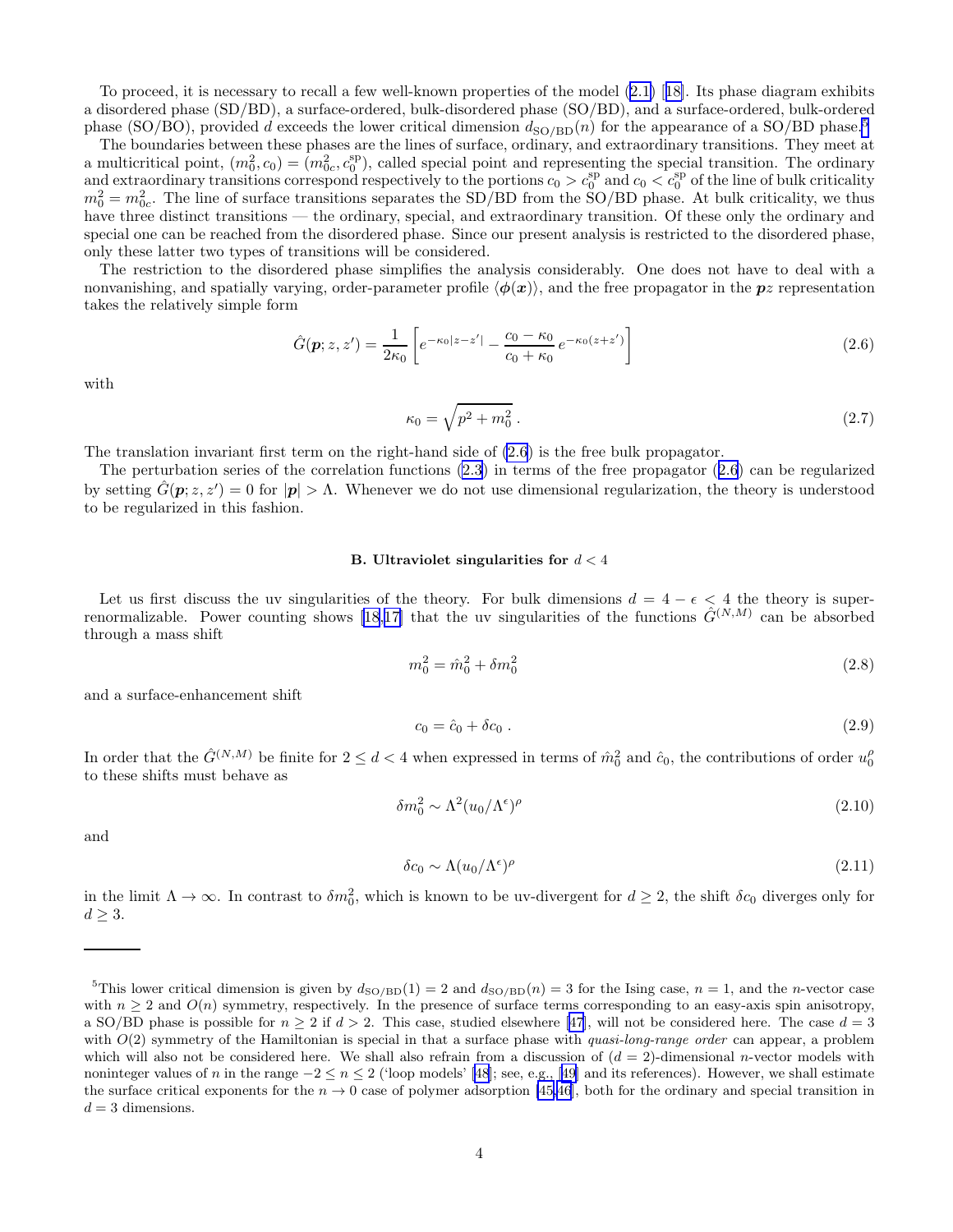# C. Poles of the dimensionally regularized theory

As is well-known [\[8](#page-37-0),[9](#page-37-0),[24\]](#page-38-0), if the theory is regularized dimensionally, then the uv singularities of the bulk correlation functions manifest themselves as poles at  $\epsilon = 2/k$ , with  $k \in \mathbb{N}$ . These poles can be eliminated by means of an appropriate mass shift  $\delta m_0^2(\epsilon)$ . We remind that the two-loop graph shown in Fig. 1 yields a contribution of the form

$$
-u_0^2 \frac{n+2}{18} m_0^{2-\epsilon} I_2(\epsilon) , \quad I_2(\epsilon) \equiv \int\limits_{\mathbf{q},\mathbf{q}'} \frac{1}{(q^2+1) (q'^2+1) \left[ (\mathbf{q}+\mathbf{q}')^2+1 \right]} , \tag{2.12}
$$

to

$$
\tilde{\Gamma}^{(2)}_{\text{bulk}}(q=0) = \chi_{\text{bulk}}^{-1} \,, \tag{2.13}
$$

the inverse of the bulk susceptibility. The integral has a simple pole at  $\epsilon = 1$ ; i. e.,  $I_2(\epsilon) = R_2(\epsilon)/(\epsilon - 1)$ , where  $R_2(\epsilon)$ 



FIG. 1. Two-loop Feynman diagram responsible for the poles in the dimensionally regularized  $\phi^4$  theory at  $d=3$ 

isregular at  $\epsilon = 1$  and whose value  $R_2(1) = 1/32\pi^2$  can be calculated. Removal of the pole is achieved by [[24\]](#page-38-0)

$$
\delta m_0^2(\epsilon) = u_0^{2/\epsilon} \frac{n+2}{18} \frac{1}{32\pi^2 (\epsilon - 1)}.
$$
\n(2.14)

Expressed in terms of  $\hat{m}_0^2$  and  $u_0$ , the bare bulk functions  $\Gamma_{\text{bulk}}^{(N)}$  and  $G_{\text{bulk}}^{(N)}$  are then finite at  $d=3$ . Yet, they also depend through logarithms on  $u_0$ , and hence in a non-analytic fashion on it.

Not only does this non-analytic behavior carry over to the correlation functions of our semi-infinite theory; owing to the appearance of additional uv (surface) singularities, it shows up already at one-loop order. To see this, consider the surface susceptibility

$$
\chi_{11}(m_0, c_0) = \hat{G}^{(0,2)}(p=0; m_0, c_0).
$$
\n(2.15)

Its one-loop graph shown in Fig. 2 has a simple pole at  $\epsilon = 1$ , which can be removed by means of an appropriate choice of  $\delta c_0$ .



FIG. 2. One-loop graph of the surface susceptibility  $\chi_{11}$  having a simple pole at  $d = 3$ . The crossed circles denote points on the surface.

We have

$$
\chi_{11}(m_0, c_0)^{-1} = c_0 + m_0 + \frac{n+2}{6} u_0 m_0^{1-\epsilon} \Sigma_1(\epsilon, c_0/m_0) + \mathcal{O}(\text{2-loops})
$$
\n(2.16)

with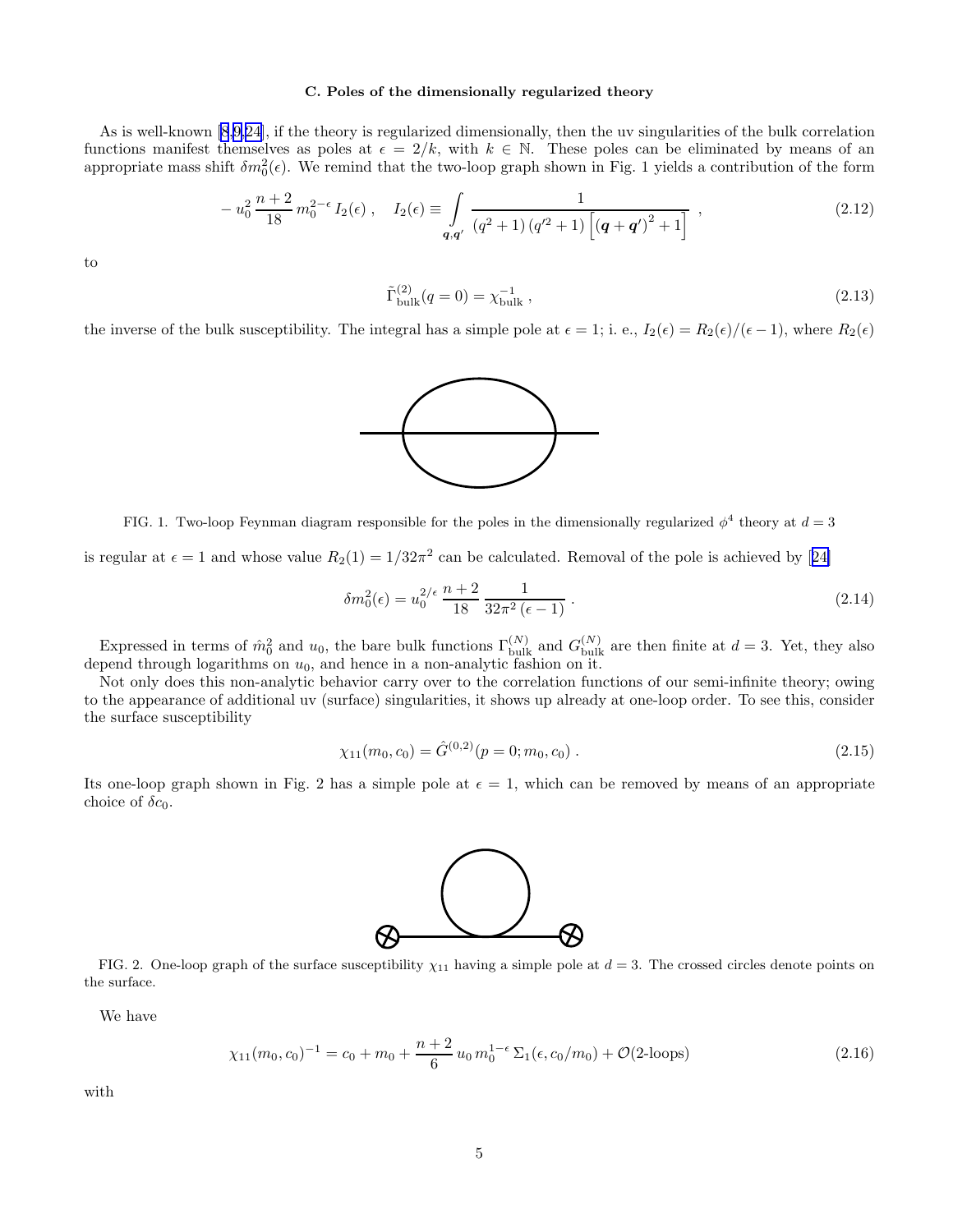$$
\Sigma_1(\epsilon, \mathbf{c}) = \int_0^\infty dz \, e^{-2z} \int_p \frac{1}{2\sqrt{p^2 + 1}} \left[ 1 - \frac{\mathbf{c} - \sqrt{p^2 + 1}}{\mathbf{c} + \sqrt{p^2 + 1}} \, e^{-2z\sqrt{p^2 + 1}} \right]
$$
\n
$$
= J_1(\epsilon) + J_2(\epsilon, \mathbf{c}) + J_3(\epsilon) \,, \tag{2.17}
$$

where  $\int_{\mathbf{p}} \equiv (1/2\pi)^{d-1} \int d^{d-1}p$ ,

$$
J_1(\epsilon) \equiv \int_{\mathcal{P}} \frac{1}{4\sqrt{p^2 + 1}} = 2^{-5 - \epsilon} \pi^{-2 + \epsilon/2} \Gamma\left(-1 + \frac{\epsilon}{2}\right) ,\qquad(2.18)
$$

$$
J_2(\epsilon, \mathbf{c}) \equiv -\frac{\mathbf{c}}{2} \int_p \frac{1}{\sqrt{p^2 + 1}} \frac{1}{1 + \sqrt{p^2 + 1}} \frac{1}{\mathbf{c} + \sqrt{p^2 + 1}},
$$
\n(2.19)

and

$$
J_3(\epsilon) \equiv \int_{\mathbf{p}} \frac{1}{4\sqrt{p^2 + 1}} \frac{1}{1 + \sqrt{p^2 + 1}} = \frac{1}{\epsilon - 1} 2^{-3} \pi^{-1 + \epsilon/2} \frac{\Gamma(\epsilon)}{\Gamma[(\epsilon + 1)/2]} \,. \tag{2.20}
$$

The functions  $J_1$  and  $J_2$  are regular at  $\epsilon = 1$ ; the above-mentioned pole results from  $J_3$ . Upon expansion of the Γ-functions and computation of

$$
J_2(1, c) = \frac{c \ln 2 - \ln(c + 1)}{8\pi (1 - c)},
$$
\n(2.21)

one arrives at the Laurent expansion

$$
\Sigma_1(\epsilon, \mathbf{c}) = \frac{1}{8\pi (\epsilon - 1)} + R_1(\mathbf{c}) + \mathcal{O}(\epsilon - 1)
$$
\n(2.22)

with

$$
R_1(\mathbf{c}) = \frac{\mathbf{c} \ln 2 - \ln(\mathbf{c} + 1)}{8\pi (1 - \mathbf{c})} - \frac{1}{32\pi} - \frac{C_E - \ln \pi}{16\pi}.
$$
 (2.23)

Demanding that the pole be canceled by  $\delta c_0$  gives

$$
\delta c_0(\epsilon) = -u_0^{1/\epsilon} \frac{n+2}{48\pi} \frac{1}{\epsilon - 1} \,. \tag{2.24}
$$

Expressed in terms of  $\hat{c}_0$ ,  $\hat{m}_0$ , and  $u_0$ , the bare susceptibility is finite at  $d = 3$ . At the level of our one-loop calculation, one finds

$$
\chi_{11}^{-1}\big|_{\epsilon=1} = \hat{c}_0 + \hat{m}_0 + \frac{n+2}{6}u_0 \left[ R_1(\hat{c}_0/\hat{m}_0) - \frac{1}{8\pi} \ln \frac{\hat{m}_0}{u_0} \right] + \mathcal{O}(\text{2-loops}). \tag{2.25}
$$

The critical values  $\hat{m}_{0c}^2 = m_{0c}^2 - \delta m_0^2$  and  $\hat{c}_0^{\text{sp}} = c_0^{\text{sp}} - \delta c_0$  of  $\hat{m}_0^2$  and  $\hat{c}_0$  pertaining to the special point would have to be determined from the conditions

$$
\tilde{\Gamma}_{\text{bulk}}^{(2)}(q=0; m_{0c}^2 = \hat{m}_{0c}^2 + \delta m_0^2) = 0
$$
\n(2.26)

and

$$
\chi_{11}^{-1} \left( m_{0c} = \sqrt{\hat{m}_{0c}^2 + \delta m_0^2}, c_0^{\text{sp}} = \hat{c}_0^{\text{sp}} + \delta c_0 \right) = 0 \tag{2.27}
$$

The former is known to have the form[[8\]](#page-37-0)

$$
\hat{m}_{0c}^2 = u_0^{2/\epsilon} \hat{\mathcal{M}}(\epsilon) \tag{2.28}
$$

Similarly we have for the latter

$$
\hat{c}_0^{\rm sp} = u_0^{1/\epsilon} \hat{\mathcal{C}}(\epsilon) \,. \tag{2.29}
$$

The reason is that  $u_0$  is the only dimensionful parameter remaining at the special point in the dimensionally regularized theory (with  $\Lambda = \infty$  and  $\epsilon > 0$ ). In view of the non-analytic dependence of the susceptibilities on  $u_0$ , it is clear that Symanzik'sobservation [[8\]](#page-37-0) that  $\mathcal{M}(\epsilon)$  cannot be determined perturbatively carries over to  $\mathcal{C}(\epsilon)$ .

In the next section we describe an appropriate extension of the massive field theory approach that circumvents these difficulties.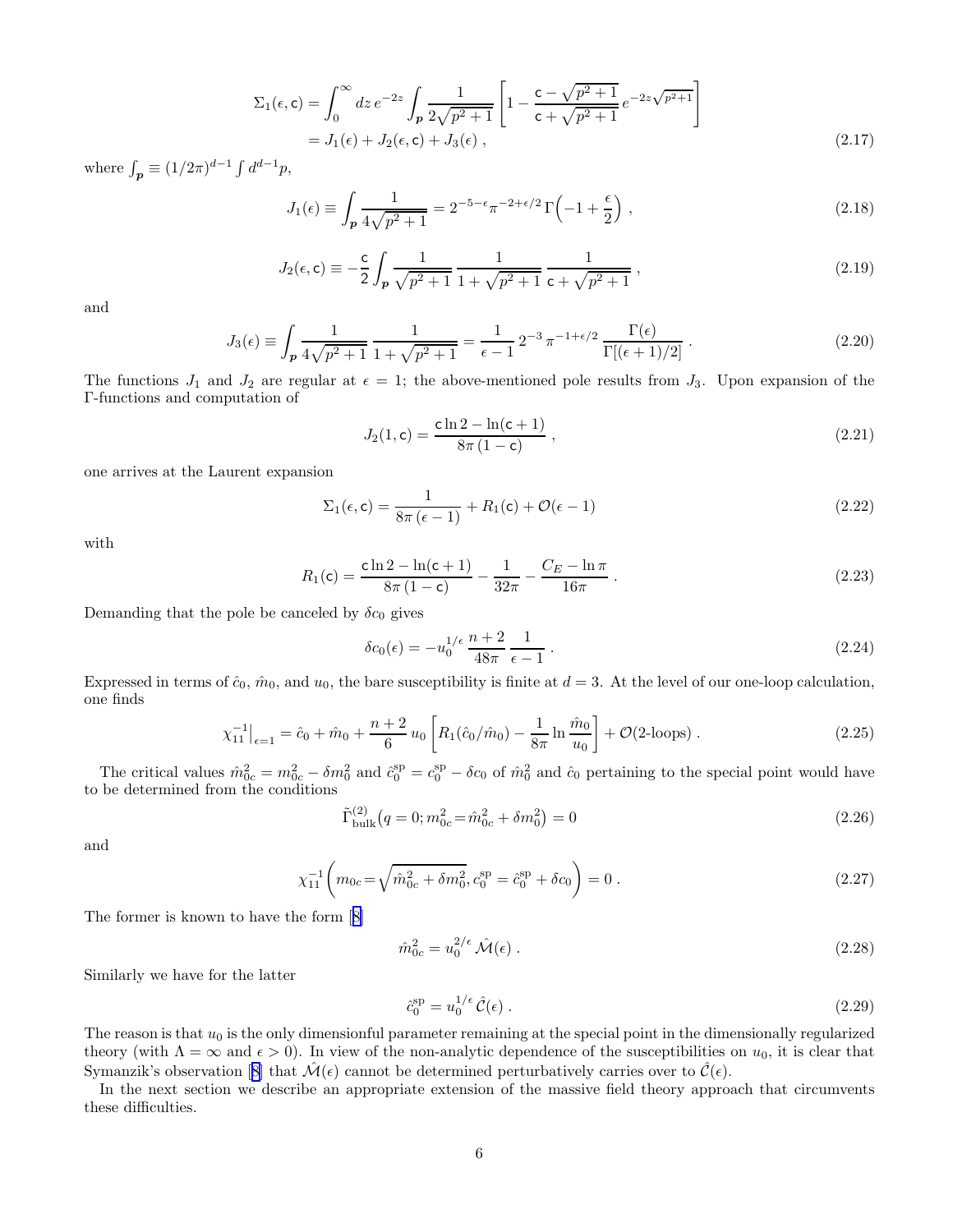## III. NORMALIZATION CONDITIONS FOR THE MASSIVE FIELD THEORY

<span id="page-6-0"></span>Our aim is to study surface critical behavior at a bulk critical point. Therefore, a necessary property we ought to require from our approach is that the bulk critical behavior be treated appropriately. A convenient way to achieve this is to choose it in such a manner that it reduces for all bulk quantities to a well-established standard procedure. In our case this will be the conventional one based on normalization conditions (see, e. g.,[[3,](#page-37-0)[27,28,50](#page-38-0),[51\]](#page-38-0)). Alternatively, one could choose an approach based on minimal subtraction of poles of the massive theory, as described for the bulk case by Schloms and Dohm [\[26](#page-38-0)].

# A. Bulk normalization conditions

Starting from the bare bulk vertex functions  $\Gamma_{\text{bulk}}^{(N,I)}(;m_0^2, u_0)$ , we perform a mass shift

$$
m_0^2 = m^2 + \delta m^2(\epsilon) \tag{3.1}
$$

and introduce renormalization factors  $Z_{\phi}(u)$ ,  $Z_{\phi^2}(u)$ ,  $Z_u(u)$  (which are uv-finite for  $d < 4$ ) as well as a renormalized dimensionless coupling constant u and renormalized fields such that

$$
\phi = \left[ Z_{\phi}(u) \right]^{1/2} \phi_{\text{ren}} , \quad \phi^2 = \left[ Z_{\phi^2}(u) \right]^{-1} \left[ \phi^2 \right]_{\text{ren}} , \quad u_0 = Z_u(u) \, m^{\epsilon} \, u . \tag{3.2}
$$

The mass shift and the renormalization factors are fixed through the standard normalization conditions

$$
\tilde{\Gamma}_{\text{bulk,ren}}^{(2)}(q;u,m)\Big|_{q=0} = m^2 ,\qquad (3.3a)
$$

$$
\left. \frac{\partial}{\partial q^2} \tilde{\Gamma}_{\text{bulk,ren}}^{(2)}(q;u,m) \right|_{q=0} = 1 , \qquad (3.3b)
$$

$$
\tilde{\Gamma}_{\text{bulk,ren}}^{(2,1)}(q,Q;u,m)\Big|_{q=Q=0} = 1 ,\qquad (3.3c)
$$

$$
\tilde{\Gamma}_{\text{bulk,ren}}^{(4)}(\{\boldsymbol{q}_i\};u,m)\Big|_{\{\boldsymbol{q}_i=\boldsymbol{0}\}} = m^{\epsilon}u\tag{3.3d}
$$

for the renormalized vertex functions

$$
\Gamma_{\text{bulk,ren}}^{(N,I)}(\{\boldsymbol{q},\boldsymbol{Q}\};m,u) = \left[Z_{\phi}(u)\right]^{N/2} \left[Z_{\phi^2}(u)\right]^I \Gamma_{\text{bulk}}^{(N,I)}(\{\boldsymbol{q},\boldsymbol{Q}\};m_0^2,u_0) \ . \tag{3.4}
$$

Since the mass shift is sufficient to absorb the uv singularities of the bare functions  $\Gamma_{\text{bulk}}^{(N,I)}$  at  $d < 4$ , they become uv-finite when expressed in terms of m and u (or m and  $u_0$ ). The bulk renormalization factors can be written as

$$
[Z_{\phi}(u)]^{-1} = \frac{\partial}{\partial q^2} \tilde{\Gamma}_{\text{bulk}}^{(2)} [q; m_0^2(m, u), u_0(m, u)] \Big|_{q=0} ,
$$
\n(3.5a)

$$
\left[Z_{\phi^2}(u)Z_{\phi}(u)\right]^{-1} = \tilde{\Gamma}_{\text{bulk}}^{(2,1)}\left[\{0\}; m_0^2(m, u), u_0(m, u)\right],\tag{3.5b}
$$

and

$$
\left[Z_u(u)Z_\phi^2(u)\right]^{-1} = \tilde{\Gamma}_{\text{bulk}}^{(4)}\left[\{0\};m_0^2(m,u),u_0(m,u)\right]/u_0(m,u) \tag{3.5c}
$$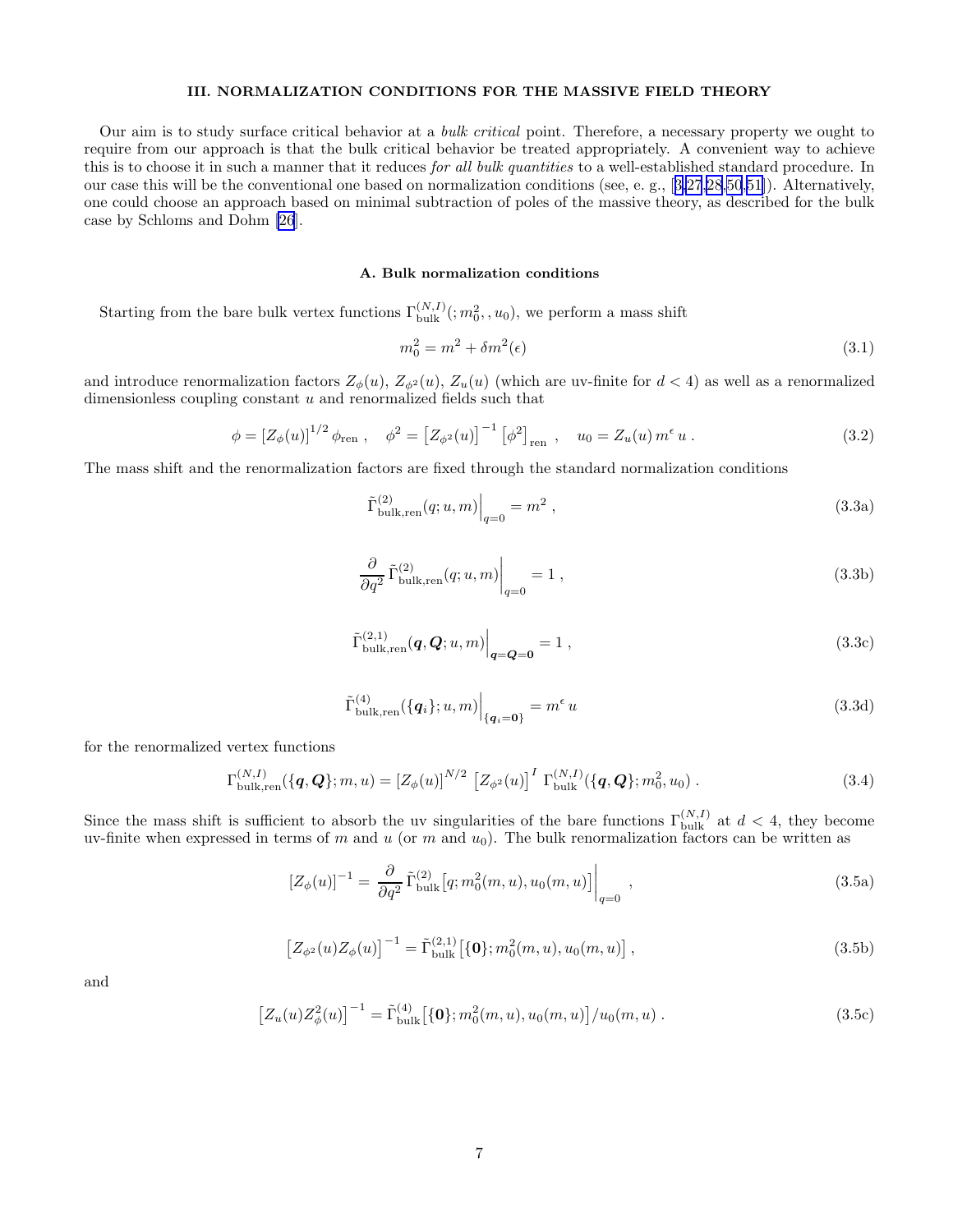#### B. Surface normalization conditions

<span id="page-7-0"></span>Consider now the cumulants  $G^{(N,M)}$  and  $G^{(N,M;I,I_1)}$  of our semi-infinite  $\phi^4$  model. As we have seen, a surfaceenhancement shift  $\delta c$  is required to absorb uv singularities located on the surface. Hence we write

$$
c_0 = c + \delta c \,, \tag{3.6}
$$

where  $c$  is a renormalized surface enhancement whose precise definition we still have to give.

We also know that the surface operators  $\phi_s \equiv \phi|_{z=0}$  and  $(\phi_s)^2$  should scale with scaling dimensions that are different from those of their bulk analogs  $\phi(x)$  and  $[\phi(x)]^2$  with  $x \notin \partial V$ . This suggests the introduction of separate renormalization factors for these surface operators, which we do via the relations

$$
\phi_s = \left[Z_{\phi} Z_1\right]^{1/2} \left[\phi_s\right]_{\text{ren}} , \quad (\phi_s)^2 = \left[Z_{\phi_s^2}\right]^{-1} \left[\left(\phi_s\right)^2\right]_{\text{ren}} \tag{3.7}
$$

between the bare and renormalized operators. For the renormalized cumulants we thus have

$$
G_{\text{ren}}^{(N,M)}(;m,u,c) = Z_{\phi}^{-(N+M)/2} Z_1^{-M/2} G^{(N,M)}(;m_0,u_0,c_0)
$$
\n(3.8)

and

$$
G_{\text{ren}}^{(N,M;I,I_1)}(m,u,c) = Z_{\phi}^{-(N+M)/2} Z_1^{-M/2} \left[ Z_{\phi^2} \right]^I \left[ Z_{\phi_s^2} \right]^{I_1} G^{(N,M;I,I_1)}(m_0,u_0,c_0) \,. \tag{3.9}
$$

We wish to fix  $\delta c$  and the new renormalization factors  $Z_1$  and  $Z_{\phi_s^2}$  by appropriate normalization conditions. To motivate our choice, let us recall the perturbation expansion of the momentum-dependent surface susceptibility  $\chi_{11}(p) = \hat{G}^{(0,2)}(p)$  to lowest order:

$$
\hat{G}^{(0,2)}(p;m_0,u_0,c_0) = \frac{1}{c_0 + \sqrt{p^2 + m_0^2}} + \mathcal{O}(u_0) \ . \tag{3.10}
$$

We choose the normalization conditions such that the associated renormalized susceptibility and its first derivatives with respect to  $p^2$  agree at  $p = 0$  with the corresponding zero-loop expressions implied by (3.10), except for the replacements  $m_0 \to m$  and  $c_0 \to c$ . This gives

$$
\hat{G}_{\text{ren}}^{(0,2)}(p;m,u,c)\Big|_{p=0} = \frac{1}{m+c}
$$
\n(3.11a)

and

$$
\frac{\partial}{\partial p^2} \left. \hat{G}_{\text{ren}}^{(0,2)}(p;m,u,c) \right|_{p=0} = -\frac{1}{2m(m+c)^2} \,. \tag{3.11b}
$$

The following condition fixes the normalization of insertions of the surface operator  $\frac{1}{2}\phi_s^2$ , at zero external momentum:

$$
\hat{G}_{\text{ren}}^{(0,2;0,1)}(\boldsymbol{p},\boldsymbol{P};m,u,c)\Big|_{\boldsymbol{p}=\boldsymbol{P}=\boldsymbol{0}} = (m+c)^{-2}.
$$
\n(3.11c)

This choice is motivated by the relation

$$
\hat{G}^{(0,2,0,1)}(\{\mathbf{0}\}) = -\frac{\partial}{\partial c_0} \hat{G}^{(0,2)}(0) .
$$
\n(3.12)

Equation(3.11a) defines the required surface-enhancement shift  $\delta c$ . Together with ([3.3a](#page-6-0)), it ensures that the special point is located at  $m = c = 0$ . The ordinary transition corresponds to the limit  $m \to 0$  at fixed  $c > 0$ . In this limit the renormalized surface susceptibility  $\chi_{11,ren} \to c^{-1}$ . Hence the physical meaning of c is that of the inverse of  $\chi_{11,ren}$ at the transition.<sup>6</sup>

<sup>&</sup>lt;sup>6</sup>Keeping c (and u) fixed while changing m requires, of course, that the bare quantities  $c_0$  (and  $u_0$ ) be varied with m. When exploiting the Callan-Symanzik equations below, we shall as usual hold these bare quantities fixed while varying  $m$ , so that the renormalized quantities u and c become m-dependent.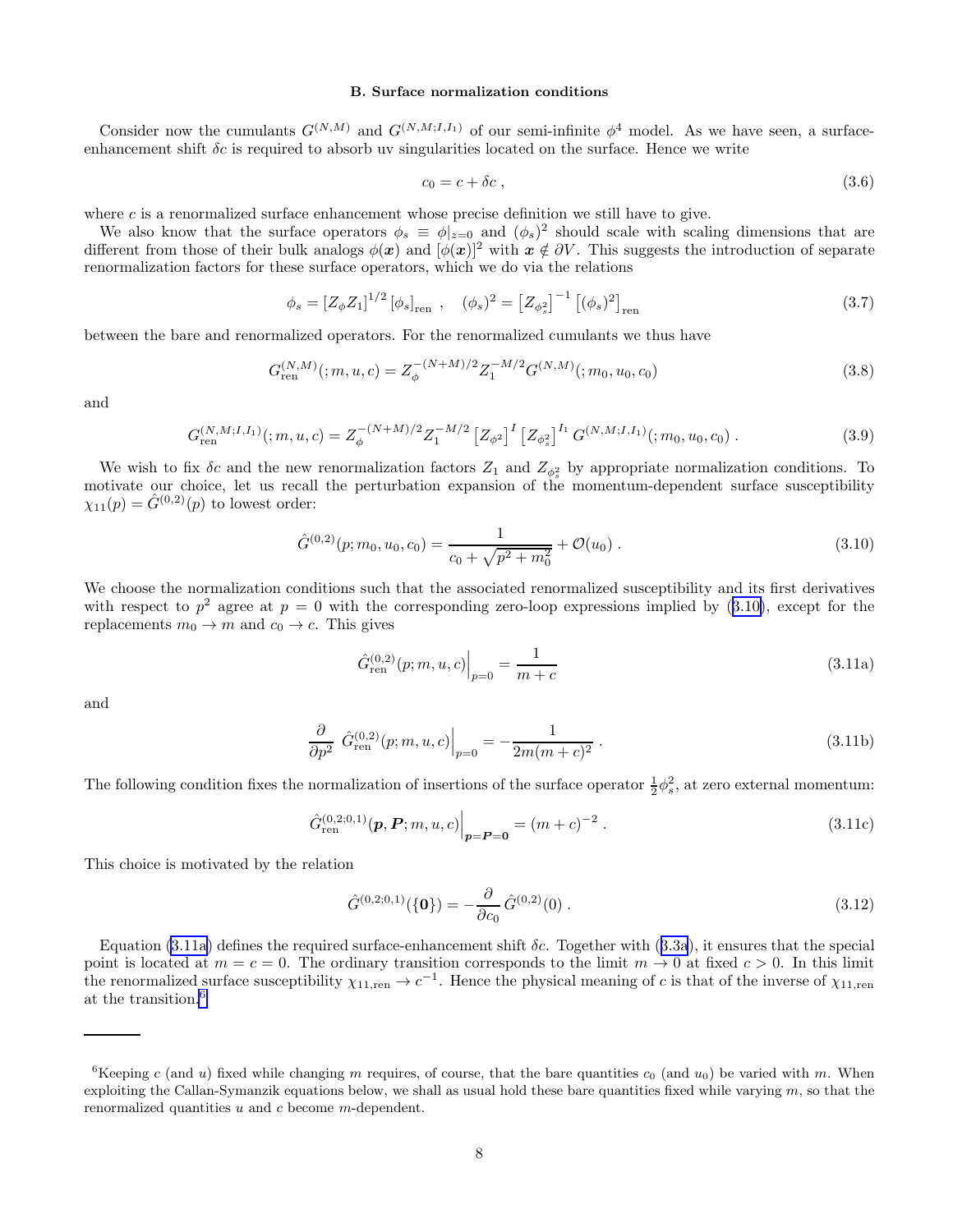<span id="page-8-0"></span>Equations([3.11b](#page-7-0)) and [\(3.11c\)](#page-7-0) specify the renormalization factors  $Z_1$  and  $Z_{\phi_s^2}$ , respectively, in a similar manner as the bulk normalization conditions [\(3.3b\)](#page-6-0)and ([3.3c](#page-6-0)) define  $Z_{\phi}$  and  $Z_{\phi^2}$ . The corresponding expressions are

$$
Z_1 Z_{\phi} = -2m(m+c)^2 \frac{\partial}{\partial p^2} \left. \hat{G}^{(0,2)} \left[ p; m_0(m,u), u_0(m,u), c_0(c,m,u) \right] \right|_{p=0}
$$
\n(3.13a)

and

$$
Z_{\phi_s^2}^{-1} = -[Z_1 Z_{\phi}]^{-1} (m+c)^2 \frac{\partial}{\partial c_0} \hat{G}^{(0,2)} [0; m_0(m, u), u_0(m, u), c_0] \Big|_{c_0 = c_0(c, m, u)} . \tag{3.13b}
$$

Theabove sets of normalization conditions  $(3.3a)$  $(3.3a)$  $(3.3a)$ – $(3.3d)$  $(3.3d)$  and  $(3.11a)$  $(3.11a)$  $(3.11a)$ – $(3.11c)$  define  $m_0^2$ ,  $u_0$ ,  $Z_{\phi}$ ,  $Z_{\phi^2}$ ,  $c_0$ ,  $Z_1$ , and  $Z_{\phi_{\frac{s}{s}}}$  as functions of m, u, c, and  $\Lambda$ . All Z factors have finite  $\Lambda \to \infty$  limits in the  $d < 4$  case considered here.

For simplicity, we consider the  $\Lambda = \infty$  limit in the sequel. In our calculations described below we actually took  $\Lambda = \infty$  from the outset, employing dimensional regularization. In this limit the bulk Z factors  $Z_{\phi}$ ,  $Z_{\phi^2}$ , and  $Z_u$  become functions of the single dimensionless variable u. On the other hand, the above choice of normalization conditions  $(3.11a)$  $(3.11a)$ – $(3.11c)$  implies that the surface Z factors  $Z_1$  and  $Z_{\phi_s^2}$  depend on both u and the dimensionless ratio  $c/m$ .

In a full investigation of the crossover from the surface critical behavior characteristic of the special transition (for  $c/m \ll 1$ ) to that of the ordinary transition (for  $c/m \gg 1$ ), it would be essential to carry along the dependence on the variable  $c/m$ . However, our main objective in the present work is the calculation of the surface critical exponents of the special and ordinary transitions. To this end, a study of the critical behavior in the asymptotic limits  $c/m \to 0$ and $c/m \to \infty$  is sufficient. As it turns out, there exist convenient procedures (see [[38\]](#page-38-0) and below) which permit one to focus directly on these limits, avoiding the need to keep track of the detailed dependence on  $c/m$ .

#### IV. SPECIAL TRANSITION

Let us first consider the case of the *special* transition. In order to reach the corresponding multicritical point, we can safely set  $c = 0$ . This does not cause any problems in the theory provided the surface-enhancement renormalization has been performed. The desired critical behavior at the special transition can then be obtained by studying the massless limit of the resulting massive  $c = 0$  theory along lines analogous to those usually followed in the bulk case. It follows that the asymptotic critical behavior at this transition is described by the renormalized theory with the coupling constant  $u$  taken at  $u^*$ , its value at the infrared-stable fixed point (and  $c$  set to zero).

#### A. Normalization conditions at the multicritical point

For  $c = 0$  the normalization conditions [\(3.11a\)](#page-7-0)–([3.11c\)](#page-7-0) simplify. The  $c = 0$  analog of [\(3.11a](#page-7-0)) fixes the critical value  $c_0^{\text{sp}}$  of  $c_0$ . Expressed in terms of renormalized variables, it takes the form  $c_0^{\text{sp}} = mf_{\epsilon}(u)$  in the dimensionally regularized theory. Equations (3.13a) and (3.13b) become

$$
Z_1^{\rm sp}(u) Z_{\phi}(u) = -2m^3 \frac{\partial}{\partial p^2} \left. \hat{G}^{(0,2)}[p; m_0(m, u), u_0(m, u), c_0^{\rm sp}(m, u)] \right|_{p=0}, \qquad (4.1a)
$$

$$
\left[Z_{\phi_s^2}^{\rm sp}(u)\right]^{-1} = -m^2 \left[Z_1^{\rm sp}(u)Z_\phi(u)\right]^{-1} \frac{\partial}{\partial c_0} \left[\hat{G}^{(0,2)}(0; m_0(m, u), u_0(m, u), c_0)\right]_{c_0 = c_0^{\rm sp}},\tag{4.1b}
$$

specifying renormalization factors  $Z_1^{\rm sp}(u) \equiv Z_1(u,c/m=0)$  and  $Z_{\phi_s^2}^{\rm sp}(u) \equiv Z_{\phi_s^2}(u,c/m=0)$  appropriate for the analysis of the special transition. These renormalization factors enter the relations [\(3.8](#page-7-0)) between the bare and renormalized correlation functions  $G^{(N,M)}$  for  $c=0$ ,

$$
G_{\text{ren,sp}}^{(N,M)}(m,u) = Z_{\phi}^{-(N+M)/2}(Z_1^{\text{sp}})^{-M/2} G^{(N,M)}(m_0, u_0, c_0^{\text{sp}}) ,\qquad (4.2)
$$

andthe corresponding  $c = 0$  analogs of the relations ([3.9\)](#page-7-0) for  $G^{(N,M;I,I_1)}$ .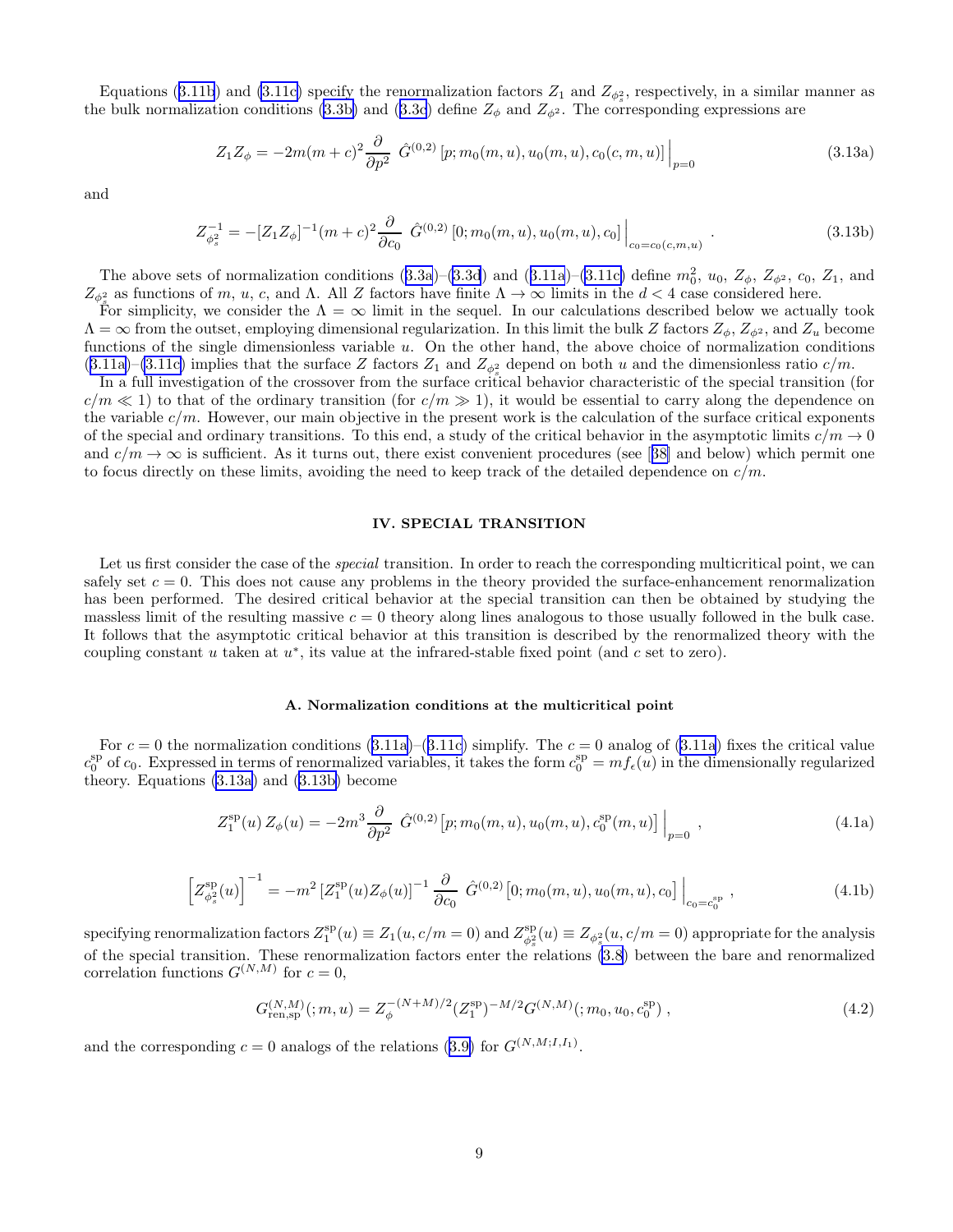# B. Callan-Symanzik equations

<span id="page-9-0"></span>By varying m at fixed  $u_0$  and  $c_0^{\text{sp}}$ , the Callan-Symanzik (CS) equations (cf. Refs. [\[3](#page-37-0)[,27,28](#page-38-0)]) of the correlation functions  $G_{\text{ren,sp}}^{(N,M)}$  can be derived in a straightforward way. They read

$$
\left[m\frac{\partial}{\partial m} + \beta(u)\frac{\partial}{\partial u} + \frac{N + M}{2}\eta_{\phi}(u) + \frac{M}{2}\eta_1^{\text{sp}}(u)\right]G_{\text{ren,sp}}^{(N,M)}(m,u) = \Delta G_{\text{ren}}\,,\tag{4.3a}
$$

with

$$
\Delta G_{\rm ren} \equiv -\left[2 - \eta_{\phi}(u)\right] m^2 \int_V d^d X \, G_{\rm ren,sp}^{(N,M;1,0)}(m,u) \,, \tag{4.3b}
$$

where the integration is over the position  $X$  of the inserted  $\phi^2$  operator.

The RG functions appearing here are the usual bulk functions

$$
\beta(u) = m \frac{\partial}{\partial m} \Big|_0 u \tag{4.4a}
$$

and

$$
\eta_{\phi}(u) = m \frac{\partial}{\partial m} \bigg|_0 \ln Z_{\phi}(u) = \beta(u) \frac{d \ln Z_{\phi}(u)}{du}, \qquad (4.4b)
$$

and the additional, surface-related function

$$
\eta_1^{\rm sp}(u) = m \frac{\partial}{\partial m} \bigg|_0 \ln Z_1^{\rm sp}(u) = \beta(u) \frac{d \ln Z_1^{\rm sp}(u)}{du} ,\qquad (4.4c)
$$

where  $\vert_0$  indicates that the derivatives are taken at fixed bare coupling constant and surface enhancement (and cutoff Λ).

Just as in the bulk case, and as could be corroborated by means of a short-distance expansion, the right-hand side of (4.3a), ∆Gren, should be negligible in the critical regime. The resulting homogeneous equations can be integrated in a standard fashion.

In order to identify the crossover exponent  $\Phi$  we must also consider deviations  $\Delta c_0 \equiv c_0 - c_0^{\text{sp}}$  from the multicritical point. We use the expansion

$$
G^{(N,M)}(;m_0,u_0,c_0) = \sum_{I_1=0}^{\infty} \frac{(-\Delta c_0)^{I_1}}{I_1!} \underbrace{\int_{\partial V} \cdots \int_{\partial V}}_{I_1} G^{(N,M;0,I_1)}(;m_0,u_0,c_0^{\text{sp}}) ,
$$
\n(4.5)

where the integrations  $\int_{\partial V}$  are over the positions of the  $I_1$  inserted  $\phi_s^2$  operators. No infrared problems arise here because the massive theory is used.

Expressing the right-hand side in terms of renormalized functions and the renormalized variable

$$
\Delta c \equiv \left[ Z_{\phi_s^2}^{\rm sp}(u) \right]^{-1} \Delta c_0 \tag{4.6}
$$

gives

$$
Z_{\phi}^{-(N+M)/2}(Z_1^{\text{sp}})^{-M/2}G^{(N,M)}(;m_0,u_0,c_0)=\sum_{I_1=0}^{\infty}\frac{(-\Delta c)^{I_1}}{I_1!}\underbrace{\int_{\partial V}\cdots\int_{\partial V}}_{I_1}G^{(N,M;0,I_1)}_{\text{ren,sp}}(;m,u)\,. \tag{4.7}
$$

Hence

$$
G_{\text{ren}}^{(N,M)}(m,u,\Delta c) \equiv \left[Z_{\phi}(u)\right]^{-(N+M)/2} \left[Z_1^{\text{sp}}(u)\right]^{-M/2} G^{(N,M)}(m_0,u_0,c_0)
$$
(4.8)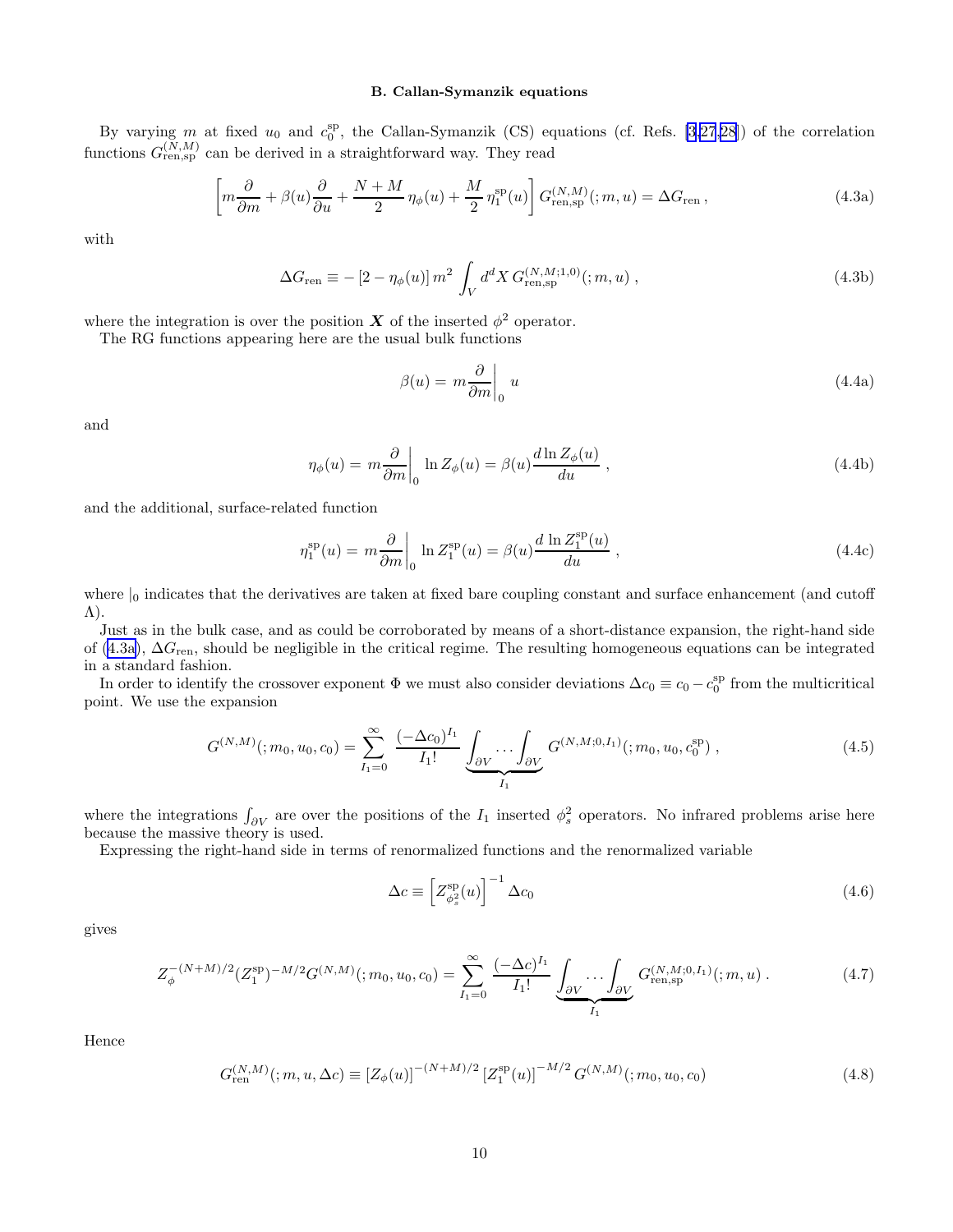<span id="page-10-0"></span>are well-defined renormalized functions.<sup>7</sup> Since they depend on the additional dimensionless variable

$$
\mathbf{c} \equiv \Delta c/m \;, \tag{4.9}
$$

their RG equations are analogous to, but differ from, [\(4.3a](#page-9-0)) through the replacement

$$
m\frac{\partial}{\partial m} + \beta(u)\frac{\partial}{\partial u} \quad \longrightarrow \quad m\frac{\partial}{\partial m} + \beta(u)\frac{\partial}{\partial u} - [1 + \eta_{\rm c}^{\rm sp}(u)]\,\mathsf{c}\,\frac{\partial}{\partial \mathsf{c}}\,,\tag{4.10}
$$

where

$$
\eta_{\mathbf{c}}^{\rm sp}(u) = m \frac{\partial}{\partial m} \bigg|_0 \ln Z_{\phi_s^2}^{\rm sp}(u) = \beta(u) \frac{d}{du} \ln Z_{\phi_s^2}^{\rm sp}(u) . \tag{4.11}
$$

#### C. Scaling behavior near the multicritical point

The CS equations given in the preceding subsection can be utilized in a familiar fashion to derive the asymptotic scaling forms of the correlation functions near the multicritical point. A detailed exposition of the derivation of scale invariance and universality of bulk vertex functions from the CS equations may be found, for example, in [\[52](#page-38-0)] or elsewhere[[3\]](#page-37-0). Since in the present case a completely analogous line of reasoning can be followed, we can be brief. In particular, we shall avoid carrying along the various non-universal constants (metric factors setting the scales of the relevant bulk and surface scaling fields), as would be necessary for an explicit derivation of four-scale-factor universality[[53\]](#page-38-0) within the present massive RG framework.

We shall need the familiar dependence

$$
m_0^2 - m_{0c}^2 \sim \tau \tag{4.12}
$$

of the bare mass on  $\tau \equiv (T - T_c)/T_c$ , valid for small deviations from its critical value  $m_{0c}^2$ . We also recall that m, which is nothing else than the inverse of the (second-moment) bulk correlation length  $\xi$ , behaves as

$$
m \sim (m_0^2 - m_{0c}^2)^\nu \tag{4.13}
$$

near criticality, with

$$
\nu = [2 + \eta_{\phi^2}^*]^{-1} \tag{4.14}
$$

where  $\eta_{\phi^2}^*$  denotes the value of the function

$$
\eta_{\phi^2}(u) = m \frac{\partial}{\partial m} \bigg|_0 \ln Z_{\phi^2}(u) = \beta(u) \frac{d \ln Z_{\phi^2}(u)}{du}, \qquad (4.15)
$$

at the infrared-stable zero  $u^*$  of  $\beta(u)$ .

Integration of([4.4a\)](#page-9-0), [\(4.4b\)](#page-9-0), [\(4.4c\)](#page-9-0), and (4.11) gives the asymptotic dependencies

$$
Z_{\phi} \sim (u - u^*)^{\eta/\omega} \sim m^{\eta} , \qquad (4.16)
$$

$$
Z_1^{\rm sp} \sim (u - u^*)^{\eta_1^{\rm sp}(u^*)/\omega} \sim m^{\eta_1^{\rm sp}(u^*)} \,, \tag{4.17}
$$

and

$$
Z_{\rm c}^{\rm sp} \sim (u - u^*)^{\eta_{\rm c}^{\rm sp}(u^*)/\omega} \sim m^{\eta_{\rm c}^{\rm sp}(u^*)} \tag{4.18}
$$

These should be distinguished from the previously defined c-dependent renormalized functions, which were related to the bare ones via c-dependent renormalization factors.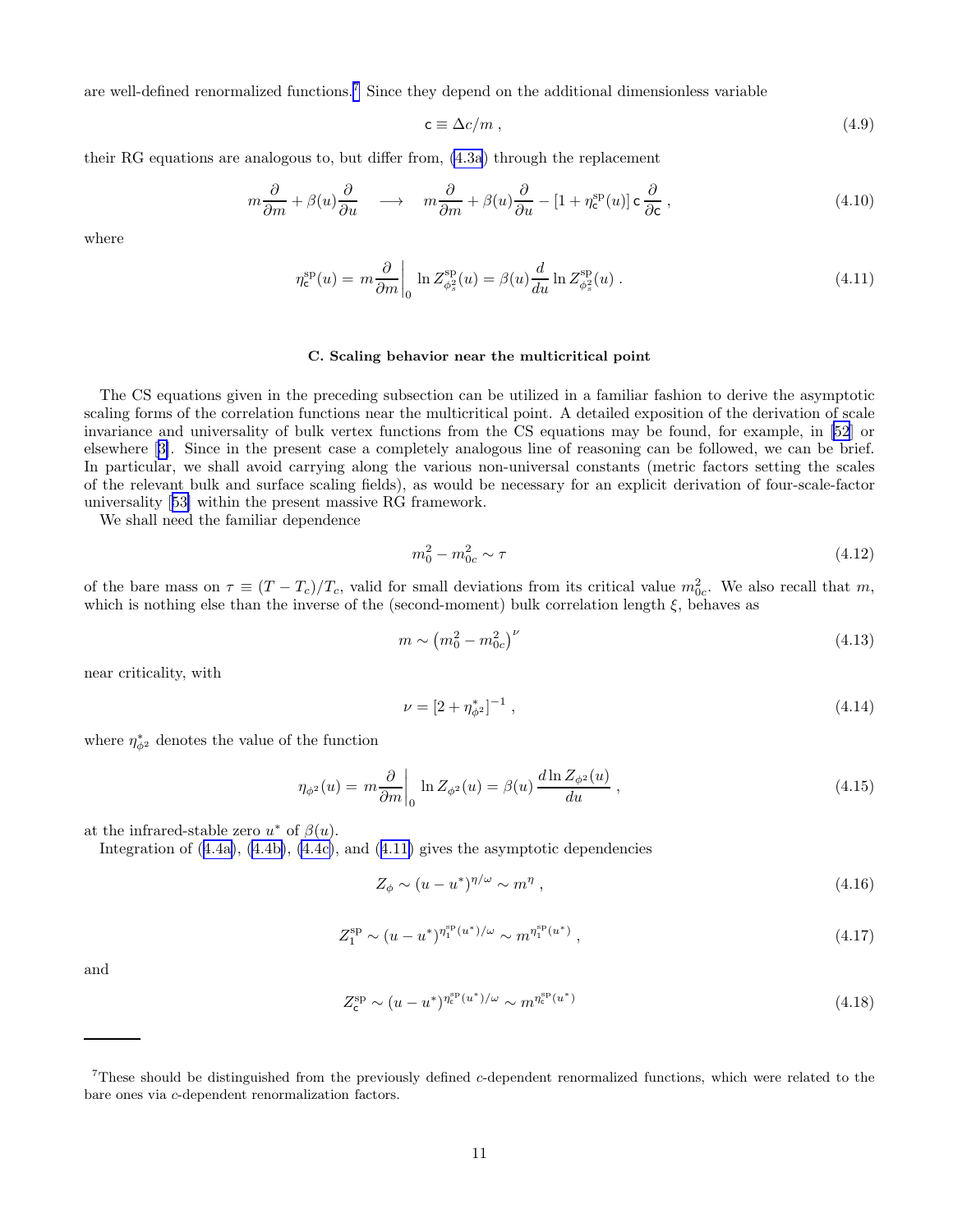<span id="page-11-0"></span>for $u \to u^*$  or  $m \to 0$ . As usual,  $\omega = \beta'(u^*)$  and  $\eta \equiv \eta_\phi(u^*)$ . Equation ([4.18\)](#page-10-0) can be substituted into [\(4.6\)](#page-9-0) and [\(4.9](#page-10-0)) to obtain

$$
\Delta c \sim m^{-\eta_c^{sp}(u^*)} \Delta c_0 , \quad \mathbf{c} \sim m^{-[1+\eta_c^{sp}(u^*)]} \Delta c_0 . \tag{4.19}
$$

From the latter result we read off the scaling variable  $\tau^{-\Phi} \Delta c_0$  with the crossover exponent

$$
\Phi = \nu [1 + \eta_c^{\rm sp}(u^*)]. \tag{4.20}
$$

Using these results, one easily sees that the CS equations of Sec. [IV B](#page-9-0) yield the following asymptotic scaling forms of the correlation functions near the multicritical point:

$$
G^{(N,M)}(\boldsymbol{x},\boldsymbol{r};m_0,u_0,c_0) \sim m^{(N\beta + M\beta_1^{\rm sp})/\nu} \Psi^{(N,M)}\Big(m\boldsymbol{x},m\boldsymbol{r},m^{-\Phi/\nu}\Delta c_0\Big) . \tag{4.21}
$$

Here  $\beta$  and  $\beta_1^{\text{sp}}$  are standard bulk and surface exponents. The latter is related to the usual surface correlation exponent  $\eta_{\parallel}$  via the scaling law

$$
\beta_1 = \frac{\nu}{2} \left( d - 2 + \eta_{\parallel} \right) , \qquad (4.22)
$$

where  $\eta_{\parallel}$  in the present case of the special transition is given by

$$
\eta_{\parallel}^{\rm sp} = \eta + \eta_1^{\rm sp}(u^*) \tag{4.23}
$$

# V. PERTURBATION THEORY

We now turn to the explicit calculation of the surface renormalization factors  $Z_1^{\rm sp}$  and  $Z_{\phi_s^2}^{\rm sp}$  and of their associated exponent functions  $\eta_1^{\rm sp}$  and  $\eta_c^{\rm sp}$ . In the one-loop approximation, this will be carried out for general space dimensions  $d < 4$ . However, in our two-loop calculations we shall restrict ourselves to the case  $d = 3$ .

## A. General Features

The normalization conditions([3.11a\)](#page-7-0), [\(3.11b](#page-7-0)), and([3.11c](#page-7-0)) we have chosen to fix the surface counterterms all determine properties of the renormalized surface susceptibility  $\hat{G}_{\text{ren}}^{(0,2)}(p;m,u,c)$ . For calculational purposes it is more convenientto express these conditions in terms of its bare inverse  $1/\hat{G}^{(0,2)}(p)$ . From ([3.11a\)](#page-7-0) we find

$$
Z_1 Z_{\phi} \left[ \hat{G}^{(0,2)}(0; m_0, u_0, c_0) \right]^{-1} = m + c.
$$
 (5.1a)

Utilizing this,([3.11b](#page-7-0)) becomes

$$
\frac{\partial}{\partial p^2} \left[ \hat{G}_{\text{ren}}^{(0,2)}(p;m,u,c) \right]^{-1} \bigg|_{p=0} = \frac{1}{2m} \,, \tag{5.1b}
$$

whichshows that expression ([3.13a](#page-8-0)) for  $Z_1Z_\phi$  can be cast in the equivalent form

$$
(Z_1 Z_{\phi})^{-1} = 2m \frac{\partial}{\partial p^2} \left[ \hat{G}^{(0,2)}(p) \right]^{-1} \Big|_{p=0} = \lim_{p \to 0} \frac{m}{p} \frac{\partial}{\partial p} \left[ \hat{G}^{(0,2)}(p) \right]^{-1} . \tag{5.2a}
$$

Likewise([3.13b](#page-8-0)) can be rewritten as

$$
Z_{\phi_s^2}^{-1} = Z_1 Z_\phi \frac{\partial}{\partial c_0} \left[ \hat{G}^{(0,2)}(p=0) \right]^{-1}.
$$
 (5.2b)

It is useful to decompose the above inverse surface susceptibility into its free part, which is  $[\hat{G}(p; 0, 0)]^{-1} = c_0 + \kappa_0$ according to([2.6\)](#page-3-0), and a remainder due to perturbative corrections. Thus we write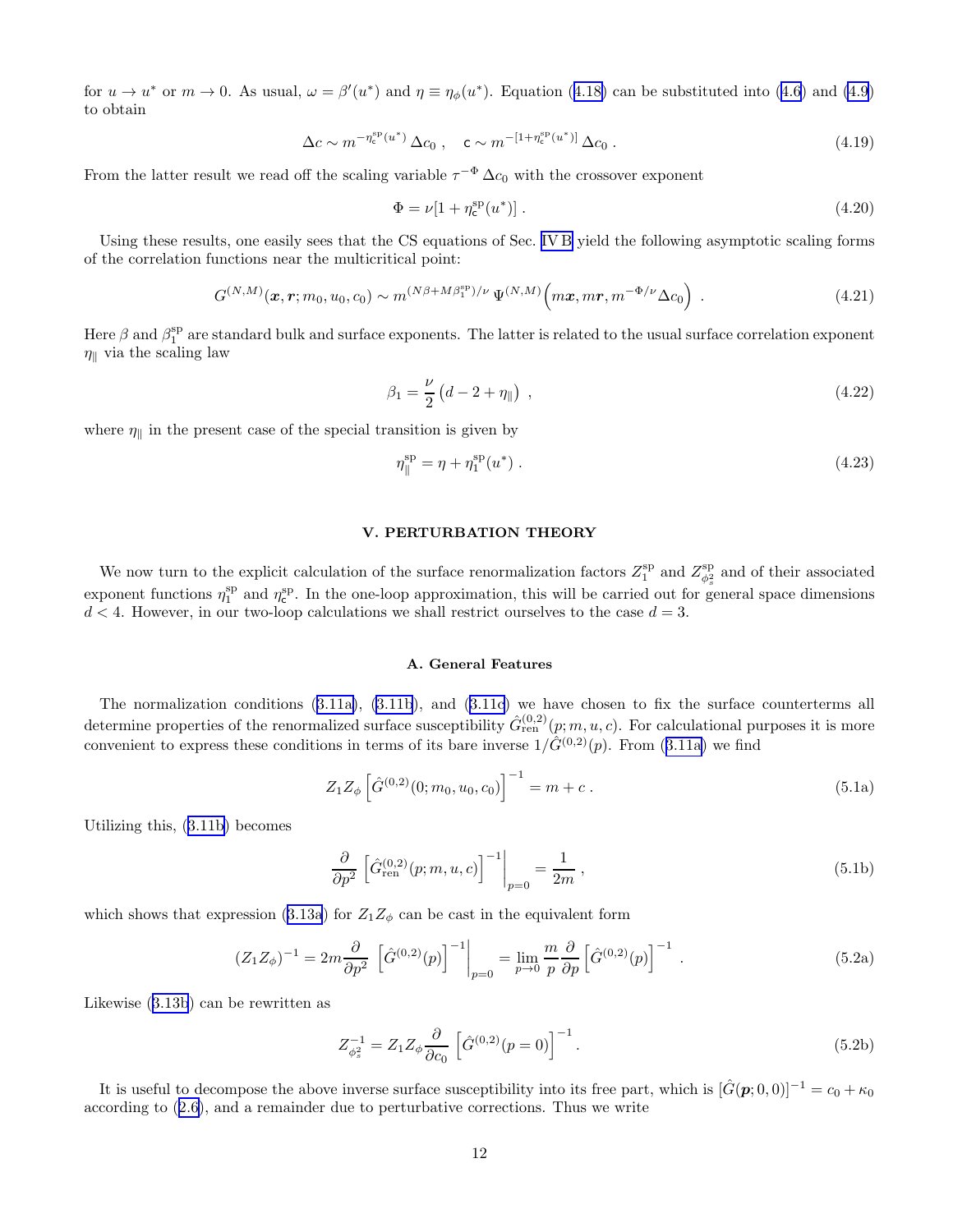<span id="page-12-0"></span>

FIG. 3. Feynman graphs to two-loop order of the nominator  $\hat{g}^T\hat{T}\hat{g}$  of the quantity  $\hat{\sigma}_0(p)$  in (5.5). Full lines denote the free propagator([2.6](#page-3-0)), dashed ones the reduced propagator (5.6).

$$
\left[\hat{G}^{(0,2)}(p)\right]^{-1} = c_0 + \kappa_0 - \hat{\sigma}_0(p) . \tag{5.3}
$$

To compute  $\hat{\sigma}_0$ , we start from the following representation of the full propagator between two surface points in terms of  $\Sigma$ , the usual 'self-energy':

$$
G^{(0,2)} = |G|_s + |G T G|_s , \quad T = \Sigma (1 - G \Sigma)^{-1}
$$
\n(5.4)

Here  $s$  and  $|s$  indicate that the left and right points are located on the surface, respectively. A straightforward calculation yields

$$
\hat{\sigma}_0(p) = \frac{\hat{g}^{\mathrm{T}} \hat{T}\hat{g}}{1 + s|\hat{G}|s \,\hat{g}^{\mathrm{T}} \hat{T}\hat{g}} = \hat{g}^{\mathrm{T}} \hat{\Sigma}\hat{g} + \hat{g}^{\mathrm{T}} \hat{\Sigma}\hat{G}\hat{\Sigma}\hat{g} - s|G|s \left(\hat{g}^{\mathrm{T}} \hat{\Sigma}\hat{g}\right)^2 + \mathcal{O}\left(\hat{\Sigma}^3\right),\tag{5.5}
$$

where  $\hat{g}$  is a column vector whose components represent the reduced propagator

$$
\hat{g}(p;z) \equiv (c_0 + \kappa_0) \hat{G}(p;z,0) = e^{-\kappa_0 z} , \qquad (5.6)
$$

and  $\hat{g}^{\mathrm{T}}$  is its transpose.

The one-loop and two-loop contributions to  $\hat{\sigma}_0$  originating from the first two terms on the right-hand side of (5.5) are depicted in Fig. 3. Denoting the one from the graph labeled "(i)" by  $C_i(p)$ , we have

$$
\hat{\sigma}_0(p) = \sum_{i=1}^4 C_i(p) - \frac{[C_1(p)]^2}{c_0 + \kappa_0} + \mathcal{O}(u_0^3) , \qquad (5.7)
$$

where the term  $\propto C_1^2$  results from the last one in (5.5).

# B. One-Loop Approximation

We now specialize to the case  $c = 0$ . Upon using the above results together with those presented in Appendix A, one can easily perform a one-loop calculation of the renormalization functions for general dimensions  $d < 4$ . Following Ref.[[21\]](#page-37-0), let us introduce a rescaled renormalized coupling constant  $\tilde{u}$  through

$$
u = b_n(d) \tilde{u} , \quad b_n(d) = \frac{6}{n+8} \frac{(4\pi)^{d/2}}{\Gamma(\epsilon/2)} .
$$
 (5.8)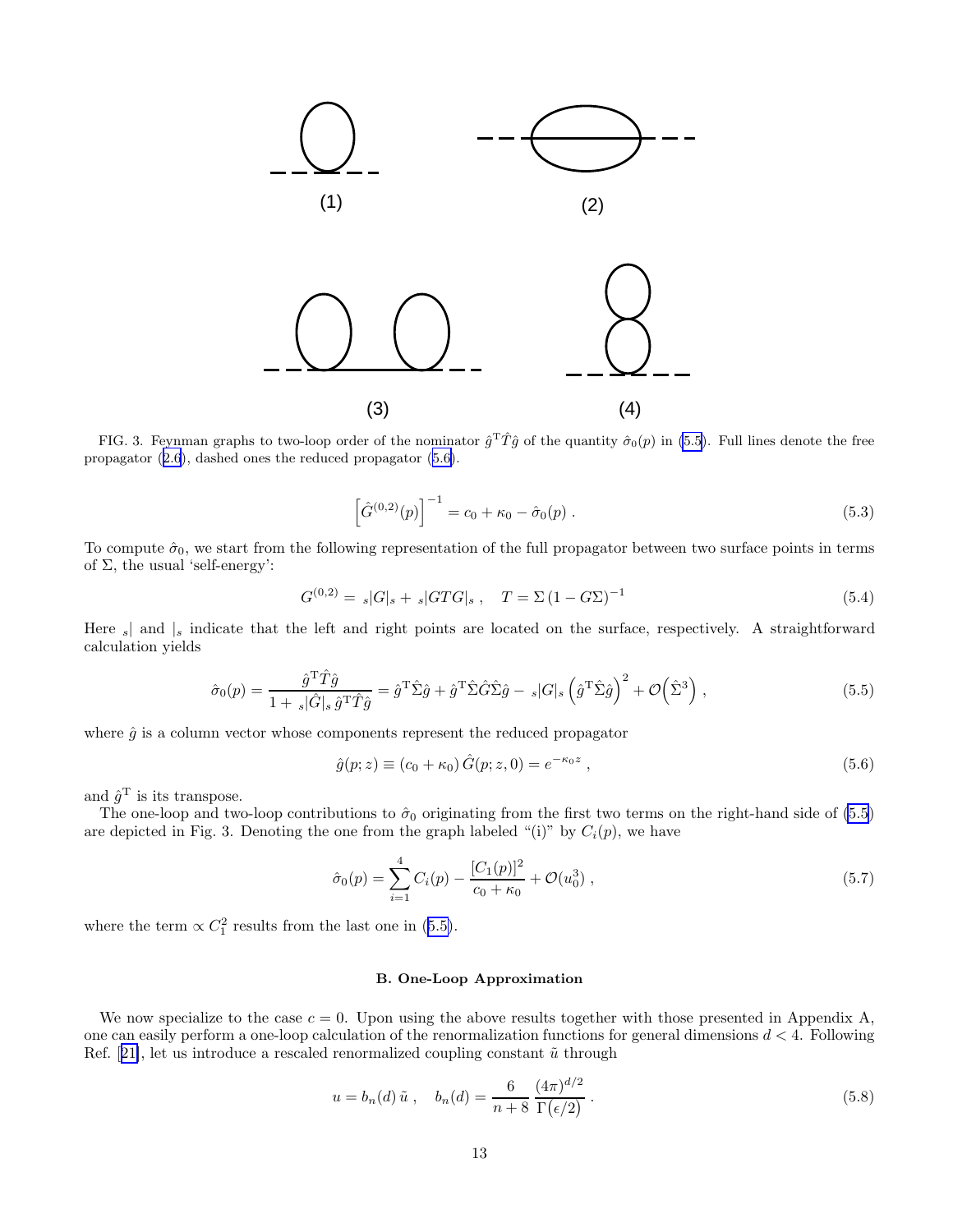<span id="page-13-0"></span>The advantage of this choice is that the expansion to order  $\tilde{u}^2$  of the associated beta function  $\tilde{\beta} = \beta \partial \tilde{u}/\partial u$  takes the simple form

$$
\tilde{\beta}(\tilde{u}) = -\tilde{u}\left(1 - \tilde{u}\right) + \mathcal{O}\left(\tilde{u}^3\right). \tag{5.9}
$$

Our results for the two surface renormalization factors of interest then read

$$
Z_1^{\rm sp} = 1 + \frac{n+2}{n+8} \frac{\tilde{u}}{1+\epsilon} + \mathcal{O}\!\left(\tilde{u}^2\right) \tag{5.10a}
$$

and

$$
Z_{\phi_s^2}^{\rm sp} = 1 - \frac{n+2}{n+8} \frac{1}{1+\epsilon} \left[ 1 - 2^{\frac{1+\epsilon}{2}} {}_2F_1\left( \frac{3-\epsilon}{2}, \frac{1+\epsilon}{2}; \frac{3+\epsilon}{2}; \frac{1}{2} \right) \right] \tilde{u} + \mathcal{O}\left(\tilde{u}^2\right),\tag{5.10b}
$$

where ${}_2F_1$  is the hypergeometric function [[54\]](#page-38-0). Substituting these power series into ([4.4c](#page-9-0)) and [\(4.11](#page-10-0)) gives

$$
\eta_1^{\rm sp}(u) \equiv \tilde{\eta}_1^{\rm sp}(\tilde{u}) = -\frac{n+2}{n+8} \frac{\epsilon}{1+\epsilon} \tilde{u} + \mathcal{O}\!\left(\tilde{u}^2\right),\tag{5.11a}
$$

$$
\eta_{\mathsf{c}}^{\text{sp}}(u) \equiv \tilde{\eta}_{\mathsf{c}}^{\text{sp}}(\tilde{u}) = \frac{n+2}{n+8} \frac{\epsilon}{1+\epsilon} \left[ 1 - 2^{\frac{1+\epsilon}{2}} 2F_1\left(\frac{3-\epsilon}{2}, \frac{1+\epsilon}{2}; \frac{3+\epsilon}{2}; \frac{1}{2}\right) \right] \tilde{u} + \mathcal{O}\left(\tilde{u}^2\right). \tag{5.11b}
$$

As a consistency check one can compute the pole parts (PP) of the Laurent expansion of the above renormalization factors at  $\epsilon = 0$ . One finds

$$
PP_{\epsilon=0}[Z_1^{\rm sp} - 1] = \frac{n+2}{3\epsilon} \frac{u}{16\pi^2} + \mathcal{O}(u^2)
$$
\n(5.12a)

$$
= \mathcal{PP}_{\epsilon=0} \Big[ Z_{\phi_s^2}^{\mathcal{sp}} - 1 \Big] + \mathcal{O}(u^2) \ . \tag{5.12b}
$$

As it should, this is in conformity with the one-loop terms (of the two-loop results) of Ref.[[16](#page-37-0)], obtained by means of the usual scheme of minimal subtraction of poles at  $d = 4$  for the massless theory in  $4 - \epsilon$  dimensions.<sup>8</sup> Accordingly we also recover the  $\mathcal{O}(u)$  expressions for the exponents functions  $\eta_1$  and  $\eta_c$  of Ref. [\[16](#page-37-0)] in the limit  $\epsilon \to 0^+$ :

$$
\lim_{\epsilon \to 0^+} \eta_1^{\rm sp}(u) = -\frac{n+2}{3} \frac{u}{16\pi^2} + \mathcal{O}(u^2) = \lim_{\epsilon \to 0^+} \eta_{\rm c}^{\rm sp}(u) + \mathcal{O}(u^2) \ . \tag{5.13}
$$

From (5.9) one reads off the value  $\hat{u}^* = 1$  in this one-loop approximation. Upon inserting this into (5.11), we get

$$
\eta_1^{\rm sp}(u^*) = -\frac{n+2}{n+8} \frac{\epsilon}{1+\epsilon} + \mathcal{O}(2\text{-loop}) = \eta_{\parallel}^{\rm sp} + \mathcal{O}(2\text{-loop}) \tag{5.14a}
$$

and

$$
\eta_{\mathsf{c}}^{\mathrm{sp}}(u^*) = \frac{n+2}{n+8} \frac{\epsilon}{1+\epsilon} \left[ 1 - 2^{\frac{1+\epsilon}{2}} \, _2F_1\left(\frac{3-\epsilon}{2}, \frac{1+\epsilon}{2}; \frac{3+\epsilon}{2}; \frac{1}{2}\right) \right] + \mathcal{O}(\text{2-loop}).\tag{5.14b}
$$

The reader may check that the Taylor expansion of these exponents to first order in  $\epsilon$  reproduces the known results (see Refs.[[16,18](#page-37-0)] and references therein).

If we use  $(5.14a)$  and  $(5.14b)$  to estimate their values for  $d = 3$ , we find

$$
\eta_1^{\rm sp}(n=0) = \eta_{\parallel}^{\rm sp}(n=0) = -\frac{1}{8} \simeq -0.13 , \qquad (5.15a)
$$

$$
\eta_1^{\rm sp}(n=1) = \eta_{\parallel}^{\rm sp}(n=1) = -\frac{1}{6} \simeq -0.17 , \qquad (5.15b)
$$

<sup>&</sup>lt;sup>8</sup>Sincein Refs. [[16\]](#page-37-0) and [[18](#page-37-0)] a factor  $2^d \pi^{d/2}$  was absorbed in the renormalized coupling constant, the quantity  $u/16\pi^2$  here takes the place of the variable u of these references.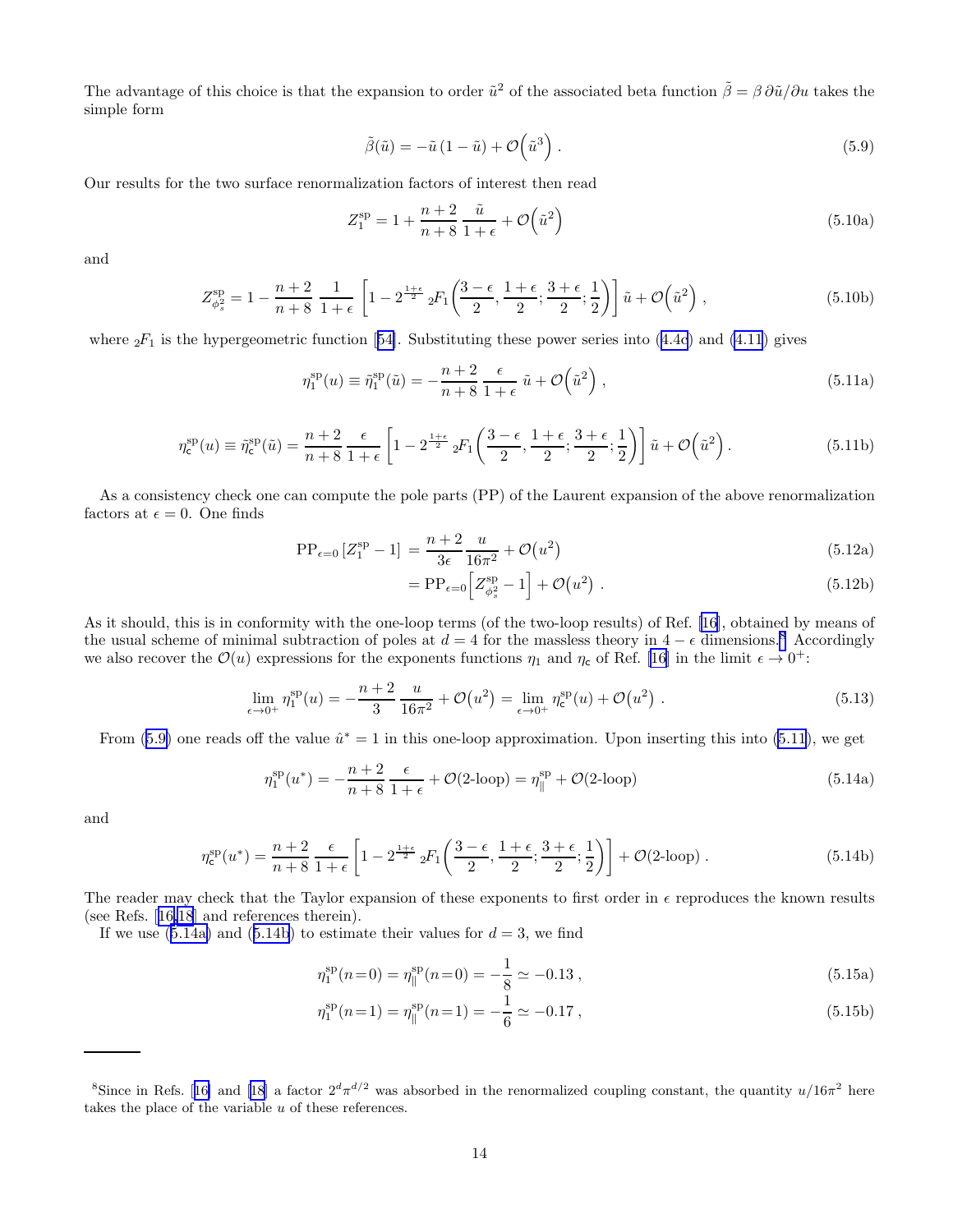<span id="page-14-0"></span>and

$$
\eta_{\rm c}^{\rm sp}(n=0) = \frac{1}{8} \left( 1 - 4 \ln 2 \right) \simeq -0.22 \,, \tag{5.16a}
$$

$$
\eta_{\rm c}^{\rm sp}(n=1) = \frac{1}{6} \left( 1 - 4 \ln 2 \right) \simeq -0.30 \ . \tag{5.16b}
$$

Amazingly, the estimates [\(5.15\)](#page-13-0) of this simple calculation turn out to be among the best ones for  $\eta_{\parallel}^{\text{sp}}$  $\int_{\parallel}^{\text{sp}}$  resulting from our much more involved two-loop calculations (see Tables [I](#page-16-0) and [II\)](#page-16-0). On the other hand, our best two-loop estimates for $\eta_c^{sp}$  differ appreciably from those listed in ([5.16\)](#page-13-0).

#### C. Two-Loop Approximation

At two-loop order we restrict ourselves to the case  $d = 3$ . Details of the calculation may be found in [A](#page-27-0)ppendix A. Here we just quote the final results. They read

$$
Z_1^{\rm sp} Z_{\phi} = 1 + \frac{n+2}{2(n+8)} \tilde{u} - \frac{12(n+2)}{(n+8)^2} \left[ A - \frac{n+2}{12} (1 - \ln 2) \ln 2 - \frac{n+14}{48} \right] \tilde{u}^2 + \mathcal{O}(\tilde{u}^3) ,\qquad (5.17a)
$$

$$
Z_{\phi_s^2}^{\rm sp} = 1 + \frac{n+2}{n+8} \left( 2\ln 2 - \frac{1}{2} \right) \tilde{u} + \frac{12\left(n+2\right)}{\left(n+8\right)^2} \left[ A - B - \frac{n}{2}\ln 2 + \frac{n+2}{2}\ln^2 2 + \frac{2n+1}{12} \right] \tilde{u}^2 + \mathcal{O}(\tilde{u}^3) ,
$$
(5.17b)

$$
\eta_{\parallel}^{\rm sp}(\tilde{u}) = -\frac{n+2}{2(n+8)}\tilde{u} + \frac{12(n+2)}{(n+8)^2} \left[2A - \frac{n+2}{6}(1-\ln 2)\ln 2 + \frac{n-10}{48}\right] \tilde{u}^2 + \mathcal{O}(\tilde{u}^3) ,\qquad (5.18a)
$$

and

$$
\eta_{\rm c}^{\rm sp}(\tilde{u}) = -\frac{n+2}{n+8} \left( 2\ln 2 - \frac{1}{2} \right) \tilde{u} - \frac{24(n+2)}{(n+8)^2} \left[ A - B - \frac{n+1}{2} \ln 2 + \frac{n+2}{3} \ln^2 2 + \frac{17n+22}{96} \right] \tilde{u}^2 + \mathcal{O}(\tilde{u}^3) ,\tag{5.18b}
$$

where A and B are integrals originating from the two-loop graph  $(2)$  of Fig. 3 whose values

$$
A \simeq 0.202428\tag{5.19}
$$

and

$$
B \simeq 0.678061\tag{5.20}
$$

we have determined by numerical means (cf. Appendix [A](#page-27-0)).

#### VI. SURFACE CRITICAL EXPONENTS OF THE SPECIAL TRANSITION

We shall now discuss how the above perturbative results can be utilized to estimate the surface critical exponents of the special transition. Our starting point are the series expansions of these exponents in powers of  $\tilde{u}$ , which are implied by (5.18a) and (5.18b). To generate these series, we substitute the expansion (5.18a) for  $\eta_{\parallel}^{\rm sp}$  $\int_{\parallel}^{\text{sp}}$  into the following well-known scaling-law expressions for surface exponents:

$$
\Delta_1 = \frac{\nu}{2} \left( d - \eta_{\parallel} \right) , \tag{6.1a}
$$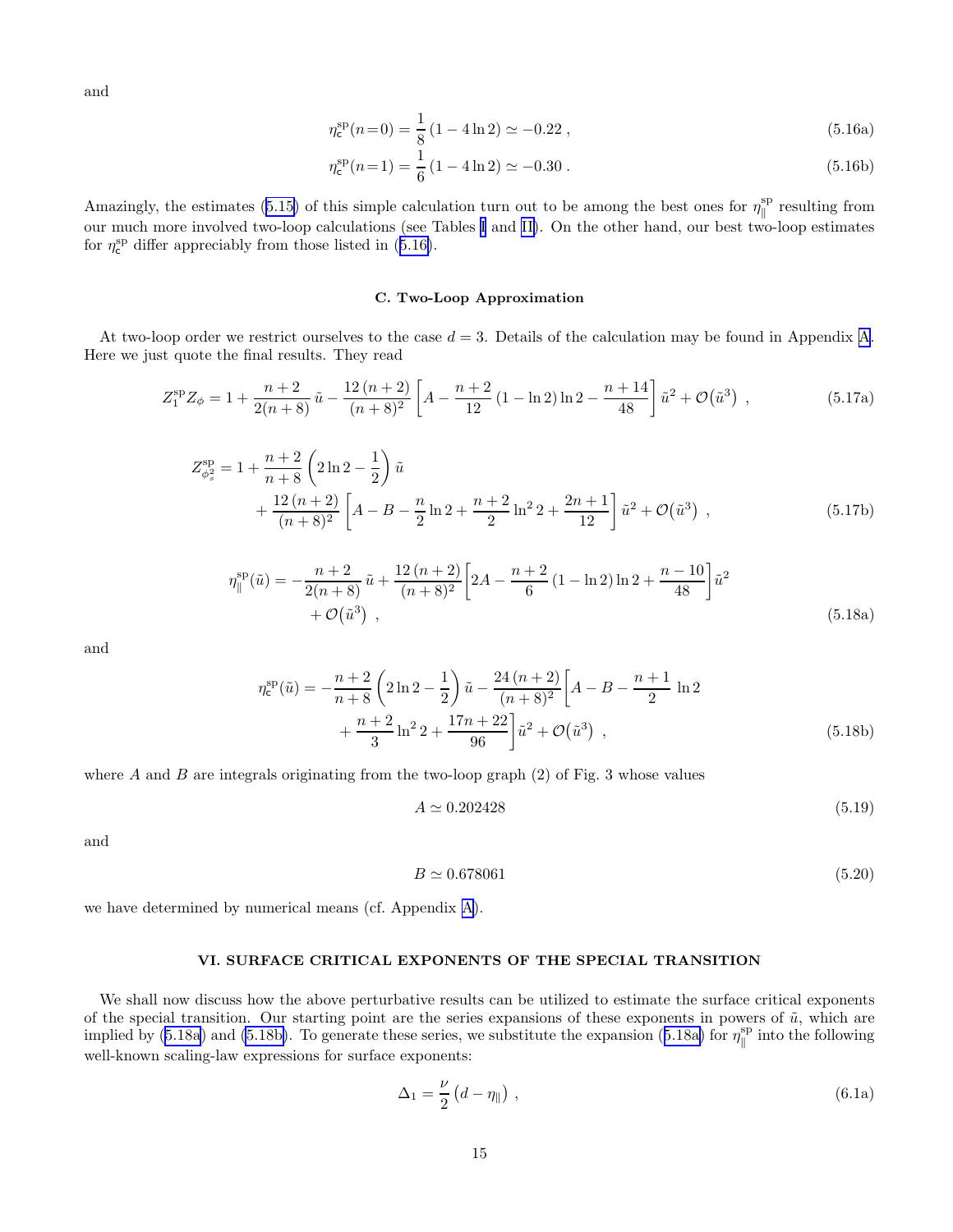$$
\eta_{\perp} = \frac{\eta + \eta_{\parallel}}{2} \,, \tag{6.1b}
$$

<span id="page-15-0"></span>
$$
\beta_1 = \frac{\nu}{2} \left( d - 2 + \eta_{\parallel} \right) , \qquad (6.1c)
$$

$$
\gamma_{11} = \nu \left( 1 - \eta_{\parallel} \right) , \qquad (6.1d)
$$

$$
\gamma_1 = \nu \left( 2 - \eta_{\perp} \right) , \tag{6.1e}
$$

$$
\delta_1 = \frac{\Delta}{\beta_1} = \frac{d+2-\eta}{d-2+\eta_{\parallel}}\,,\tag{6.1f}
$$

$$
\delta_{11} = \frac{\Delta_1}{\beta_1} = \frac{d - \eta_{\parallel}}{d - 2 + \eta_{\parallel}}.
$$
\n(6.1g)

These scaling relations hold for the surface critical exponents of the ordinary transition as well; therefore, we have omitted the superscript "sp". We also need the expansions of the bulk exponents  $\nu$  and  $\eta$ . To the required order in  $\tilde{u}^*$ , they read for the case  $d = 3$ :

$$
\nu(d=3,n) = \frac{1}{2} + \frac{n+2}{4(n+8)}\tilde{u}^* + \frac{(n+2)(27n-38)}{216(n+8)^2}(\tilde{u}^*)^2 + \mathcal{O}[(\tilde{u}^*)^3]
$$
(6.2a)

and

$$
\eta(d=3,n) = \frac{8(n+2)}{27(n+8)^2} \left(\tilde{u}^*\right)^2 + \mathcal{O}\left[\left(\tilde{u}^*\right)^3\right] \,. \tag{6.2b}
$$

We shall also consider the exponents

$$
\alpha_1^{\rm sp} = \alpha + \nu - 1 + \Phi = 1 - \nu \left[ d - 2 - \eta_{\rm c}^{\rm sp}(u^*) \right]
$$
\n(6.3a)

and

$$
\alpha_{11}^{\rm sp} = \alpha + \nu - 2 + 2\Phi = -\nu \left[ d - 3 - 2\eta_{\rm c}^{\rm sp}(u^*) \right]
$$
\n(6.3b)

ofthe layer and local specific heats  $C_1(T)$  and  $C_{11}(T)$ , respectively [[18](#page-37-0)]. To obtain the expressions on the extreme right-hand side, we have substituted [\(4.20](#page-11-0)) for  $\Phi$  and used the hyperscaling relation  $\alpha = 2 - d\nu$ .

For each one of these surface exponents we arrive at an expansion of the form

$$
f(\tilde{u}^*) = \sum_{k=0}^{\infty} f_k (\tilde{u}^*)^k = f_0 + f_1 \tilde{u}^* + f_2 (\tilde{u}^*)^2 + \mathcal{O}\left[ (\tilde{u}^*)^3 \right].
$$
 (6.4)

Asis known from the much studied bulk case (for background and references, see, e.g., [[3\]](#page-37-0)), such series are *asymptotic*; they have zero radius of convergence. The reason for this is that the coefficients  $f_k$  grow proportional to k! as  $k \to \infty$ ; more precisely, their large-k behavior typically can be written as  $f_k \approx C k! k^{b-1} \mathcal{A}^{-k}$ , where the factor k! basically reflects the enormous growth of the number of diagrams contributing at a given order of the loop expansion. We expect that these features will carry over to the power series of surface quantities considered here. The large-order behavior of their coefficients and the values of the numbers  $A$ ,  $b$ , and  $C$  should be obtainable by means of an appropriate extension of the instanton calculus utilized in the case of the  $|\phi|^4$  bulk theory. Furthermore, in view of the rigorously establishedBorel summability of the  $d = 3$  dimensional  $|\phi|^4$  model [[55\]](#page-38-0), we may be confident that these series are Borel summable.

In order to obtain meaningful numerical estimates from the above series expansions for surface critical exponents, we must invoke appropriate and sufficiently powerful summation techniques. The simplest procedure is to construct the table of Padé approximants [\[56\]](#page-38-0). This works well if successive elements  $S_N$ ,  $S_{N+1}$  of the sequence of partial sums  $S_N(\tilde{u}^*) \equiv \sum_{k=0}^N f_k(\tilde{u}^*)^k$  vary little at low orders of N. A better and more sophisticated one is the Padé-Borel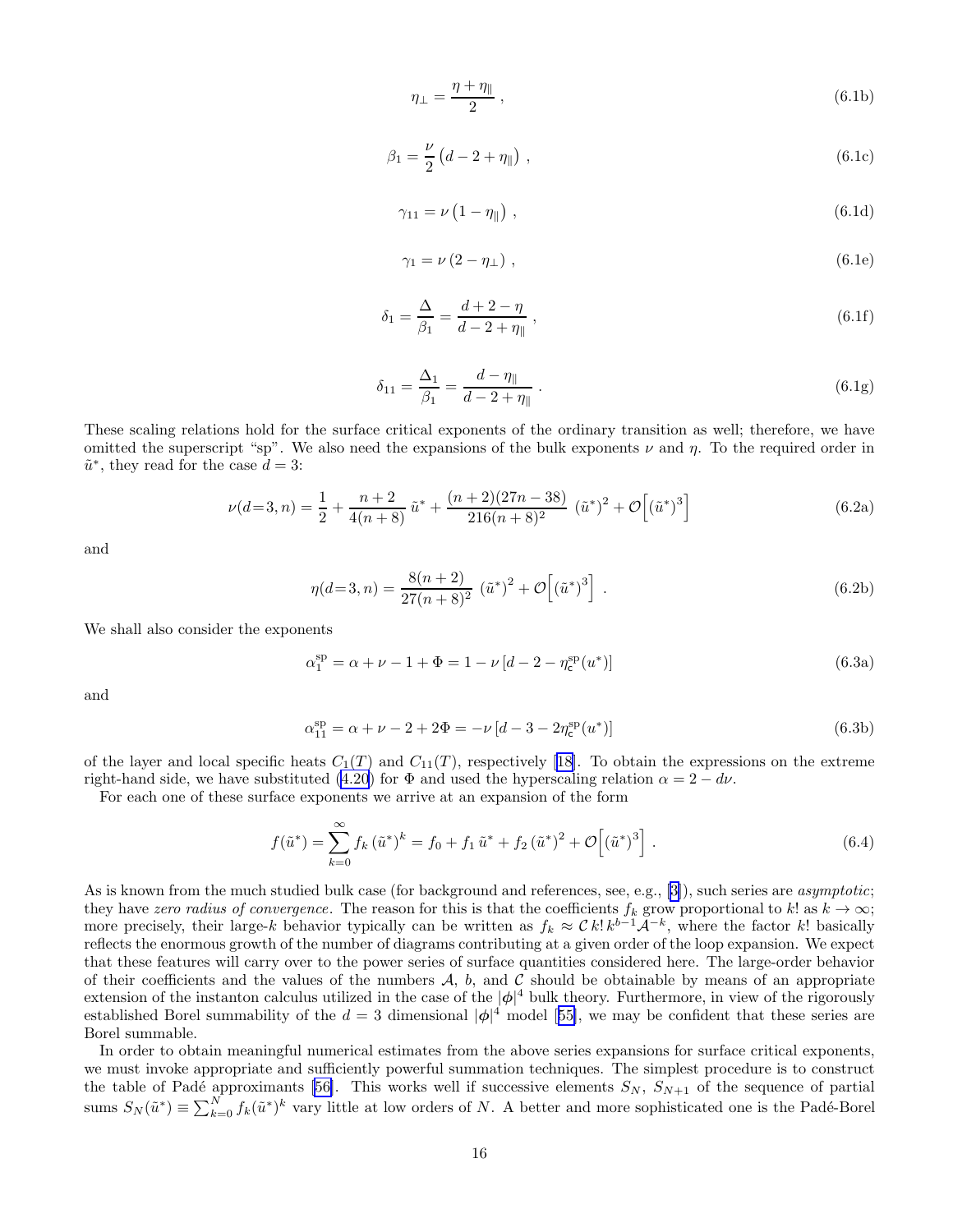<span id="page-16-0"></span>method used in Ref. [\[21](#page-37-0)]. At the order of perturbation theory we are going to use it here, this involves the analytic continuation of the Borel transform

$$
B_f(\tilde{u}^*) \equiv \sum_{k=0}^{\infty} \frac{f_k}{k!} (\tilde{u}^*)^k
$$
\n(6.5)

by a  $[1/1]$  Padé approximant.

Our estimates given in Tables I–IV were produced as follows. For each exponent f, we rearranged the expansion as  $f/f_0 \equiv M_f = 1 + (f_1/f_0)\tilde{u}^* + (f_2/f_0)(\tilde{u}^*)^2$  or  $f + (1 - f_0) \equiv M_f = 1 + f_1\tilde{u}^* + f_2(\tilde{u}^*)^2$ , depending on whether  $|f_0| > 1$  or  $|f_0| < 1$ , respectively. Then Padé approximants of the type indicated in Tables I–IV were constructed for the so-defined modified quantities  $M_f$ , and [1/1] Padé approximants for their Borel transforms. For consistency reasons, these approximants were evaluated using the values of  $\tilde{u}^*(d, n)$  one gets from the Padé-Borel resummed beta functions  $\tilde{\beta}(\tilde{u})$  at this two-loop order, namely<sup>9</sup> [[21,](#page-37-0)[57\]](#page-38-0)

$$
\tilde{u}^*(d=3, n=0) = 1.632\tag{6.6a}
$$

and

$$
\tilde{u}^*(d=3, n=1) = 1.597. \tag{6.6b}
$$

Finally, the resulting approximate values of the  $M_f$  were converted into estimates for the exponents by inverting the above equations defining  $M_f$  in terms of f. Note that we used the hyperscaling relations with  $d = 3$ . This is why our zeroth approximations (gathered in the column  $[0/0]$ ) do not always reproduce the Landau (or  $\epsilon = 0$ ) values 0, 1, 0,  $\frac{1}{2}$ ,  $\frac{1}{2}$ , 1, 3, 2 and 0, 0,  $-\frac{1}{2}$ ,  $\frac{1}{2}$  of the exponents  $\eta_{\parallel}^{\text{sp}}$  $\phi_{\parallel}^{\text{sp}}$ , ...,  $\delta_{11}^{\text{sp}}$  and  $\eta_{\mathsf{c}}^*$ , ...,  $\Phi$  listed in the first columns of Tables I/II and III/IV, respectively.

TABLE I. Surface critical exponents of the special transition involving the RG function  $\eta_1^{\text{sp}}$  for the case  $n = 0$  and  $d = 3$ .

|                    | $O_1/O_2$ | $O_{1i}/O_{2i}$ | [0/0]             | 1/0      | [0/1]    | $\left[2/0\right]$ | [0/2]    | $\left[1/1\right]$ | R        | $R_i^-$  | $f(\Delta_1,\nu,\eta)$ |
|--------------------|-----------|-----------------|-------------------|----------|----------|--------------------|----------|--------------------|----------|----------|------------------------|
| $\eta_{\parallel}$ | $-1.6$    | $-2.4$          | 0.00              | $-0.204$ | $-0.169$ | $-0.079$           | $-0.107$ | $-0.126$           | $-0.134$ | $-0.130$ | $-0.133$               |
| $\Delta_1$ II      | $-4.8$    | $-2.4$          | 0.75              | 0.954    | 1.006    | 0.911              | 0.886    | 0.919              | 0.921    | 0.926    | 0.921                  |
| $\eta_{\perp}$     | $-1.4$    | $-1.2$          | 0.00              | $-0.102$ | $-0.114$ | $-0.027$           | $-0.017$ | $-0.059$           | $-0.063$ | $-0.064$ | $-0.053$               |
| $\beta_1$          | 0.0       | 0.0             | 0.25              | 0.250    | 0.250    | 0.264              | 0.264    | -                  | -        | -        | 0.255                  |
| $\gamma_{11}$      | $-3.6$    | $^{-2.1}$       | 0.50              | 0.704    | 0.756    | 0.647              | 0.618    | 0.660              | 0.663    | 0.668    | 0.666                  |
| $\gamma_1$ II      | $-4.5$    | $-2.1$          | 1.00 <sub>1</sub> | 1.255    | 1.342    | 1.199              | 1.154    | 1.209              | 1.212    | 1.220    | 1.207                  |
| $\delta_1$         | $-2.3$    | $-1.6$          | 5.00              | 6.020    | 6.281    | 5.576              | 5.397    | 5.711              | 5.739    | 5.764    | 5.734                  |
| $\delta_{11}$      | $-2.4$    | $-1.5\,$        | 3.00 <sub>1</sub> | 3.816    | 4.121    | 3.481              | 3.283    | 3.578              | 3.599    | 3.628    | 3.612                  |

TABLE II. Surface critical exponents of the special transition involving the RG function  $\eta_1^{\text{sp}}$  for the case  $n = 1$  and  $d = 3$ .

|                    | $O_1/O_2$ | $O_{1i}/O_{2i}$ | [0/0]    | $\left[1/0\right]$ | [0/1]    | $\left[2/0\right]$ | [0/2]    | [1/1]    | R        | $R_z^{-1}$ | $f(\Delta_1,\nu,\eta)$ |
|--------------------|-----------|-----------------|----------|--------------------|----------|--------------------|----------|----------|----------|------------|------------------------|
| $\eta_{\parallel}$ | $-2.1$    | $-4.8$          | 0.00     | $-0.266$           | $-0.210$ | $-0.140$           | $-0.174$ | $-0.181$ | $-0.189$ | $-0.183$   | $-0.165$               |
| $\Delta_1$         | $-12.7$   | $-2.9$          | 0.75     | 1.016              | 1.113    | 0.995              | 0.961    | 0.997    | 0.997    | 1.006      | 0.997                  |
| $\eta_{\perp}$     | $-1.7$    | $-1.4$          | 0.00     | $-0.133$           | $-0.154$ | $-0.056$           | $-0.040$ | $-0.084$ | $-0.089$ | $-0.091$   | $-0.067$               |
| $\beta_1$          | 0.0       | 0.0             | 0.25     | 0.250              | 0.250    | 0.261              | 0.262    |          | -        |            | 0.263                  |
| $\gamma_{11}$      | $-8.2$    | $-2.6$          | 0.50     | 0.766              | 0.863    | 0.734              | 0.695    | 0.737    | 0.739    | 0.747      | 0.734                  |
| $\gamma_1$         | $-11.0$   | $-2.4$          | $1.00\,$ | 1.333              | 1.499    | 1.302              | 1.237    | 1.305    | 1.306    | 1.320      | 1.302                  |
| $\delta_1$         | $-4.4$    | $-2.0$          | 5.00     | 6.331              | 6.814    | 6.028              | 5.779    | 6.084    | 6.101    | 6.147      | 5.951                  |
| $\delta_{11}$      | $-4.8$    | $-1.8$          | 3.00     | 4.065              | 4.650    | 3.845              | 3.553    | 3.882    | 3.894    | 3.947      | 3.791                  |

TABLE III. Surface critical exponents of the special transition involving the RG function  $\eta_c^{sp}$  for the case  $n = 0$  and  $d = 3$ .

|                   | $\sqrt{2}$<br>$J_1$<br>$U_2$ | $'O_{2i}$<br>$v_{1i}$ | [0/0]    | 1/0          | [0/1]    | $\left[2/0\right]$ | [0/2]    | 1/1      |          | $_{D}$ - | $f(\alpha_1,\nu,\eta)$ |
|-------------------|------------------------------|-----------------------|----------|--------------|----------|--------------------|----------|----------|----------|----------|------------------------|
| $\eta_{\epsilon}$ | $-0.1$                       | $-0.9$                | $0.00\,$ | 0.362<br>— I | $-0.266$ | 0.183              | 0.055    | $-0.144$ | $-0.168$ | $-0.160$ | $-0.119$               |
| $\alpha_1$        | $-1.1$                       | $-1.1$                | $0.50\,$ | 0.217        | 0.280    | 0.467              | 0.399    | 0.350    | 0.336    | 0.342    | 0.342                  |
| $\alpha_{11}$     | $-0.8$                       | $-1.1$                | $0.00\,$ | $-0.362$     | $-0.266$ | 0.109              | $-0.021$ | $-0.157$ | $-0.180$ | $-0.170$ | $-0.140$               |
| Ф                 | $-0.4$                       | $-0.4$                | $0.50\,$ | 0.421        | 0.427    | 0.642              | 0.657    | 0.479    | 0.474    | 0.474    | 0.518                  |

<sup>&</sup>lt;sup>9</sup>The  $n = 0$  value (6.6a) is given by the negative of the value  $v_2^*$  of the fixed point denoted U in Ref. [\[57](#page-38-0)].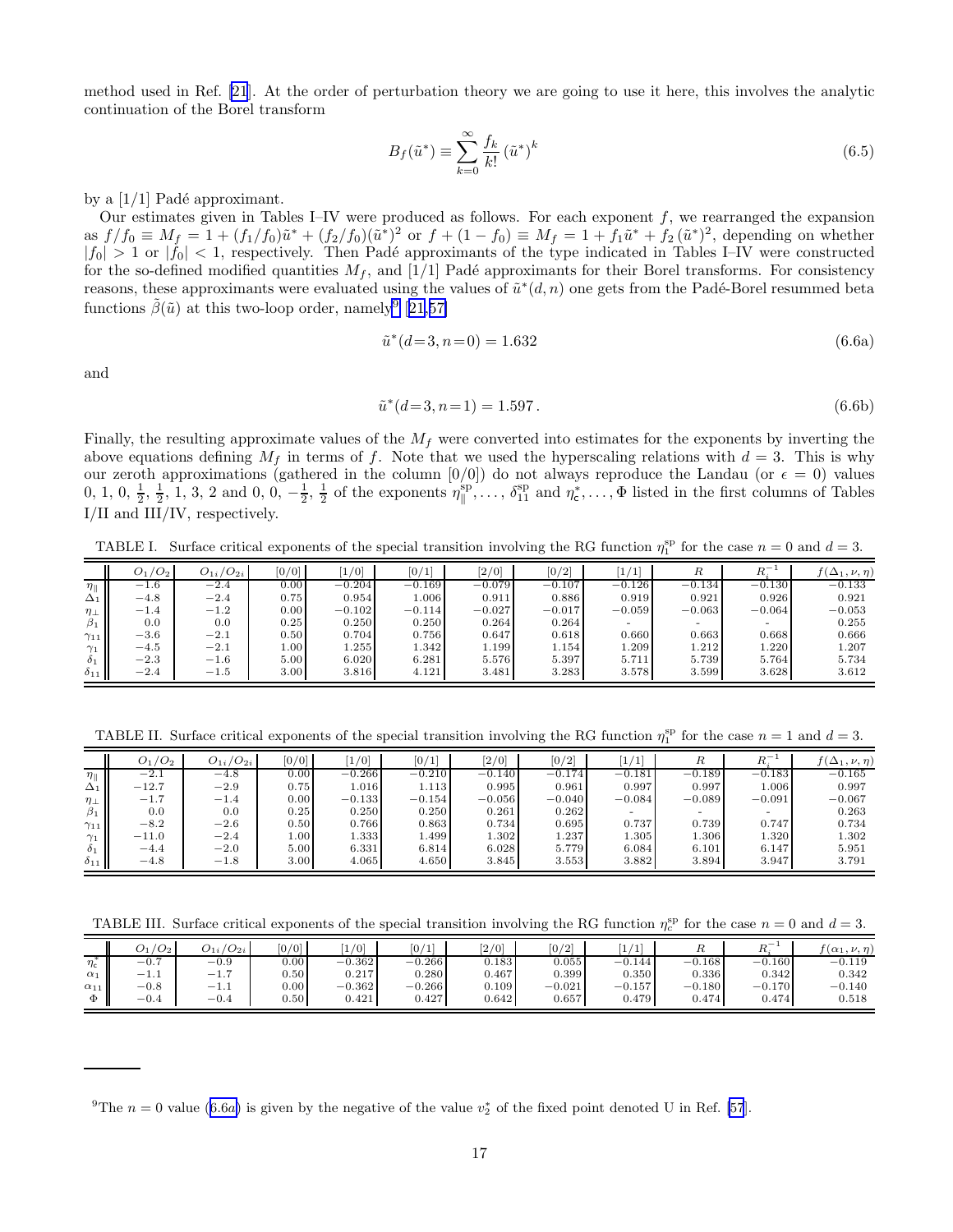<span id="page-17-0"></span>TABLE IV. Surface critical exponents of the special transition involving the RG function  $\eta_c^{sp}$  for the case  $n = 1$  and  $d = 3$ .

|                | 1O <sub>2</sub>               | $U_{2i}$<br>$U_{1i}$ | [0/0]             | 1/0          | [0/1]    | $\left[2/0\right]$ | [0/2]    | /1<br>л., | $_{R}$   | $n-$     | $f(\alpha_1,\nu,\eta)$ |
|----------------|-------------------------------|----------------------|-------------------|--------------|----------|--------------------|----------|-----------|----------|----------|------------------------|
| $\eta_{\rm c}$ | $-U_{\cdot}$                  | $-1.1$               | 0.00              | 0.472<br>— I | $-0.321$ | 0.168              | $-0.052$ | $-0.200$  | $-0.230$ | $-0.215$ | $-0.144$               |
| $\alpha_1$     | — I<br>1.4                    | $-2.9$               | 0.50              | 0.131        | 0.230    | 0.393              | 0.304    | 0.284     | 0.268    | 0.279    | 0.279                  |
| $\alpha_{11}$  | $-0.9$                        | $-1.6$               | 0.00              | $-0.472$     | $-0.321$ | 0.042              | $-0.153$ | $-0.226$  | $-0.253$ | $-0.237$ | $-0.182$               |
| Ф              | $\bigcap$ $\bigcap$<br>$-U.4$ | $-0.4$               | 0.50 <sub>1</sub> | 0.397        | 0.407    | 0.649              | 0.661    | 0.470     | 0.463    | 0.463    | 0.539                  |

The quantities  $O_1$ ,  $O_2$ ,  $O_{1i}$ , and  $O_{2i}$  appearing in Tables I–IV are defined through the expansions  $M_f = 1 + O_1 +$  $O_2 + \ldots = [1 + O_{1i} + O_{2i} + \ldots]^{-1}$  of the modified quantities  $M_f = f/f_0$  or  $M_f = f + 1 - f_0$ . Using the latter quantity to generate such truncated expansions in the case  $|f_0|$  < 1 rather than simply factoring out  $f_0$  yields better behaved 'inverse expansions', i.e., series for  $M_f^{-1}$ .

The bigger the absolute values of the ratios  $O_1/O_2$  and  $O_{1i}/O_{2i}$  are, the better is the quality of the resulting series for  $M_f$  and its reciprocal  $1/M_f$ , respectively. All ratios  $O_{1(i)}/O_{2(i)}$  have negative sign or else vanish. Thus all series produced by these expansions are alternating, and hence adapted to the above-mentioned Padé-Borel summation technique. (If a series were not alternating, it would be unsuitable for this method because the [1/1] approximant of its Borel transform would have a pole on the positive real axis, i. e., inside the integration range [\[22\]](#page-38-0).) The estimates obtained via Padé-Borel resummation of the power series for  $M_f$  and  $1/M_f$  are listed in Tables I–IV as R and  $R_i^{-1}$ , respectively.

In most cases the resulting power series in  $\tilde{u}$  have second-order corrections  $O_{2(i)}$  whose absolute values are smaller than those of their first-order ones. Thus the sequences of associated partial sums appear to be slowly convergent, to the available low order. Exceptions are some series involving  $\eta_c^{sp}$ , whose behavior is rather bad. In the first group of exponents, related to  $\eta_1^{\rm sp}(u)$  and shown in Tables I and II, the most reliable estimates are obtained from the direct series for the exponent  $\Delta_1$ , which appear to exhibit the best convergence properties. These estimates are  $\Delta_1 = 0.921$ for  $n = 0$  and  $\Delta_1 = 0.997$  for  $n = 1$ . Substituting these along with the standard bulk values [\[23](#page-38-0),[3](#page-37-0)]  $\nu(n=0) = 0.588$ ,  $\eta(n=0) = 0.027, \nu(n=1) = 0.630$ , and  $\eta(n=1) = 0.031$  into the scaling laws [\(6.1a\)](#page-14-0)–([6.1g](#page-15-0)), we have computed the remaining seven exponents of this group. The resulting values  $f(\Delta_1, \nu, \eta)$  are presented in the last columns of Tables [I](#page-16-0) and [II](#page-16-0). By and large, the agreement with the results obtained from the individual expansions is quite reasonable. The deviations of the values  $f(\Delta_1, \nu, \eta)$  from the other resummation estimates might serve as a rough measure of the numerical accuracy achieved here.

The situation is less favorable for the second group of exponents,  $\eta_c^* \equiv \eta_c^{\text{sp}}(u^*), \ldots, \Phi$ , whose estimates are given in Tables [III](#page-16-0) and IV. Their series exhibit poor convergence properties. One should be cautious in relying on estimates derived from individual series expansions of an apparently divergent nature, like in the case of the crossover exponent **Φ**. In this group the exponent  $\alpha_1$  has the estimates with the least scattering. The best series convergence has  $\alpha_1^{-1}$ , and the corresponding Padé-Borel estimates are  $\alpha_1 = 0.342$  for  $n = 0$  and  $\alpha_1 = 0.279$  for  $n = 1$ . Accepting these together with the bulk values of  $\nu$  and  $\eta$  given above, the estimates of  $\eta_c^*$ ,  $\alpha_{11}$ , and  $\Phi$  listed as  $f(\alpha_1, \nu, \eta)$  in the last columns of Tables [III](#page-16-0) and IV were derived via scaling laws.

In order to check the quality of our procedure for estimating the numerical values of critical exponents, we have applied the same kind of analysis to the series expansions to second order of the bulk critical exponents. The results are shown in Table [V](#page-18-0) and compared with the estimates of Ref.[[23\]](#page-38-0) (last column). The agreement gives us confidence in our method.

The numerical values of surface critical exponents gathered in Tables [I-](#page-16-0)IV generally are in reasonable agreement both with previous estimates based on the  $\epsilon$  expansion as well as with those obtained by other means. For comparisons werefer to Section III.8 of Ref. [[18\]](#page-37-0), where  $\epsilon$  expansion estimates and estimates that had been gained by alternative techniques till 1985 are given, and to Table [VI](#page-18-0) for more recent results. Note, however, that our estimates for the crossoverexponent  $\Phi$  are definitely lower than the values  $\Phi(n=1) \simeq 0.68$  and  $\Phi(n=0) \simeq 0.67$  quoted in Ref. [[18\]](#page-37-0). The latter were obtained by setting  $\epsilon = 1$  in the  $\epsilon$  expansion of  $\Phi$  to order  $\epsilon^2$ . On the other hand, recent Monte Carlosimulations yielded the significantly lower estimates  $\Phi(1) = 0.461 \pm 0.015$  [[42\]](#page-38-0),  $\Phi(0) = 0.530 \pm 0.007$  [[39](#page-38-0)], and  $\Phi(0) = 0.496 \pm 0.005$  $\Phi(0) = 0.496 \pm 0.005$  $\Phi(0) = 0.496 \pm 0.005$  [[43\]](#page-38-0). Our present results  $\Phi(1) \simeq 0.54$  and  $\Phi(0) \simeq 0.52$  are fairly close to these values.

To see whether comparatively small estimates for  $\Phi(n, d=3)$  can be obtained from the  $\epsilon$  expansion, we have applied the analogous summation techniques to the series

$$
2\Phi = 1 + a_1(n)\epsilon + a_2(n)\epsilon^2 , \qquad (6.7)
$$

whose coefficients are known to be [\[16,18](#page-37-0)]

$$
a_1(n) = -\frac{n+2}{2(n+8)} = -\begin{cases} \frac{1}{8} = 0.125 & \text{for } n = 0\\ \frac{1}{6} \simeq 0.167 & \text{for } n = 1 \end{cases}
$$
 (6.8)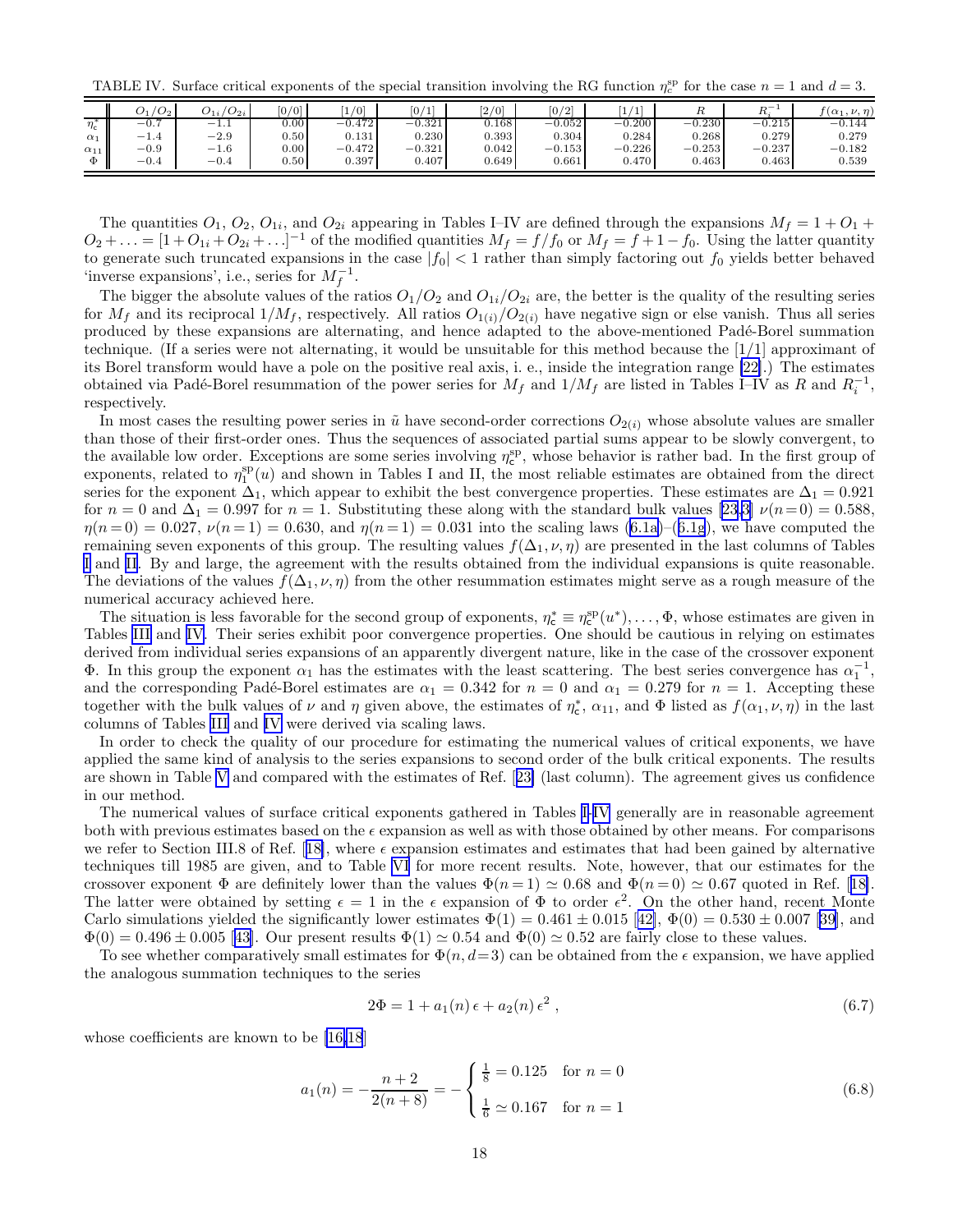<span id="page-18-0"></span>

|             | $O_1/O_2$ | $O_{1i}/O_{2i}$ | [0/0] | $[1/0]$  | [0/1] | $\left[2/0\right]$ | [0/2] | [1/1]    | $\boldsymbol{R}$         | $R_{inv}^{-1}$ | Ref. [23] |
|-------------|-----------|-----------------|-------|----------|-------|--------------------|-------|----------|--------------------------|----------------|-----------|
|             |           |                 |       |          |       | $n=\overline{0}$   |       |          |                          |                |           |
| $\nu$       | $-7.0$    | $-4.1$          | 0.50  | 0.602    | 0.614 | 0.587              | 0.583 | 0.589    | 0.590                    | 0.591          | 0.588     |
| $\gamma$    | $-4.9$    | $-2.5$          | 1.00  | 1.204    | 1.256 | 1.162              | 1.137 | 1.169    | 1.172                    | 1.177          | 1.1615    |
| $\alpha$    | $-7.0$    | 6.2             | 0.50  | 0.194    | 0.266 | 0.238              | 0.238 | 0.232    | 0.230                    |                | 0.236     |
| $\beta$     | $-44.1$   | $-13.6$         | 0.25  | 0.301    | 0.304 | 0.300              | 0.300 | 0.300    | 0.300                    | 0.300          | 0.302     |
| $\Delta$    | $-6.0$    | $-2.7$          | 1.25  | 1.505    | 1.570 | 1.462              | 1.434 | 1.468    | 1.470                    | 1.477          | 1.462     |
|             |           |                 |       |          |       | $n=1$              |       |          |                          |                |           |
| $\nu$       | $-27.7$   | $-5.9$          | 0.50  | 0.633    | 0.654 | 0.628              | 0.624 | 0.628    | 0.629                    | 0.630          | 0.630     |
| $\gamma$ II | $-11.3$   | $-2.8$          | 1.00  | 1.266    | 1.363 | 1.243              | 1.207 | 1.244    | 1.245                    | 1.254          | 1.241     |
| $\alpha$    | $-27.7$   | 2.8             | 0.50  | 0.101    | 0.215 | 0.115              | 0.148 | 0.115    | 0.114                    |                | 0.110     |
| β           | 14.5      | 405.8           | 0.25  | 0.317    | 0.321 | 0.321              | 0.321 | 0.321    |                          |                | 0.325     |
| $\Delta$    | $-17.5$   | $-3.1$          | 1.25  | 1.583    | 1.703 | 1.564              | 1.525 | 1.565    | 1.565                    | 1.575          | 1.565     |
|             |           |                 |       |          |       | $n=2$              |       |          |                          |                |           |
| $\nu$       | 21.7      | $-9.1$          | 0.50  | 0.656    | 0.685 | 0.663              | 0.661 | 0.663    | $\overline{\phantom{a}}$ | 0.664          | 0.669     |
| $\gamma$    | $\infty$  | $-3.2$          | 1.00  | 1.312    | 1.453 | 1.312              | 1.273 | 1.312    |                          | 1.322          | 1.316     |
| $\alpha$    | 21.7      | 1.9             | 0.50  | 0.033    | 0.181 | 0.011              | 0.086 | 0.010    |                          |                | $-0.007$  |
| $\beta$     | 7.2       | 16.5            | 0.25  | 0.328    | 0.334 | 0.339              | 0.340 | 0.340    |                          |                | 0.3455    |
| $\triangle$ | 36.1      | $-3.5$          | 1.25  | 1.640    | 1.816 | 1.650              | 1.609 | 1.651    |                          | 1.662          | 1.661     |
|             |           |                 |       |          |       | $n=3$              |       |          |                          |                |           |
| $\nu$       | 9.1       | $-15.9$         | 0.50  | 0.673    | 0.709 | 0.692              | 0.693 | 0.694    |                          | 0.695          | 0.705     |
| $\gamma$    | 14.5      | $-3.6$          | 1.00  | 1.346    | 1.528 | 1.370              | 1.333 | 1.371    |                          | 1.382          | 1.386     |
| $\alpha$    | 9.1       | 1.6             | 0.50  | $-0.019$ | 0.159 | $-0.076$           | 0.042 | $-0.083$ |                          |                | $-0.115$  |
| $\beta$     | 5.2       | 9.5             | 0.25  | 0.336    | 0.345 | 0.353              | 0.356 | 0.357    |                          |                | 0.3645    |
| $\Delta$    | 10.7      | $-4.0$          | 1.25  | 1.682    | 1.910 | 1.723              | 1.686 | 1.727    |                          | 1.739          | 1.751     |

TABLE V. Numerical estimates of bulk critical exponents.

TABLE VI. Monte Carlo estimates for surface critical exponents of the special transition in  $d = 3$  dimensions.

|               |            | $n=0$                                 |
|---------------|------------|---------------------------------------|
| $\gamma_{11}$ | 0.805(15)  | Meirovitch $\&$ Livne, 1988 [39]      |
|               | 0.714(6)   | Hegger & Grassberger, 1994 [43]       |
| $\gamma_1$    | 1.304(6)   | Meirovitch $\&$ Livne, 1988 [39]      |
|               | 1.230(2)   | Hegger & Grassberger, 1994 [43]       |
| $\Phi$        | 0.530(7)   | Meirovitch $\&$ Livne, 1988 [39]      |
|               | 0.496(4)   | Hegger $&$ Grassberger, 1994 [43]     |
|               |            | $n=1$                                 |
| $\beta_1$     | 0.18(2)    | Landau & Binder, 1990 [40]            |
|               | 0.22       | Vendruscolo <i>et al.</i> , 1992 [41] |
|               | 0.237(5)   | Ruge <i>et al.</i> , 1993 [42]        |
|               | 0.2375(15) | Ruge & Wagner 1995 [44]               |
| $\gamma_{11}$ | 0.96(9)    | Landau & Binder, 1990 [40]            |
|               | 0.788(1)   | Ruge & Wagner 1995 [44]               |
| $\gamma_1$    | 1.41(14)   | Landau & Binder, 1990 [40]            |
|               | 1.328(1)   | Ruge & Wagner 1995 [44]               |
| $\Phi$        | 0.59(4)    | Landau & Binder, 1990 [40]            |
|               | 0.74       | Vendruscolo et al., 1992 [41]         |
|               | 0.461(15)  | Ruge et al., 1993 [42]                |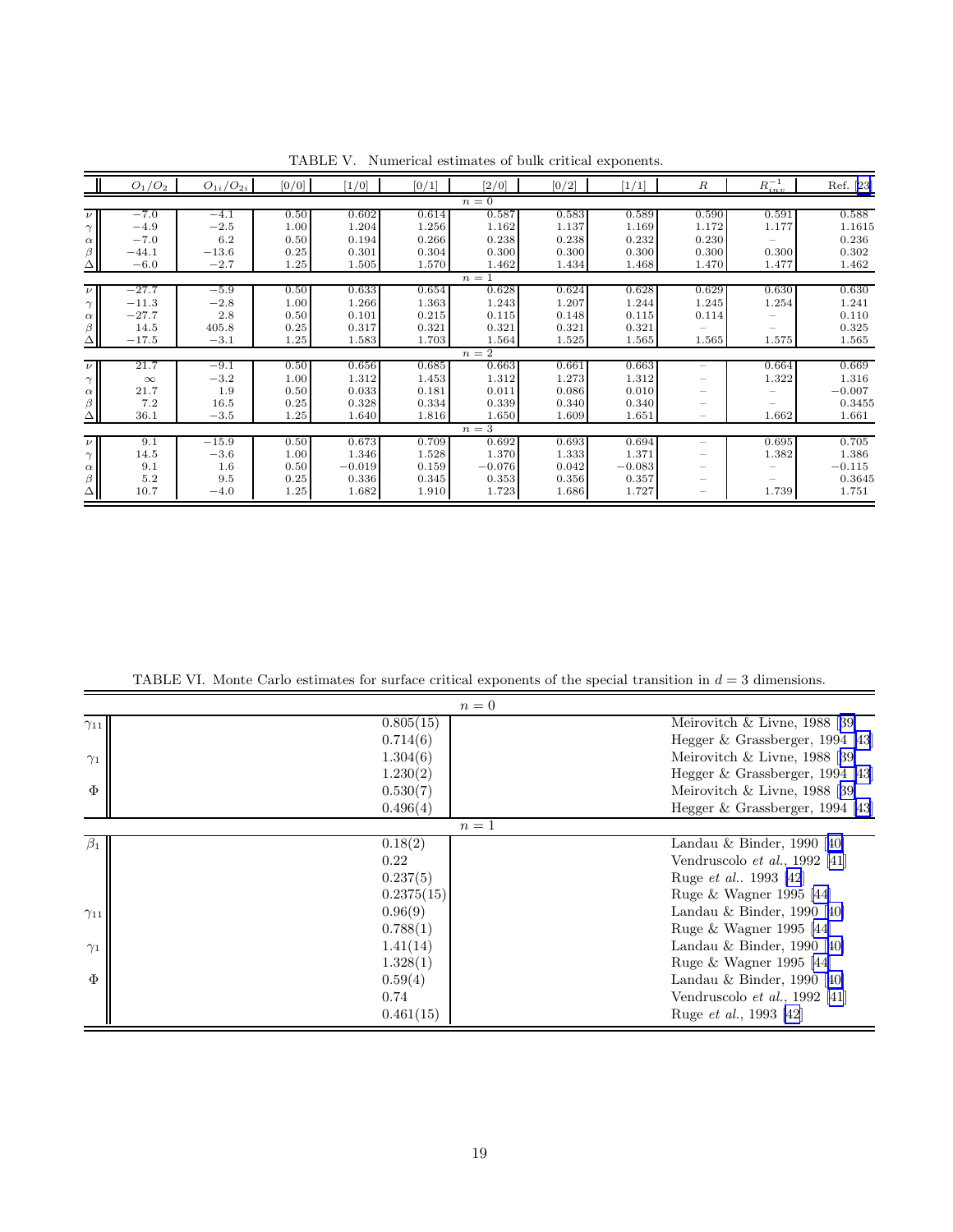<span id="page-19-0"></span>and

$$
a_2(n) = \frac{n+2}{4(n+8)^3} \left[ 8\pi^2(n+8) - (n^2 + 35n + 156) \right]
$$
  
= 
$$
\begin{cases} \frac{1}{16}\pi^2 - \frac{39}{256} \simeq 0.4645 & \text{for } n = 0. \\ \frac{2}{27}\pi^2 - \frac{16}{81} \simeq 0.5336 & \text{for } n = 1. \end{cases}
$$
 (6.9)

The results are shown in Table VI. It is reassuring that the estimates obtained via Padé-Borel summation compare reasonably well both with our above ones based on the perturbation series at fixed  $d = 3$  as well as with the Monte Carlo results mentioned. That these estimates deviate considerably from the values obtained from the [2/0] approximant ([6.7\)](#page-17-0) at  $\epsilon = 1$  seems to be due to the unusual largeness of the  $\mathcal{O}(\epsilon^2)$  term of  $\Phi$ . In summary, we conclude that the values of the crossover exponent  $\Phi(n, d)$  with  $n = 0, 1$  and  $d = 3$  are indeed significantly smaller than previously thought, being close to 0.5.

TABLE VII. Estimates for  $\Phi(n, d=3)$  based on the  $\epsilon$  expansion.

| n <sub>l</sub> | $\sqrt{2}$<br>$\mathcal{O}_2$ .<br>$U_1$ | $\sqrt{2}$<br>$U_{2i}$<br>$v_{1i}$ | [0/0] | $\sqrt{0}$ | U.<br><b>I</b> | 2/0<br>L. | [0/2] | $\overline{ }$<br>$\overline{ }$<br><u>. на с</u> |       | $D -$<br>1 U. |
|----------------|------------------------------------------|------------------------------------|-------|------------|----------------|-----------|-------|---------------------------------------------------|-------|---------------|
| 0 II           | $-0.27$                                  | $-0.28$                            | υ.σ   | 0.438      | 0.444          | $0.670\,$ | 0.740 | 0.487                                             | 0.482 | $\rm 0.483$   |
|                | $-0.31$                                  | $-0.33$                            | ∪.∪   | 0.417      | 0.429          | 0.683     | 0.757 | 0.480                                             | 0.474 | 475<br>U.41 J |

An interesting aspect of the above results is worth mentioning: We may be quite confident that the inequality

$$
\alpha_{11}^{\rm sp} < 0 \tag{6.10}
$$

is satisfied for  $d = 3$  and  $n = 1$ . For one thing, our best numerical estimate based on the massive RG approach at fixed $d = 3$  is  $\alpha_{11}^{\rm sp}(n = 1, 3) \simeq -0.18$ . Second, the scaling relation ([6.3b](#page-15-0)) can be rewritten at  $d = 3$  as

$$
\alpha_{11}^{\rm sp}(n,3)(n,d=3) = -2(\nu - \Phi) \tag{6.11}
$$

In view of the various estimates given above it seems rather unlikely that  $\Phi(1,3)$  will be larger than  $\nu(1,3) \simeq 0.630$ , so that (6.10) should be valid at  $d = 3$  and  $n = 1$ , a conclusion which may also be reached for  $n = 0$ .

This has important consequences. As has been shown in Ref.[[58](#page-38-0)], (6.10) plays the role of an irrelevance criterion for weak, short-range correlated randomness that couples to the surface energy density (and is restricted to the surface). If it is satisfied, the fixed point describing the special transition of the pure model is stable with respect to this kind of randomness., so that such random "surface-enhancement disorder" should be irrelevant at the special transition. According to our numerical estimates, this irrelevance should indeed apply. It has been verified by Monte Carlo simulationsrecently [[59\]](#page-38-0).

#### VII. ORDINARY TRANSITION

In our analysis of the asymptotic critical behavior at the special transition it turned out to be advantageous to set the bare and renormalized surface enhancements to their respective critical values  $c_0 = c_0^{\text{sp}}$  and  $c = 0$ . The benefit was that we did not have to deal with renormalization functions depending on two mass parameters  $m$  and  $c$ , a fact which facilitated the computation of the required Feynman graphs considerably.

In the case of the ordinary transition we must study the limit  $c/m \to \infty$ . For the sake of achieving a similar simplification, it would be desirable to set  $c = \infty$  (or  $c_0 = \infty$ ) from the outset. In doing so one is faced with a known difficulty: Studying the functions  $G^{(N,M)}$  with  $c_0 = \infty$  does not easily give access to surface critical exponents via the RG equations of their renormalized analogs because these bare functions as well as the renormalized ones with  $c = \infty$  satisfy *Dirichlet boundary conditions*. Fortunately it is known from previous studies based on alternative RG approaches [\[14](#page-37-0),[15,18,](#page-37-0)[60\]](#page-38-0) how this problem can be overcome: one must study the functions

$$
\mathcal{G}^{(N,M)}(\boldsymbol{x}_1,\ldots,\boldsymbol{r}_M)\equiv\left\langle \left[\prod_{j=1}^N\phi^{a_j}(\boldsymbol{x}_j)\right]\left[\prod_{k=1}^M\partial_n\phi^{b_k}(\boldsymbol{r}_k)\right]\right\rangle^{\text{cum}},\qquad(7.1)
$$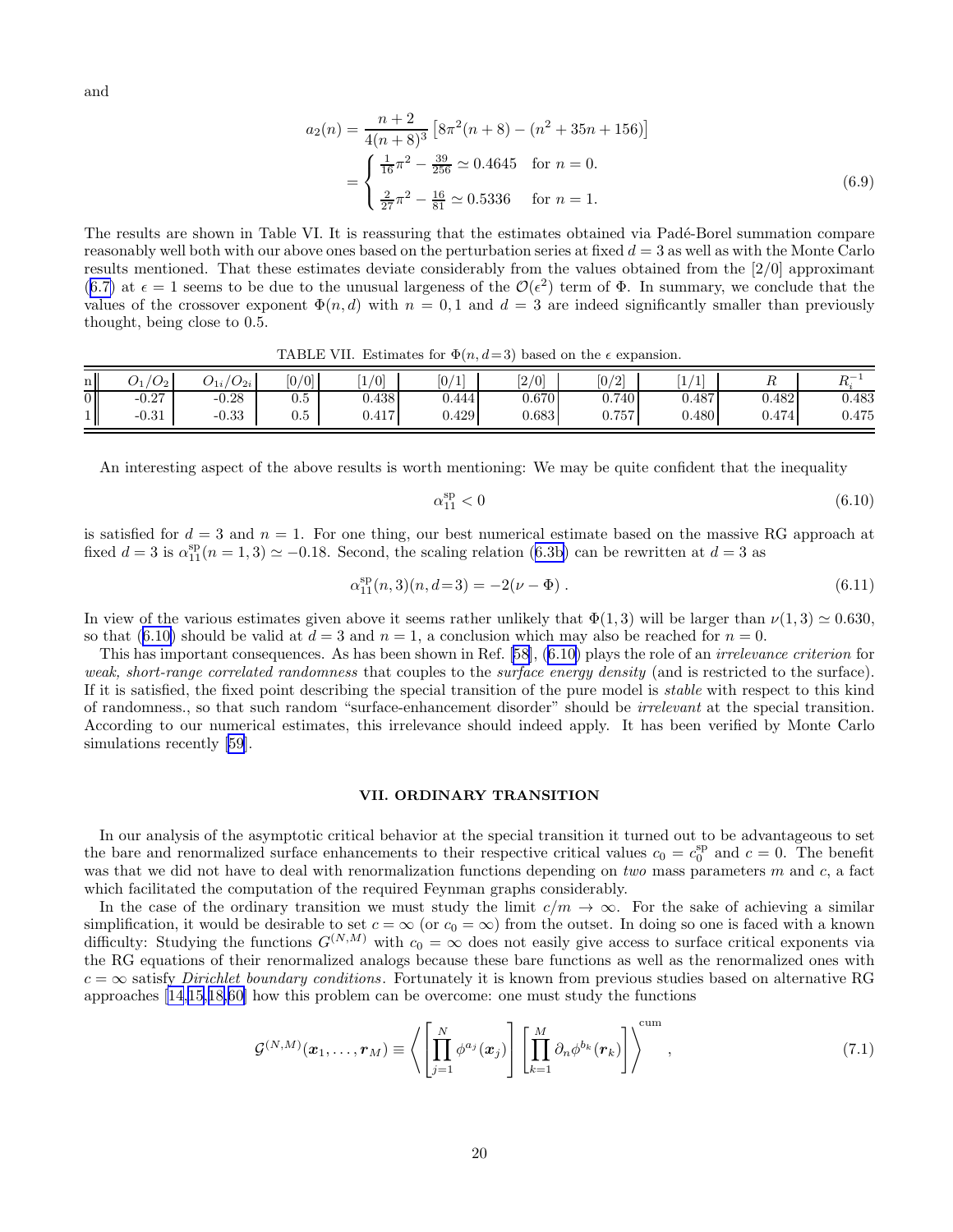<span id="page-20-0"></span>where  $\partial_n$  means the derivative along the inner normal. The functions  $\mathcal{G}^{(N,M)}$  with  $M > 0$  do not vanish for  $c_0 = \infty$ , and the scaling dimension of  $\partial_n \phi$  yields  $\eta_{\parallel}^{\text{ord}}$ , the sole missing surface exponent.<sup>10</sup>

That the relevant information can be obtained from these functions can be seen either by expanding the bare cumulants  $G^{(N,M)}$  in powers of  $c_0^{-1}$  or by noting that because of the Dirichlet boundary condition  $\partial_n \phi$  is the leading operator appearing in the boundary operator expansion [\[15,18](#page-37-0)] of  $\phi$ .

#### A. General considerations and the limit  $c/m \to \infty$

Let us denote the functions  $\mathcal{G}^{(N,M)}$  with  $c_0 = \infty$  as  $\mathcal{G}^{(N,M)}_{\infty}$ . Although we shall not present a complete analysis of the c-dependent normalization conditions of Sec. [III B](#page-7-0) and of the crossover from special to ordinary surface critical behavior here, we will at least verify that this renormalization procedure is consistent with the one based on the  $\mathcal{G}_{\infty}^{(N,M)}$ , a scheme whose results were briefly described in Ref. [\[38](#page-38-0)] and which will be exploited below.

We start by performing the mass renormalization as described in Appendix [A 1](#page-27-0), and introduce  $\hat{\sigma}(p; m, c_0)$ , the analog of  $\hat{\sigma}_0(p)$ , via

$$
\hat{G}^{(0,2)}[p;m_0(m),u_0,c_0] = [\kappa + c_0 - \hat{\sigma}(p;m,c_0)]^{-1} . \qquad (7.2)
$$

Its expansion to order  $u_0^2$  is given in [\(A16\)](#page-29-0) of Appendix [A 1](#page-27-0).

Assuming that the renormalized surface enhancement c has an arbitrary value  $0 \leq c < \infty$ , we imagine that the surface-enhancement renormalization has been carried out in the way explained in Appendix [A 2](#page-29-0). Substituting the resulting form [\(A19\)](#page-29-0) of  $\left[\hat{G}^{(0,2)}(p)\right]^{-1}$  into [\(5.2a](#page-11-0)) yields

$$
\left[Z_1(u,c/m)Z_{\phi}(u)\right]^{-1} - 1 = -\lim_{p \to 0} \frac{m}{p} \frac{\partial}{\partial p} \left[\hat{\sigma}(p;m,c+\delta c) - \hat{\sigma}(0;m,c+\delta c)\right].
$$
\n(7.3)

We wish to study what happens to the perturbation expansion in u of the right-hand side of  $(7.3)$  in the limit  $c/m \to \infty$  $c/m \to \infty$  $c/m \to \infty$ . To this end, we set  $m = 1$  and let  $c \to \infty$ . Then the free propagator — namely ([2.6\)](#page-3-0), with  $c_0$  and  $\kappa_0$ replaced by c and  $\kappa$ , respectively — goes over into the Dirichlet propagator [\(A3\)](#page-28-0). Further, the perturbative corrections caused by the shift  $\delta c$  to the term inside the square brackets of (7.3) vanish as  $c \to \infty$ .<sup>11</sup> Hence we have

$$
\lim_{c \to \infty} \left[ \hat{\sigma}(p; m, c + \delta c) - \hat{\sigma}(0; m, c + \delta c) \right] = \hat{\sigma}^{(D)}(p; m) - \hat{\sigma}^{(D)}(0; m)
$$
\n(7.4)

with  $\hat{\sigma}^{(D)}(p;m) = \hat{\sigma}(p;m,\infty)$ . As we have seen, the graphs of  $\hat{\sigma}^{(D)}(p;m)$  are obtained from those of  $\hat{\sigma}(p;m,c)$  by associating with all full lines the Dirichlet propagator  $\hat{G}_{\text{D}}$  rather than the c-dependent one [\(2.6](#page-3-0)), and with all full lines labeled "s" (cf. Appendix [A 1\)](#page-27-0)its surface part, given by ([A12](#page-28-0)) with  $c_0 = \infty$ . Note that these graphs are not in general uv finite at  $d = 3$ . But subtraction of their values at  $p = 0$ , which is provided by the last term in (7.4), is sufficient to make them so. In other words, in the limit  $c \to \infty$ , surface-enhancement renormalization reduces to an additive renormalization.

To see how this relates to our approach based on the  $c_0 = \infty$  functions  $\mathcal{G}_{\infty}^{(N,M)}$ , we return to the representation ([5.5\)](#page-12-0)of  $\hat{\sigma}_0$  in terms of the self-energy  $\hat{\Sigma}$ . Since the denominator of the fraction in ([5.5](#page-12-0)) becomes one for  $c_0 = \infty$ , we have $\hat{\sigma}^{(D)} = \hat{g}^{T} \hat{T} [G_{D}] \hat{g}$ , where  $T[G]$  is the T-matrix introduced in [\(5.4](#page-12-0)). Now the reduced propagator ([5.6](#page-12-0)) can be written as

$$
\hat{g}(p;z') = e^{-\kappa z'} = \frac{\partial}{\partial z} \hat{G}_{\text{D}}(p;z,z') \Big|_{z=0}.
$$
\n(7.5)

Thus we get

$$
\hat{\mathcal{G}}_{\infty}^{(0,2)}[p; m_0(m)] = -\kappa + \hat{\sigma}^{(D)}(p; m) , \qquad (7.6)
$$

<sup>&</sup>lt;sup>10</sup>Since the scaling dimension  $\Delta[\epsilon_1]$  of the surface energy density  $\epsilon_1$  at the ordinary transition is exactly given by  $\Delta[\epsilon_1] = d$ , theanalogs of ([6.3a\)](#page-15-0) and [\(6.3b\)](#page-15-0) read  $\alpha_1^{\text{ord}} = \alpha - 1$  and  $\alpha_{11}^{\text{ord}} = \alpha - 2 - \nu$ , respectively [\[60](#page-38-0)[,15](#page-37-0)]. The other surface exponents are given by the scaling relations [\(6.1\)](#page-15-0).

 $11$ A simple way to see this is to note that such corrections involve free propagators with points on the surface. Dimensional arguments lead to the same conclusion.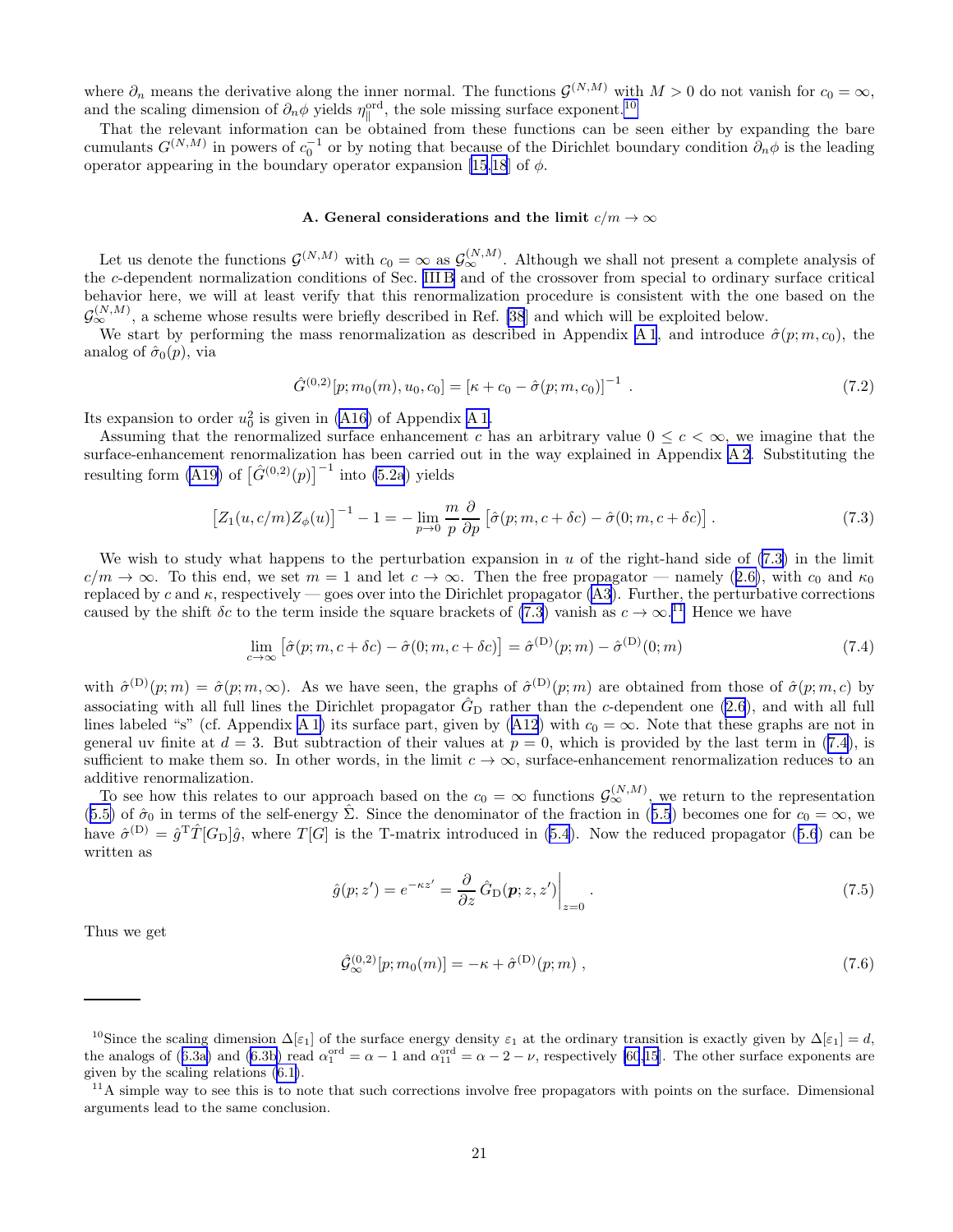<span id="page-21-0"></span>where it should be remembered [\[17,18](#page-37-0),[60\]](#page-38-0) that  $\partial_z \partial_{z'} \hat{G}_{\text{D}}(p; z, z')$  has a contribution of the form  $[-\delta(z - z')]$ ; we have dropped the implied singularity  $[-\delta(0)]$  in the zero-loop term  $(-\kappa)$ , interpreting  $\partial_n \hat{G}_{\rm D} \overleftarrow{\partial_n}$  as the limit of  $\partial_z \partial_{z'} \hat{G}_{\text{D}}(p; z, z')$  as  $z, z' \to 0$  with  $z \neq z'$ . Combining these findings with [\(7.3\)](#page-20-0) and [\(7.4](#page-20-0)) yields

$$
[Z_1(u,\infty)Z_{\phi}(u)]^{-1} = -\lim_{p \to 0} \frac{m}{p} \frac{\partial}{\partial p} \left[ \hat{\mathcal{G}}_{\infty}^{(0,2)}(p) - \hat{\mathcal{G}}_{\infty}^{(0,2)}(0) \right] . \tag{7.7}
$$

Next, let us recapitulate our renormalization scheme for the  $\mathcal{G}_{\infty}^{(N,M)}$  [[38\]](#page-38-0). Aside from the previous bulk renormalization functions, it involves a renormalization factor  $Z_{1,\infty}(u)$ , which enters the definition of the renormalized surface operator:

$$
(\partial_n \phi)_{\text{ren}} = [Z_{1,\infty} Z_{\phi}]^{-1/2} \partial_n \phi , \qquad (7.8)
$$

and of the renormalized functions:

$$
\hat{\mathcal{G}}_{\infty,\text{ren}}^{(N,M)}(\{\boldsymbol{p}\};\{z_j\};m,u) = Z_{\phi}^{-(N+M)/2} Z_{1,\infty}^{-M/2} \left[ \hat{\mathcal{G}}_{\infty}^{(N,M)}(\{\boldsymbol{p}\};\{z_j\}) - \delta_{N,0}^{M,2} \hat{\mathcal{G}}_{\infty}^{(0,2)}(0) \right].
$$
\n(7.9)

One evident normalization condition is

$$
\hat{\mathcal{G}}_{\infty,\text{ren}}^{(0,2)}(0;m,u) = 0\,. \tag{7.10a}
$$

The other,

$$
\frac{\partial}{\partial p^2} \left. \hat{\mathcal{G}}_{\infty, \text{ren}}^{(0,2)}(p; m, u) \right|_{p=0} = -\frac{1}{2m}, \qquad (7.10b)
$$

(suggested by the corresponding zero-loop result) serves to fix  $Z_{1,\infty}$ . In conjunction with (7.9) it implies the relation:

$$
Z_{1,\infty}(u)Z_{\phi}(u) = -\lim_{p \to 0} \frac{m}{p} \frac{\partial}{\partial p} \left[ \hat{\mathcal{G}}_{\infty}^{(0,2)}(p) - \hat{\mathcal{G}}_{\infty}^{(0,2)}(0) \right],\tag{7.11}
$$

whose comparison with (7.7) reveals that

$$
\[Z_1(u,\infty)Z_{\phi}(u)\]^{-1} = \lim_{c/m \to \infty} \left[Z_1(u,c/m)Z_{\phi}(u)\right]^{-1} = Z_{1,\infty}(u)Z_{\phi}(u) \tag{7.12}
$$

to any order of perturbation theory.

We introduce the analog of the exponent function  $\eta_1^{\text{sp}}$  by

$$
\eta_{1,\infty}(u) \equiv \tilde{\eta}_{1,\infty}(\tilde{u}) \equiv m \frac{\partial}{\partial m} \bigg|_0 \ln Z_{1,\infty}(u) = \beta(u) \frac{\partial \ln Z_{1,\infty}(u)}{\partial u}, \qquad (7.13)
$$

where  $\tilde{u}$  is the rescaled coupling constant of [\(5.8](#page-12-0)). The fixed-point value of this function,  $\eta_{1,\infty}(u^*)$ , is related to  $\eta_{\parallel}^{\text{ord}}$ via [\[38](#page-38-0)] (cf. Ref. [\[18](#page-37-0)])

$$
\eta_{\parallel}^{\text{ord}} = 2 + \eta_1^{\text{ord}}(u^*) + \eta_{\phi}(u^*), \qquad (7.14)
$$

as we shall verify below. Reasoning in a standard fashion, we find that

$$
Z_{1,\infty} \sim (u - u^*)^{\eta_{1,\infty}(u^*)/\omega} \sim m^{\eta_{1,\infty}(u^*)}
$$
\n(7.15)

as  $m \to 0$  (or  $u \to u^*$ ), with fixed bare interaction constant  $u_0$  (and  $c_0 = \infty$ ).

Therenormalized functions  $G_{\infty, \text{ren}}^{(N,M)}$  satisfy the analog of the CS equation ([4.3a\)](#page-9-0):

$$
\left[m\frac{\partial}{\partial m} + \beta(u)\frac{\partial}{\partial u} + \frac{N+M}{2}\eta_{\phi}(u) + \frac{M}{2}\eta_{1,\infty}(u)\right]G_{\infty,\text{ren}}^{(N,M)}(m,u) = \Delta G_{\infty,\text{ren}}\,,\tag{7.16}
$$

in which the inhomogeneous term  $\Delta G_{\infty,ren}$  is defined just as  $\Delta G_{ren}$  in [\(4.3b](#page-9-0)), but with  $G_{ren,sp}^{(N,M;1,0)}$  replaced by  $G_{\infty,ren}^{(N,M;1,0)}$ , the corresponding cumulant with an insertion of  $\frac{1}{2}\int_V \phi^2$ . Neglecting  $\Delta G_{\infty,ren}$ , we can exploit in the usual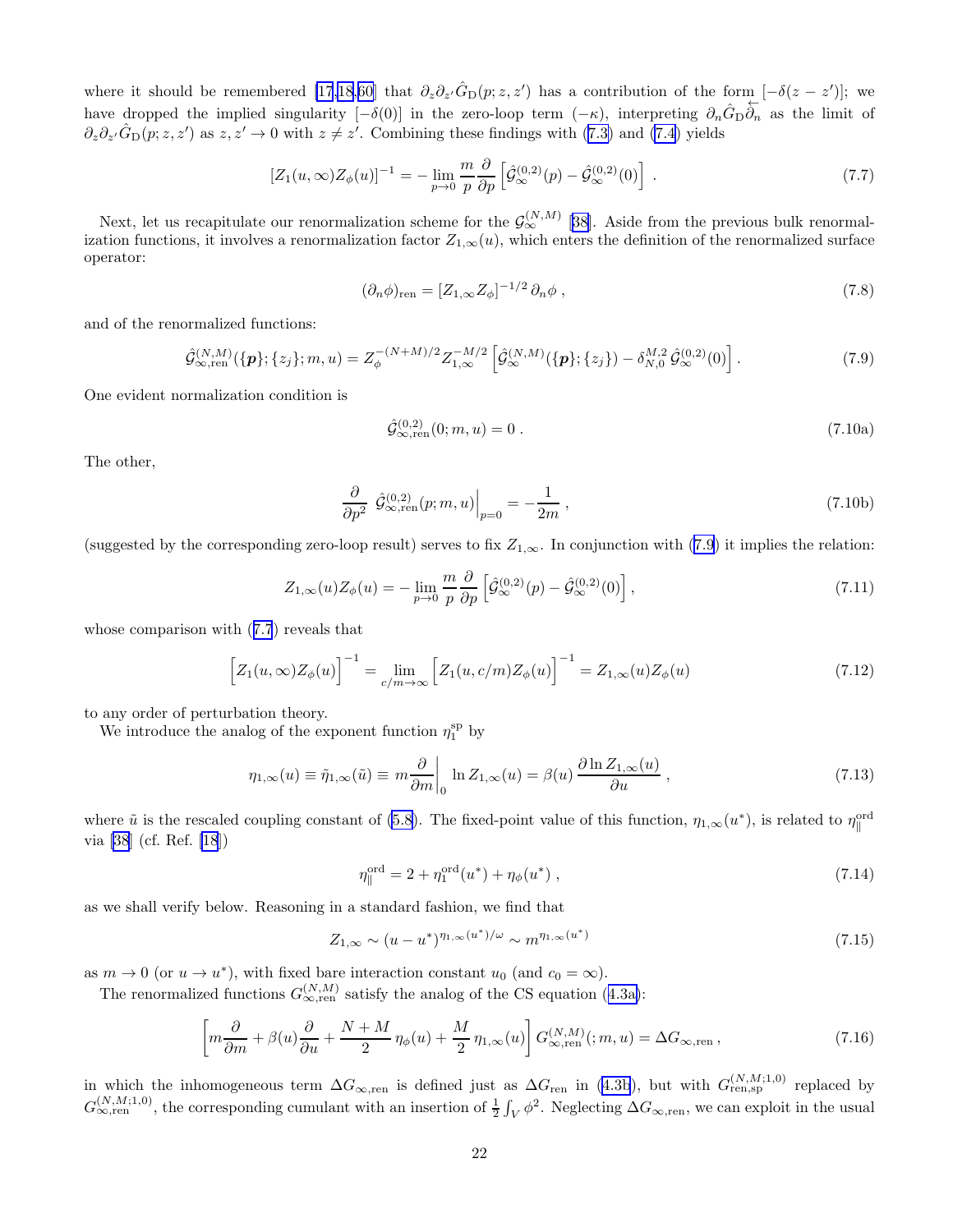<span id="page-22-0"></span>fashionthe resulting homogeneous CS equation together with the asymptotic forms ([4.16\)](#page-10-0) and ([7.15](#page-21-0)) of  $Z_{\phi}$  and  $Z_{1,\infty}$ to conclude that the bare cumulants behave as

$$
G_{\infty}^{(N,M)}(\boldsymbol{x},\boldsymbol{r};m_0,u_0) \sim m^{(N\beta + M\beta_1^{\text{ord}})/\nu} \Psi_{\infty}^{(N,M)}(m\boldsymbol{x},m\boldsymbol{r})
$$
\n(7.17)

near criticality. That these scaling forms carry over to the asymptotic behavior of the functions  $G^{(N,M)}(\bm x,\bm r; m_0,u_0,c_0)$ near the ordinary transition can be seen in the ways mentioned in the introduction to this section and expounded inRefs. [[18\]](#page-37-0) (use either the expansion of the bare functions in powers of  $1/c<sub>0</sub>$  or the boundary operator expansion). Here we shall present an alternative derivation, which is based directly on our c-dependent renormalization scheme.

First, we need the asymptotic scale dependence of the variable  $c = c(m)$  near the ordinary fixed point. This can be convenientlyobtained from the reformulated normalization condition ([5.1a](#page-11-0)). The bare function  $G^{(0,2)}(p=0) = \chi_{11}$ approaches a finite value  $\chi_{11}^{\text{ord}}(u_0, c_0, \Lambda)$  as  $T \to T_c$   $(m \to 0)$  with fixed  $u_0$  and  $c_0 < c_0^{\text{sp}}$ . Using the limiting behavior ([7.12\)](#page-21-0)of  $Z_{\phi}Z_1$  for  $c/m \to \infty$  together with the asymptotic forms [\(4.16](#page-10-0)) and ([7.15\)](#page-21-0) of  $Z_{\phi}$  and  $Z_{1,\infty}$ , we arrive at the relation

$$
(c+m) \, m^{\eta+\eta_{1,\infty}(u^*)} \sim \chi_{11}^{\text{ord}} \,, \tag{7.18}
$$

which yields

$$
c \sim m^{-(\eta_{\parallel}^{\text{ord}}-2)}.
$$
\n
$$
(7.19)
$$

The second ingredient we shall need is the asymptotic behavior of the dimensionless function

$$
m^{-(N+M)(d-2)/2} G_{\text{ren}}^{(N,M)}(\boldsymbol{x}, \boldsymbol{r}; m, u, c) = G_{\text{ren}}^{(N,M)}(m\boldsymbol{x}, m\boldsymbol{r}; 1, u, c/m)
$$
\n(7.20)

as  $c \equiv c/m \rightarrow \infty$ . Based on our knowledge of the  $1/c_0$  expansion (cf. the analogous considerations in Sec. III C 6 of Ref.[[18\]](#page-37-0)), we anticipate that

$$
G_{\text{ren}}^{(N,M)}(\boldsymbol{x},\boldsymbol{r};1,u,\mathsf{c}) \underset{\mathsf{c}\to\infty}{\approx} \mathsf{c}^{-M} \mathcal{F}_{\infty}^{(N,M)}(\boldsymbol{x},\boldsymbol{r},u) + \mathsf{c}^{-1} \mathcal{R}(u) \, \delta_{N,0}^{M,2} \, \delta(\boldsymbol{r}_{12}), \tag{7.21}
$$

where  $r_{12} = r_1 - r_2$ . When these results are inserted into  $G^{(N,M)} = Z_{\phi}^{(N+M)/2} Z_1^{M/2} G_{\text{ren}}^{(N,M)}$ , each one of the M surface operators  $\phi_s$  is found to contribute a factor

$$
m^{(d-2)/2} \left[ Z_{\phi}(u) \, Z_{1,\infty}(u) \right]^{-1/2} (c/m)^{-1} \sim m^{(d-2+\eta_{\parallel}^{\text{ord}})/2} \tag{7.22}
$$

to the prefactor of  $\mathcal{F}_{\infty}^{(N,M)}$ . Hence we recover indeed the familiar scaling form [cf. (7.17)]:

$$
G^{(N,M)}(\boldsymbol{x},\boldsymbol{r}) \sim m^{(N\beta + M\beta_1^{\text{ord}})/\nu} \mathcal{F}_{\infty}^{(N,M)}(m\boldsymbol{x},m\boldsymbol{r},u^*)
$$
 (7.23)

In the special case  $(N, M) = (0, 2)$ , a contribution  $m^{(\eta_{\parallel}^{\text{ord}}-1)} \mathcal{R}(u^*) \delta(r_{12})$  and similar subleading ones  $\propto \delta(r_{12})$  appear, which we have suppressed in (7.23).

#### B. Results of perturbation theory to two-loop order

We now turn to the explicit calculation of the renormalization factor  $Z_{1,\infty}(u)Z_{\phi}(u)$  up to two-loop order, restricting ourselves again to the case  $d = 3$ .

Setting $c_0 = \infty$  in ([A16](#page-29-0)) gives us the perturbation expansion of  $\hat{\sigma}^{(D)}$  to second order in  $u_0$ . This we insert into  $(7.6)$  $(7.6)$ ,and the so-obtained form of  $\hat{\mathcal{G}}_{\infty}^{(0,2)}$  then into  $(7.11)$  $(7.11)$ . There are two simplifying features we can benefit from. First, the one-loop graph of  $\hat{\sigma}^{(D)}$  differs from its  $c = 0$  counterpart by a minus sign. This means that the term linear in  $u_0$  agrees with its counterpart for  $Z_1^{\rm sp}Z_\phi$ . Second, as we shall show in Appendix [B,](#page-36-0) the contributions from the two-loop graphs (3) and (4) of Fig. 3 cancel. Hence we get

$$
Z_{1,\infty} Z_{\phi} = 1 + \frac{n+2}{12} \frac{u_0}{8\pi m} - 2m \frac{\partial}{\partial p^2} \Big|_{p=0} \left\{ - \frac{D}{D} - \frac{D}{D} - \frac{1}{2\kappa} \frac{n+2}{18} u_0^2 \left[ I_2(m^2) - m^2 I_3(m^2) \right] \right\} + \mathcal{O}(u_0^3) \,. \tag{7.24}
$$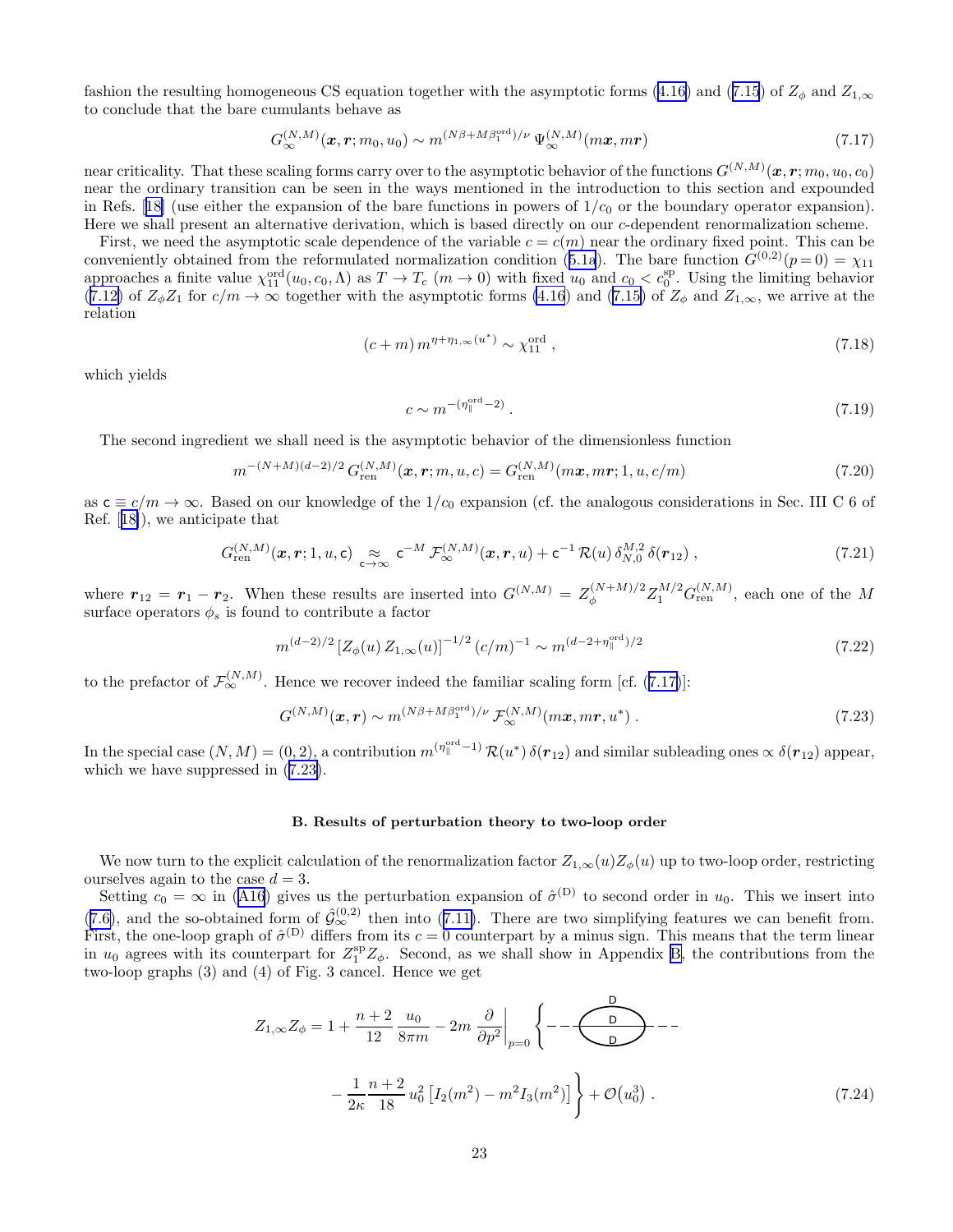<span id="page-23-0"></span>The required  $u_0^2$  term is easily calculated (see Appendix [B](#page-36-0)). One finds

$$
Z_{1,\infty} Z_{\phi} = 1 + \frac{n+2}{12} \frac{u_0}{8\pi m} + \frac{n+2}{3} \left(\frac{u_0}{8\pi m}\right)^2 C + \mathcal{O}(u_0^3)
$$
 (7.25a)

with

$$
C = \frac{107}{162} - \frac{7}{3} \ln \frac{4}{3} - 0.094299 = -0.105063
$$
 (7.25b)

Uponexpressing  $u_0$  in terms of the rescaled renormalized coupling constant  $\tilde{u} = u (n+8)/48m\pi$  [cf. ([5.8](#page-12-0))], the result becomes

$$
Z_{1,\infty}(u)Z_{\phi}(u) = 1 + \frac{n+2}{2(n+8)}\tilde{u} + \frac{12(n+2)}{(n+8)^2} \left(C + \frac{n+8}{24}\right)\tilde{u}^2 + \mathcal{O}(u^3) \tag{7.26}
$$

From it the exponent function appearing on the right-hand side of([7.14\)](#page-21-0) can be deduced in a straightforward fashion. One obtains

$$
\eta_{\parallel}^{\text{ord}}(u) = \tilde{\eta}_{\parallel}^{\text{ord}}(\tilde{u}) = 2 - \frac{n+2}{2(n+8)}\tilde{u} - \frac{24(n+2)}{(n+8)^2} \left(C + \frac{n+14}{96}\right)\tilde{u}^2 + \mathcal{O}(u^3) \,. \tag{7.27}
$$

The corresponding series expansions of the surface exponents  $\Delta_1^{\text{ord}}$ ,  $\eta_1^{\text{ord}}$ ,  $\beta_1^{\text{ord}}$ ,  $\gamma_1^{\text{ord}}$ ,  $\gamma_1^{\text{ord}}$ ,  $\gamma_1^{\text{ord}}$ ,  $\delta_1^{\text{ord}}$ , and  $\delta_{11}^{\text{ord}}$  follow again by substituting (7.27) together with the expansions [\(6.2](#page-15-0)) of  $\nu$  and  $\eta$  into the scaling-law expressions [\(6.1](#page-15-0)).

# C. Numerical estimates for the surface critical exponents of the ordinary transition

Following the strategy described in Sec. [VI](#page-14-0), one can analyze the above power series for the critical exponents of the ordinary transition and extract numerical estimates. The results are shown in Tables VIII[-XI](#page-24-0), where the entries have the same meaning as in Tables [I–II](#page-16-0) (Sec. [VI\)](#page-14-0).As before, the fixed-point values  $u^*(n)$  of Refs. [[21\]](#page-37-0) and [[57\]](#page-38-0), obtained by Padé-Borel resummation of the two-loop result for the  $\beta$  function, were used.

TABLE VIII. Surface critical exponents of the ordinary transition for  $d = 3$  and  $n = 0$ . As fixed-point value we used  $\tilde{u}^* = 1.632.$ 

|                    | $O_1/O_2$ | $O_{1i}/O_{2i}$ | [0/0]    | $\left[1/0\right]$ | [0/1]    | $\left[2/0\right]$ | [0/2]    | $\left  \right $ | $f(\eta_{\parallel}, \nu, \eta)$ |
|--------------------|-----------|-----------------|----------|--------------------|----------|--------------------|----------|------------------|----------------------------------|
| $\eta_{\parallel}$ | 2.5       | 2.0             | 2.00     | 1.796              | 1.815    | 1.715              | 1.734    | 1.660            | 1.660                            |
| $\Delta_1$         | 4.4       | 7.8             | 0.25     | 0.352              | 0.364    | 0.375              | 0.380    | 0.382            | 0.394                            |
| $\eta_{\perp}$     | 3.6       | 2.6             | $1.00\,$ | 0.898              | 0.907    | 0.870              | 0.877    | 0.859            | 0.843                            |
| $\beta_1$          | $-1.9$    | $-1.6$          | 0.75     | 0.852              | 0.864    | 0.799              | 0.790    | 0.817            | 0.782                            |
| $\gamma_{11}$      | 0.0       | 0.0             | $-0.50$  | $-0.500$           | $-0.500$ | $-0.424$           | $-0.434$ |                  | $-0.388$                         |
| $\gamma_1$         | 15.4      | $-11.4$         | 0.50     | 0.653              | 0.681    | 0.663              | 0.662    | 0.664            | 0.680                            |
| $\delta_1$         | 2.5       | 3.1             | 1.67     | 1.780              | 1.788    | 1.825              | 1.832    | 1.854            | 1.870                            |
| $\delta_{11}$      | 2.1       | 2.7             | 0.33     | 0.424              | 0.433    | 0.466              | 0.476    | 0.504            | 0.504                            |

TABLE IX. Surface critical exponents of the ordinary transition for  $d = 3$  and  $n = 1$ . As fixed-point value we used  $\tilde{u}^* = 1.597.$ 

|                    | $O_1/O_2$ | $O_{1i}/O_{2i}$ | [0/0]    | [1/0]    | [0/1]    | $\left[2/0\right]$ | [0/2]    | $\overline{1}$ | $f(\eta_{\parallel}, \nu, \eta)$ |
|--------------------|-----------|-----------------|----------|----------|----------|--------------------|----------|----------------|----------------------------------|
| $\eta_{\parallel}$ | 2.3       | $1.8\,$         | 2.00     | 1.734    | 1.765    | 1.618              | 1.655    | 1.528          | 1.528                            |
| $\Delta_1$         | 3.0       | 5.0             | 0.25     | 0.383    | 0.404    | 0.427              | 0.440    | 0.450          | 0.464                            |
| $\eta_{\perp}$     | 3.0       | 2.2             | $1.00\,$ | 0.867    | 0.883    | 0.823              | 0.837    | 0.801          | 0.779                            |
| $\beta_1$          | $-2.5$    | $-1.9$          | 0.75     | 0.883    | 0.904    | 0.829              | 0.815    | 0.845          | 0.796                            |
| $\gamma_{11}$      | 0.0       | 0.0             | $-0.50$  | $-0.500$ | $-0.500$ | $-0.402$           | $-0.418$ |                | $-0.333$                         |
| $\gamma_1$         | 5.7       | $-40.4$         | 0.50     | 0.700    | 0.749    | 0.735              | 0.742    | 0.742          | 0.769                            |
| $\delta_1$         | 2.2       | 2.7             | 1.67     | 1.815    | 1.829    | 1.883              | 1.898    | 1.941          | 1.966                            |
| $\delta_{11}$      | 1.9       | 2.5             | 0.33     | 0.452    | 0.468    | 0.514              | 0.533    | 0.582          | 0.582                            |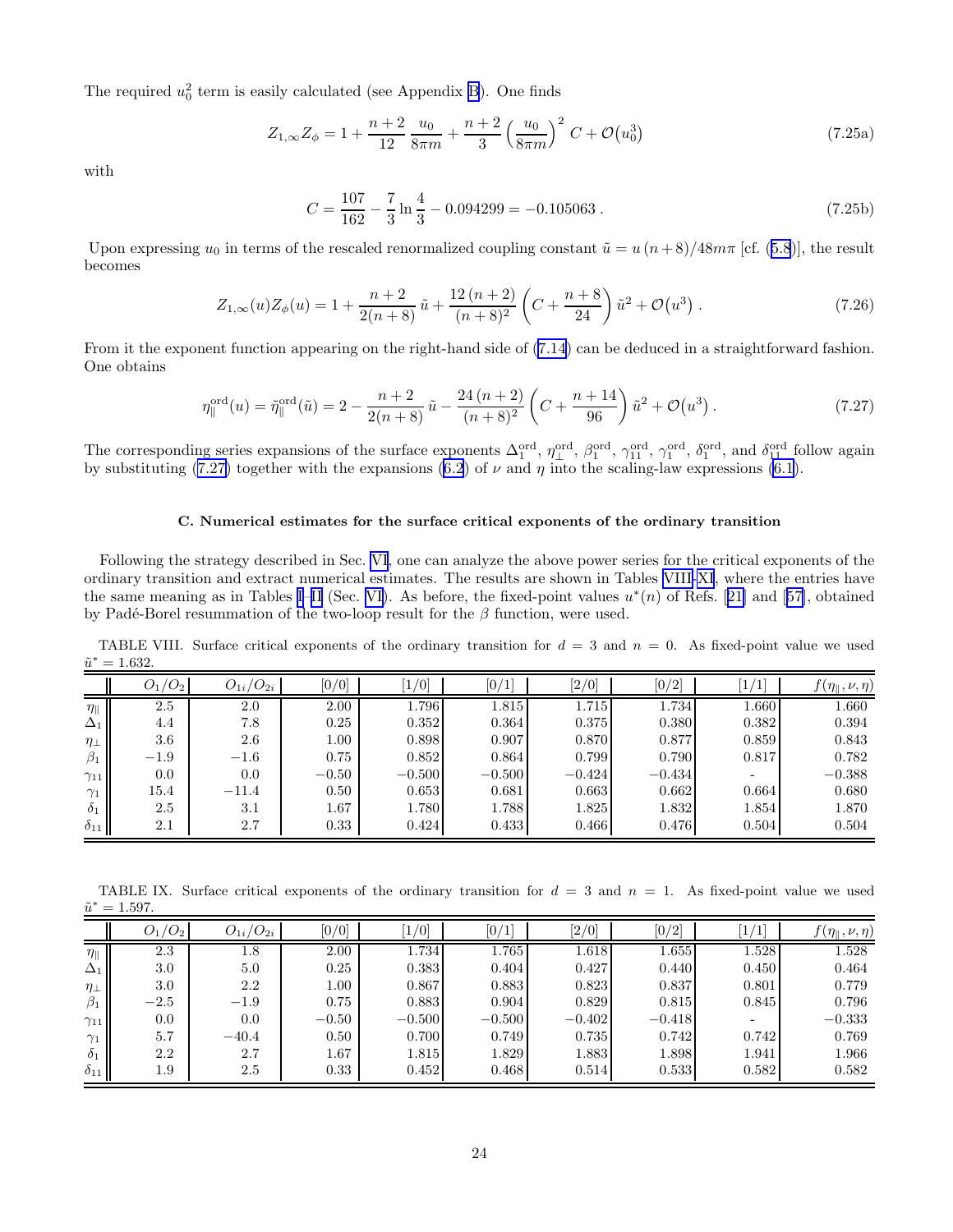<span id="page-24-0"></span>TABLE X. Surface critical exponents of the ordinary transition for  $d = 3$  and  $n = 2$ . As fixed-point value we used  $\tilde{u}^* = 1.558$ .

|                    | $O_1/O_2$ | $O_{1i}/O_{2i}$ | [0/0]   | $\left[1/0\right]$ | [0/1]    | $[2/0]$  | [0/2]    | $\left\lceil 1 \right\rceil$ | $f(\eta_\parallel,\nu,\eta)$ |
|--------------------|-----------|-----------------|---------|--------------------|----------|----------|----------|------------------------------|------------------------------|
| $\eta_{\parallel}$ | 2.2       | $1.6\,$         | 2.00    | 1.688              | 1.730    | 1.545    | 1.598    | 1.422                        | 1.422                        |
| $\Delta_1$         | 2.4       | 3.9             | 0.25    | 0.406              | 0.435    | 0.470    | 0.493    | 0.514                        | 0.528                        |
| $\eta_{\perp}$     | 2.7       | 1.9             | 1.00    | 0.844              | 0.865    | 0.787    | 0.808    | 0.753                        | 0.727                        |
| $\beta_1$          | $-3.2$    | $-2.1$          | 0.75    | 0.906              | 0.935    | 0.856    | 0.840    | 0.868                        | 0.810                        |
| $\gamma_{11}$      | 0.0       | 0.0             | $-0.50$ | $-0.500$           | $-0.500$ | $-0.387$ | $-0.408$ |                              | $-0.282$                     |
| $\gamma_1$         | 3.9       | 42.1            | 0.50    | 0.734              | 0.805    | 0.794    | 0.814    | 0.815                        | 0.851                        |
| $\delta_1$         | 2.0       | 2.5             | 1.67    | 1.840              | 1.860    | 1.928    | 1.952    | 2.019                        | 2.051                        |
| $\delta_{11}$      | 1.8       | 2.3             | 0.33    | 0.472              | 0.494    | 0.550    | 0.579    | 0.651                        | 0.652                        |

TABLE XI. Surface critical exponents of the ordinary transition for  $d = 3$  and  $n = 3$ . As fixed-point value we used  $\tilde{u}^* = 1.521.$ 

|                    | $O_1/O_2$ | $O_{1i}/O_{2i}$ | [0/0]   | $\left[1/0\right]$ | [0/1]    | $[2/0]$  | [0/2]     | 1]<br>1 <sub>1</sub> | $f(\eta_\parallel,\nu,\eta)$ |
|--------------------|-----------|-----------------|---------|--------------------|----------|----------|-----------|----------------------|------------------------------|
| $\eta_{\parallel}$ | 2.1       | $1.5\,$         | 2.00    | 1.654              | 1.705    | 1.489    | $1.556\,$ | 1.338                | 1.338                        |
| $\Delta_1$         | 2.1       | 3.4             | 0.25    | 0.423              | 0.459    | 0.504    | 0.538     | 0.574                | 0.586                        |
| $\eta_{\perp}$     | 2.5       | $1.8\,$         | 1.00    | 0.827              | 0.853    | 0.759    | 0.787     | 0.714                | 0.685                        |
| $\beta_1$          | $-4.1$    | $-2.4$          | 0.75    | 0.923              | 0.959    | 0.880    | 0.862     | 0.889                | 0.824                        |
| $\gamma_{11}$      | 0.0       | 0.0             | $-0.50$ | $-0.500$           | $-0.500$ | $-0.377$ | $-0.401$  |                      | $-0.238$                     |
| $\gamma_1$         | 3.1       | 16.3            | 0.50    | 0.759              | 0.850    | 0.842    | 0.880     | 0.882                | 0.927                        |
| $\delta_1$         | 1.8       | 2.3             | 1.67    | 1.859              | 1.884    | 1.963    | 1.995     | 2.088                | 2.124                        |
| $\delta_{11}$      | 1.7       | 2.3             | 0.33    | 0.487              | 0.515    | 0.578    | 0.617     | 0.711                | 0.711                        |

For most of the obtained truncated series expansions, the coefficients do not alter in sign, and the truncated series of their reciprocal (i.e., their 'inverse series') display a similar behavior. Of this kind are the series for  $\eta_{\parallel}^{\text{ord}}$ ,  $\Delta_1^{\text{ord}}$ ,  $\eta_{\perp}^{\text{ord}}, \delta_1^{\text{ord}}, \text{ and } \delta_1^{\text{ord}}$  with  $n = 0, \ldots, 3$ , and for  $\gamma_1^{\text{ord}}$  with  $n = 2$  and 3. Let  $s_{[p/q]},$  with  $p + q \leq 2$ , be the values resulting from Padé approximants of type  $[p/q]$  (and listed in the columns marked  $[p/q]$ ), and let  $s_p \equiv s_{[p/0]}$ . Looking at Tables [VIII–](#page-23-0)XI one realizes that the sequences of values  $s_{[p/q]}$  associated with each one of these critical indices have the following feature: The values move away from  $s_0$  such that the second-order approximants  $[p/(2-p)]$  give values farther away from  $s_0$  than the first-order ones  $[p/(1-p)]$  and that furthermore  $s_{[1/1]}$  is the most distant one. In other words, either they increase according to

$$
s_0 < s_1 < s_2 < s_{[1/1]} \quad \text{and} \quad s_0 < s_{[0/1]} < s_{[0/2]} < s_{[1/1]} \tag{7.28}
$$

or else they decrease in the corresponding fashion. In most cases even the stronger chain of inequalities

$$
s_0 < \min\left\{ s_1, s_{[0/1]} \right\} < \max\left\{ s_1, s_{[0/1]} \right\} < \min\left\{ s_2, s_{[0/2]} \right\} < \max\left\{ s_2, s_{[0/2]} \right\} < s_{[1/1]} \tag{7.29}
$$

or its decreasing analog applies.

The value  $s_{[1/1]}$  always comes last in these sequences. Using it to extrapolate the series amounts to anticipating that the next (thus far unknown) terms of the power series expansion in  $\tilde{u}$  have coefficients of the same sign. This assumption might well be true for some of the series (an example of this kind is the bulk exponent  $\eta$ ), and in view of the just mentioned feature of the  $s_{[p/q]}$  with  $p + q \leq 2$  it seems legitimate to us to accept it. Accordingly we consider  $s_{[1/1]}$  to be the best among all those estimates  $s_{[p/q]}$  with  $p + q \leq 2$  for a given exponent that we obtained from its individual series expansion.

For  $\gamma_1^{\text{ord}}$  with  $n = 0$  and 1, only the first chain of inequalities of (7.28) holds. Its inverse series has first-order and second-order corrections of different signs, and hence may be treated by the Padé-Borel method. The resulting resummation values (the analog of the ones denoted  $R_i^{-1}$  in Tables [I–](#page-16-0)[IV\)](#page-17-0) agree with  $s_{[1/1]}$  up to three decimals.

In the case of  $\beta_1^{\text{ord}}$  (with  $n = 0, 1, 2, 3$ ) both the direct and the inverse series are alternating. The results of our resummations differ from the values of the  $[1/1]$  approximants only in the third decimal. (Therefore we have not listed them separately.) The series for  $\gamma_{11}^{\text{ord}}$  have zero first-order corrections and hence are not well adapted for estimating this critical exponent.

In order to gain further improved estimates, we follow a similar strategy as we did in Sec. [VI](#page-14-0) when estimating the critical exponents of the special transition: we try to exploit the above results in conjunction with the available high-precision estimates for the bulk exponents  $\nu$  and  $\eta$ . To this end we substitute our [1/1] values for  $\eta_{\parallel}^{\text{ord}}$ , together with the estimates taken from Ref. [\[23](#page-38-0)],  $\nu = 0.588$ ,  $\eta = 0.027$  (for  $n = 0$ ),  $\nu = 0.630$ ,  $\eta = 0.031$  (for  $n = 1$ ),  $\nu = 0.669$ ,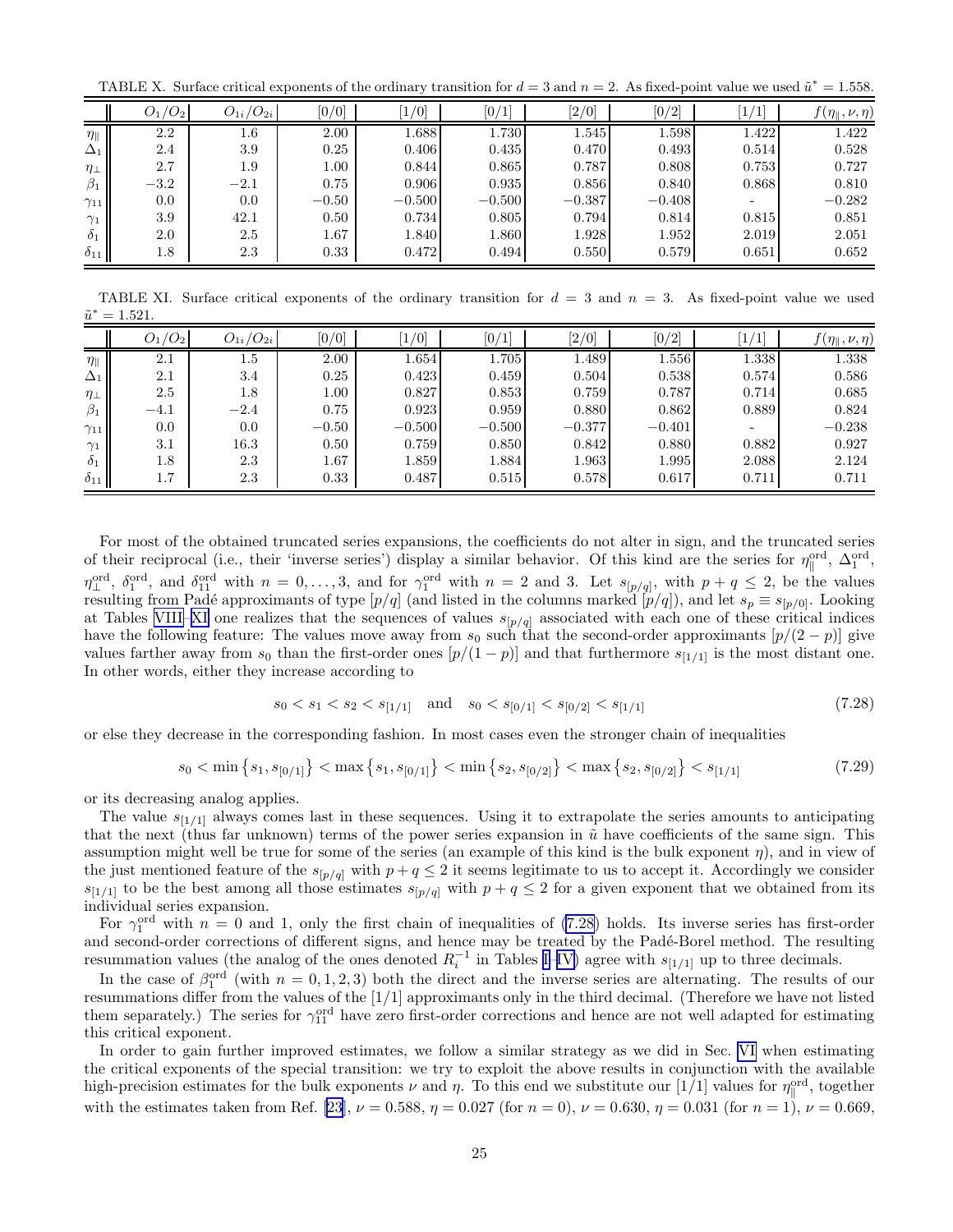<span id="page-25-0"></span> $\eta = 0.033$  (for  $n = 2$ ), and  $\nu = 0.705$ ,  $\eta = 0.033$  (for  $n = 3$ ), into the scaling-law expressions [\(6.1\)](#page-15-0). The results are given as  $f(\eta_{\parallel}, \nu, \eta)$  in the last row of Tables [VIII-](#page-23-0)[XI.](#page-24-0) As one sees, in those cases in which the Padé values  $s_{[p/q]}$  move awayfrom  $s_0$  in a given direction such that either  $(7.28)$  $(7.28)$  — or even  $(7.29)$  $(7.29)$  — or else their corresponding decreasing analogs hold, the estimates  $f(\eta_{\parallel}, \nu, \eta)$  turn out to be displaced even further in the same direction.

We consider our estimates  $f(\eta_{\parallel}, \nu, \eta)$  as the best we could attain from the available knowledge on the series expansions, within the present approximation scheme. In some cases they differ significantly from the zeroth-order values  $s_0$ we started from. Like in the case of the special transition, our best estimates agree reasonably well both with the earlier ones based on the  $\epsilon$  expansion [\[18](#page-37-0)[,61](#page-38-0)] as well as with more recent computer-simulation results [\[39,43,59](#page-38-0),[62–65\]](#page-38-0). The latter are gathered in Table XII. For references to earlier numerical estimates and their comparison with  $\epsilon$ -expansion results, the reader may consult Ref.[[18\]](#page-37-0).

|                      | $n=0$                |                                    |
|----------------------|----------------------|------------------------------------|
| $\gamma_{11}$        | $-0.38(2)$           | Meirovitch $\&$ Livne, 1988 [39]   |
|                      | $-0.353(17)$         | De'Bell et al., 1990 [62]          |
|                      | $-0.383(5)$          | Hegger $\&$ Grassberger, 1994 [43] |
| $\gamma_1$           | $+0.718(8)$          | De'Bell & Lookman, 1985 [63]       |
|                      | $+0.687(5)$          | Meirovitch & Livne, $1988$ [39]    |
|                      | $+0.694(4)$          | De'Bell et al., 1990 [62]          |
|                      | $+0.679(2)$          | Hegger & Grassberger, 1994 [43]    |
|                      | $n=1$                |                                    |
| $\beta_1$            | $+0.79(2)$           | Kikuchi & Okabe, 1985 [64]         |
|                      | $+0.78(2)$           | Landau & Binder, 1990 $[40]$       |
|                      | $+0.75(2)$           | Ruge <i>et al.</i> , 1993 [42]     |
|                      | $+0.807(4)$          | Ruge & Wagner, 1995 [44]           |
|                      | $+0.80 \pm 0.01$     | Pleimling $\&$ Selke, 1998 [59]    |
| $\gamma_1$           | $+0.78(6)$           | Landau & Binder, 1990 $[40]$       |
|                      | $+0.760(4)$          | Ruge & Wagner, 1995 [44]           |
|                      | $+0.78 \pm 0.05$     | Pleimling $\&$ Selke, 1998 [59]    |
| $\gamma_{11}$        | $-0.25 \pm 0.1$      | Pleimling $\&$ Selke, 1998 [59]    |
| $\delta_1$           | $+2.00(8)$           | Kikuchi & Okabe, 1985 [64]         |
|                      | $n=2$                |                                    |
| $\overline{\beta_1}$ | $+0.84$              | Landau et al., 1989 [65]           |
| $\gamma_1$           | $\simeq \frac{2}{3}$ | Landau et al., 1989 [65]           |

TABLE XII. Monte Carlo estimates for the surface critical exponents of the ordinary transition in  $d = 3$  dimensions.

Specifically, our estimates  $\gamma_{11}^{\text{ord}}(n=0) \simeq -0.388$  and  $\gamma_1^{\text{ord}}(n=0) \simeq 0.680$  for the polymer universality class  $(n=0)$ are in excellent agreement with the recent (apparently very precise) Monte Carlo estimates  $\gamma_{11}^{\text{ord}}(n=0) = -0.383(5)$ and $\gamma_1^{\text{ord}}(n=0) = 0.679(2)$  by Hegger and Grassberger [[43\]](#page-38-0). Likewise for the Ising universality class, our numerical values  $\beta_1^{\text{ord}}(n=1) \simeq 0.80$  and  $\gamma_1^{\text{ord}}(n=1) \simeq 0.77$  are very close to the Monte Carlo estimates  $\beta_1^{\text{ord}}(n=1) = 0.807(4)$  and  $\gamma_1^{\text{ord}}(n=1) = 0.760(4)$  of Ruge *et al.* [[44\]](#page-38-0). Landau and Binder's earlier Monte Carlo estimates [\[40](#page-38-0)]  $\beta_1^{\text{ord}}(n=1) \approx 0.78$ and  $\gamma_1^{\text{ord}}(n=1) = 0.78(6)$  are slightly smaller and larger, respectively. The more recent ones by Pleimling and Selke [[59\]](#page-38-0) coincide within their error bars with those of Ref.[[44\]](#page-38-0) and our best estimate.

There also exist some experimental results<sup>12</sup> with which these theoretical Ising values can be compared. Sigl and Fenzl [\[67](#page-38-0)] were able to extract the value  $\beta_1 = 0.83 \pm 0.05$  from capillary-rise experiments on the transition from partial to complete wetting in critical mixtures of lutidine and water with different amounts of dissolved potassium chloride. Usingthe technique of x-ray scattering at grazing incidence  $[68,69,66,70]$  $[68,69,66,70]$  $[68,69,66,70]$ , Mail $\ddot{\text{and}}$  er al. [[71\]](#page-38-0) investigated the surface critical behavior of a FeAl alloy at its B2-DO3 disorder-order transition [\[72–74](#page-38-0)]. The values  $\eta_{\parallel} = 1.52 \pm 0.04$ ,  $\beta_1 = 0.75 \pm 0.06$ , and  $\gamma_{11} = -0.33 \pm 0.06$  they found are consistent with our estimates<sup>13</sup>  $\eta_{\parallel}^{\text{ord}}(n=1) \simeq 1.53$ ,  $\beta_1^{\text{ord}}(n=1) \simeq 0.80$ , and  $\gamma_{11}^{\text{ord}}(n=1) \simeq -0.33$  (taken from the last column of Table [IX\)](#page-23-0).

 $12$  For background and a review of experimental work on surface critical behavior, see Ref. [\[66](#page-38-0)].

<sup>&</sup>lt;sup>13</sup>The case of the  $B2-DO3$  transition is more complicated than that of the  $A2-B2$  transition, for the  $DO3$  structure involves four sublattices and hence a larger number of composition variables[[72\]](#page-38-0). Nevertheless the B2-DO3 transition is expected to belong to the Ising universality class[[73,74\]](#page-38-0); see the note added in proof in Ref.[[19\]](#page-37-0).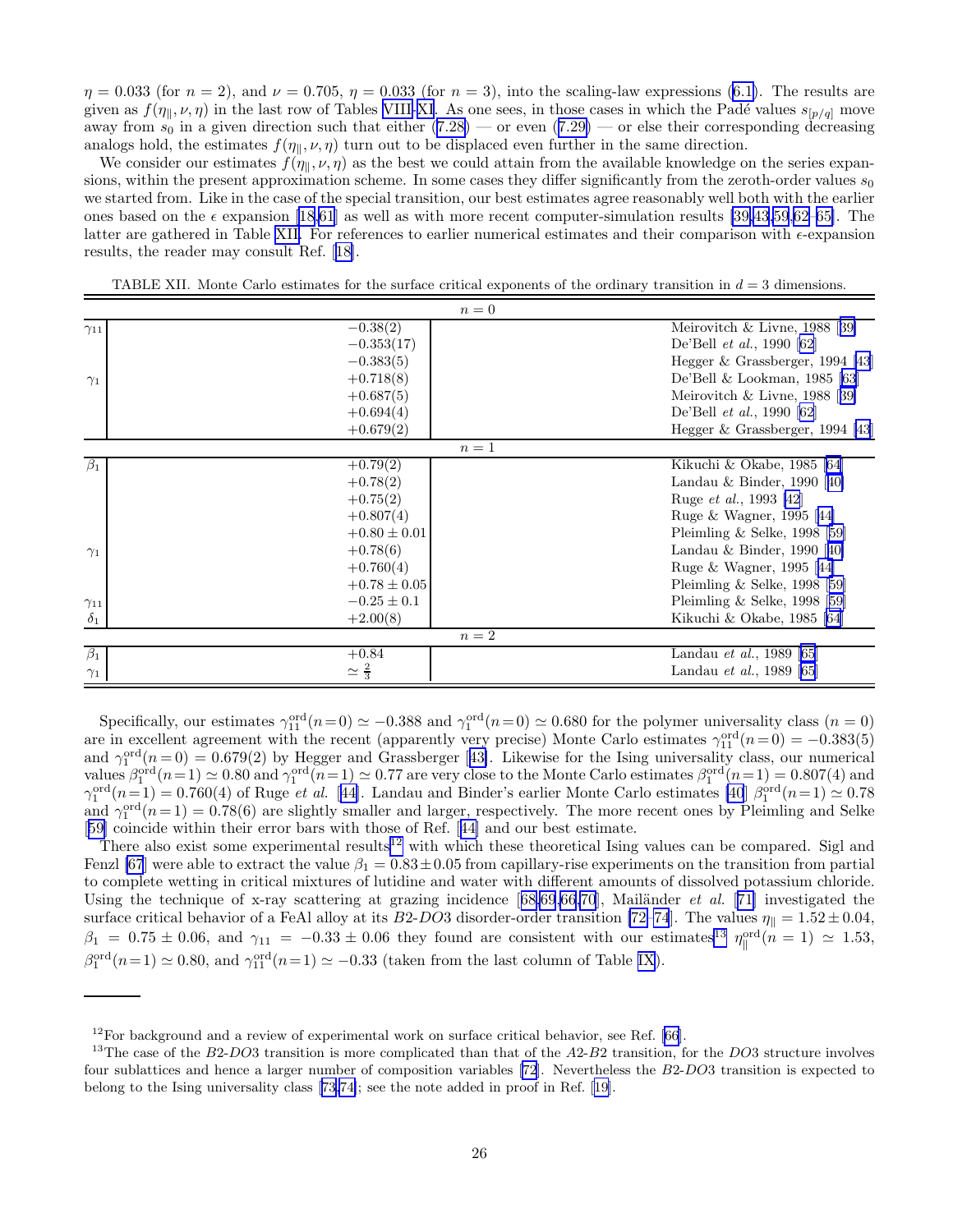<span id="page-26-0"></span>An x-ray scattering experiment has also been performed on the A2-B2 disorder-order transition in a semi-infinite FeCo alloy that is bounded by a (001) surface [\[75](#page-39-0)]. This yielded  $\beta_1 = 0.79 \pm 0.10$ , in conformity with the above theoretical values for  $\beta_1^{\text{ord}}(n=1)$ . Yet it should be noted that the chosen (001) surface breaks the symmetry of interchanging the two sublattices [\[76–78](#page-39-0)]. Therefore the Hamiltonian one encounters in a coarse-grained continuum description of the large-scale physics is not invariant under a sign change  $\phi \to -\phi$  of the order parameter and will generically have surface contributions involving odd powers of  $\phi$  and its derivatives [\[79](#page-39-0),[18\]](#page-37-0). In particular, surface contributions linear in  $\phi$ , i.e., a surface ordering field  $g_1 \neq 0$ , normally should be present, and since  $g_1$  is a relevant scaling field, the asymptotic critical behavior must be characteristic of the normal  $^{14}$  [\[80,](#page-39-0)[19](#page-37-0)] rather than the ordinary transition [\[77,78](#page-39-0)].

In their experiment, Krimmel *et al.* [\[75](#page-39-0)] actually found evidence of the presence of such a surface ordering field  $g_1$ . On the other hand, they did not observe the crossover to the normal surface transition. The reason seems to be that  $g_1$  is rather small. In order to see clear manifestations of this crossover or even verify the true asymptotic behavior, one must therefore resolve a temperature regime fairly close to  $T_c$ . The one studied in the experiment was apparently not close enough, a possibility which has already been suggested by the experimentalists themselves [\[75](#page-39-0)]. A recent reanalysis[[81\]](#page-39-0) of their data indicates that these are even better consistent with the behavior one should expect near  $T_c$  when the scaling variable  $g_1|\tau|^{-\Delta_1^{\text{ord}}}$  is still small (so that the crossover to the normal surface transition has not yet set in) than the original analysis by Krimmel et al. revealed.

The experiments [\[71](#page-38-0)] on the B2-DO3 transition of FeAl also require a comment. Just as in the measurements on FeCo[[75](#page-39-0)], a small amount of long-range order near the surface was found to persist at and above  $T_c$ . It is tempting to attributethis again to the presence of a surface ordering field  $g_1$  (cf. Ref. [[66\]](#page-38-0)). However, the orientation of the surface plane of the FeAl crystal investigated in Ref. [\[71\]](#page-38-0) was symmetry preserving in the sense of Refs. [\[76\]](#page-39-0) and [\[78](#page-39-0)], so surface contributions breaking the  $\phi \to -\phi$  symmetry of the Hamiltonian should not occur. Thus, if the explanation of the experimental findings must indeed be sought in the presence of a surface ordering field, then the question of its origin arises.<sup>15</sup> It appears that further theoretical and experimental work is required to clarify this issue.

X-ray scattering experiments have also been performed on a NH4Br single crystal[[82\]](#page-39-0). The authors argue that the critical fluctuations at the observed order-disorder transition should be described by the three-dimensional Ising model, but also point out that the transition is coupled to a first-order displacive transition. The effective exponents they measured,  $\eta_{\parallel} = 1.3 \pm 0.15$  and  $\beta_1 = 0.8 \pm 0.1$ , are compatible with the theoretical predictions for the  $n = 1$ ordinary transition. In view of the coupling to the displacive transition it is however not clear to us how serious such a comparison can be taken.

Our estimates for  $n = 2$  and 3, given in Tables [X](#page-24-0) and [XI](#page-24-0), also conform nicely with the previous  $\epsilon$ -expansion estimatesgathered in Table VI (p. 186) of Ref. [[18\]](#page-37-0), from which we quote the value  $\eta_{\parallel}^{\text{ord}}(n=2) \simeq 1.38$  as an example (to be compared with our present best estimate  $\simeq 1.42$ ). For  $n = 2$ , there exist some recent Monte-Carlo results by Landau *et al.* [[65\]](#page-38-0), as mentioned in Table [XII.](#page-25-0) For a comparison with series-expansion estimates for the cases  $n = 2$ and 3, we refer to Table VII of Ref.[[18\]](#page-37-0) and the original work[[83\]](#page-39-0).

Our values  $\eta_{\parallel}^{\text{ord}}(n=3) \simeq 1.34$  and  $\beta_1^{\text{ord}}(n=3) \simeq 0.82$  are fairly close to the estimates  $\eta_{\parallel}^{\text{ord}}(n=3) \simeq 1.29 \pm 0.02$ and  $\beta_1^{\text{ord}}(n=3) \simeq 0.84 \pm 0.01$  Diehl and Nüsser [\[61](#page-38-0)] obtained from Padé approximants that exploited the results of both the  $\epsilon$  expansion and the  $d-2$  expansion to second order. We are not aware of any recent Monte-Carlo predictions for surface critical exponents of the  $n = 3$  ordinary transition. On the experimental side, there is the result  $\beta_1 = 0.825^{+0.025}_{-0.040}$  Alvarado *et al.* [\[84](#page-39-0)] found for a Ni(100) surface using spin-polarized low-energy electron diffraction.

#### VIII. CONCLUDING REMARKS

In this work we have extended the massive field-theory approach for studying critical behavior in a fixed space dimension below the upper critical dimension to systems with surfaces. We have carried out two-loop calculations for the ordinary and special surface transitions in  $d = 3$  bulk dimensions and performed a Padé-Borel analysis of the resulting series for the respective surface critical exponents. The behavior of the truncated series we have obtained

 $14A$ justification of the name "normal surface transition" may be found, for example, in Refs. [[80\]](#page-39-0) and [\[19](#page-37-0)].

<sup>&</sup>lt;sup>15</sup>Any real surface will, of course, not be ideally planar. Hence the symmetry invoked in proving the absence of symmetrybreaking terms in the Hamiltonian [\[78](#page-39-0)] will not be strictly realized. Nevertheless, one would not expect such unavoidable imperfections to manifest themselves through symmetry-breaking contributions proportional to the surface area, unless the crystal was not carefully prepared and its surface not well-defined.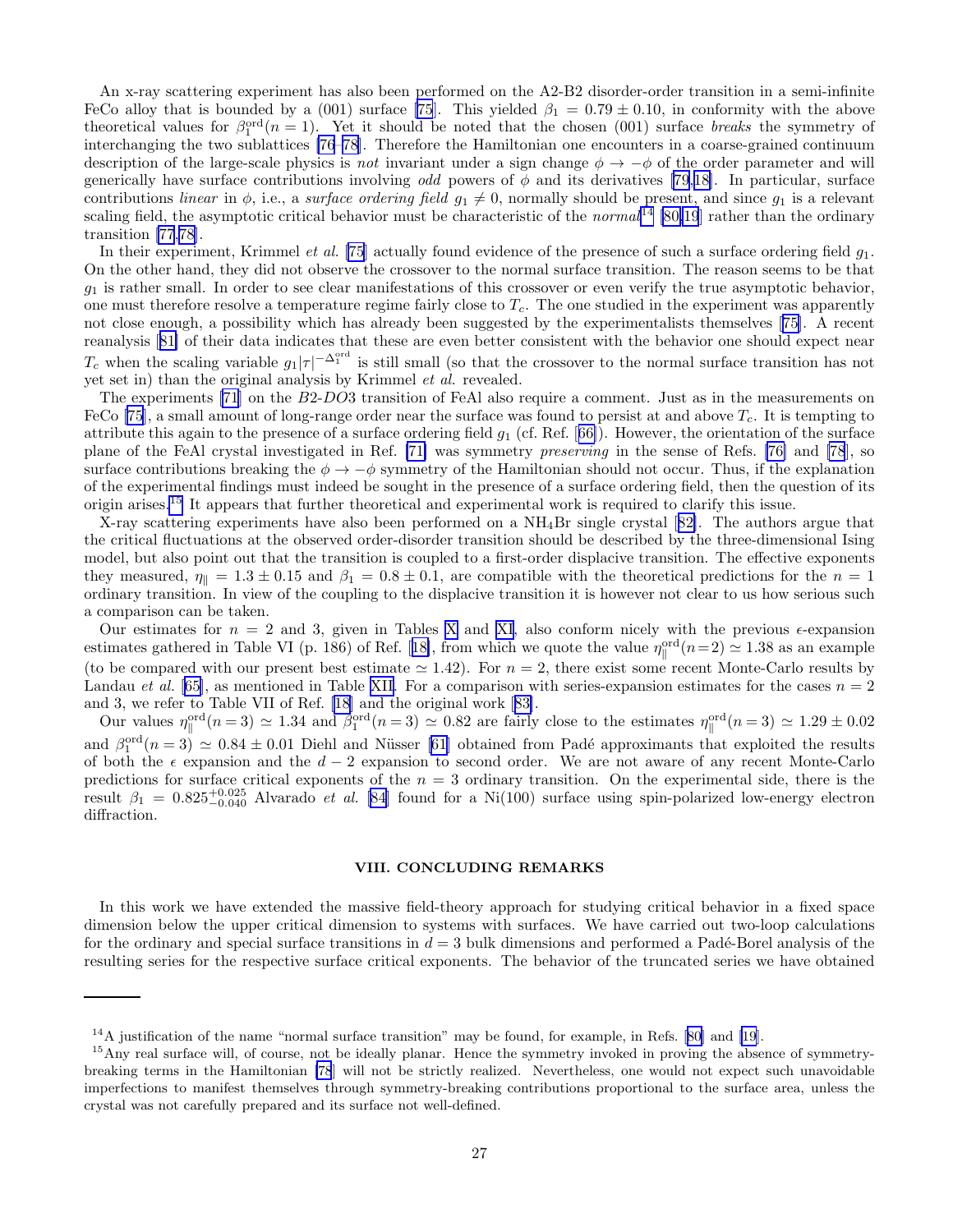<span id="page-27-0"></span>and analyzed, though less good-natured for some than for other exponents, is in general very similar to what one finds for those of bulk exponents at the same two-loop order of truncation. We take this as a clear indication of the potential power of the approach: when pushed to an order of perturbation theory that is comparable to what has been achieved for the bulk exponents[[3,21](#page-37-0)[–23](#page-38-0)[,85](#page-39-0)] and investigated by the same sophisticated techniques based on Borel summation and large-order analysis, it should yield similarly precise numerical estimates.

One motivation for the present study was to see whether the field-theory results might be reconciled with the small values of  $\simeq 0.5$  found in recent Monte Carlo simulations [\[42,43](#page-38-0)] for the crossover exponents  $\Phi(d=3, n)$  with  $n = 0$ and  $n = 1$ . Our present best estimates  $\Phi(3, n = 0) \simeq 0.52$  and  $\Phi(3, n = 1) \simeq 0.54$  (cf. Tables [III](#page-16-0) and [IV](#page-17-0)) are indeed muchlower than the original ones based on the  $\epsilon$  expansion (which were  $\simeq 0.67$  and  $\simeq 0.68$ , respectively [[16,18\]](#page-37-0)), and as we have seen, a Padé-Borel analysis of the  $\epsilon$  expansion to order  $\epsilon^2$  yields comparatively low  $d=3$  estimates. That the original  $\epsilon$ -expansion estimates for  $\Phi$  were  $\simeq 20\%$  greater than our present ones seems to be due to the unusual largeness of its  $\mathcal{O}(\epsilon^2)$  terms, which entails that the value of the truncated power series at  $\epsilon = 1$  gives a rather poor approximation for  $\Phi(d=3)$ . This problem exist, of course, also for the other surface exponents that derive from the same RG function  $\eta_c$  as  $\Phi$  (such as  $\alpha_1^{\text{sp}}$ , cf. Tables [III](#page-16-0) and [IV\)](#page-17-0). For the remaining surface exponents of both transitions, the  $\mathcal{O}(\epsilon^2)$  terms are much smaller, so the values of the truncated series at  $d=3$  turn out to be much closer to our best estimates.

Inthose cases in which there is little difference between the  $\epsilon$ -expansion values given in Ref. [[18\]](#page-37-0) and our best estimates here, one may say that these field-theory values have been put on a more reliable basis by our present analysis because of our use of better extrapolation procedures based on Padé-Borel summation techniques.

To give error bars for our estimates of surface critical exponent is a rather delicate matter. If we took as a measure of uncertainty for the value of any given one of them the spread of values of the various extrapolations of the  $\mathcal{O}(u^2)$ series expansion, then a reasonable guess might be a typical accuracy of a few, say, 5%. What appears to be needed most for an improvement of the accuracy and more reliable error bars is the computation of the series coefficients of the surface exponents to a higher order in perturbation theory.

There is an additional problem one is faced with in massive field-theory approaches to systems with boundaries that should be mentioned: the appearance of further mass scales such as the renormalized surface enhancement c. Having to deal with more than one mass parameter, namely with m and the ratio  $c/m$ , makes calculations rather cumbersome. Fortunately, we have found ways to study directly the asymptotic cases  $c/m = 0$  and  $c/m \rightarrow \infty$  corresponding to the special and ordinary transitions, respectively. Hence one gets back to single-mass problems. Nevertheless the technical problems that must be overcome to extend the calculations to higher orders of the loop expansion require considerably more effort than in the bulk case.

It is our hope that the present work might serve as a useful basis and starting point for further analyses that ultimately could lead to quantitiative field-theory results for surface critical exponents and other universal quantities of a precision as good as in the bulk case. Finally, we would also like to express our hope that our work might spur further experimental work as well as simulations, the latter especially for higher spin dimensionalities.

#### ACKNOWLEDGEMENTS

We are grateful to the Alexander von Humboldt (AvH) foundation for awarding a research fellowship to one of us (M.S.). This was vital for initiating the present work. Equally important has been the support provided by the Deutsche Forschungsgemeinschaft (DFG) via Sonderforschungsbereich 237 and the Leibniz program in subsequent stages of our work.

## APPENDIX A: TWO-LOOP CALCULATIONS FOR THE SPECIAL TRANSITION

In this appendix some details of our two-loop calculations for the special transition will be presented.

#### 1. Mass renormalization

Ourstarting point is the Feynman graph expansion of  $[G^{(0,2)}(p)]^{-1}$  to two-loop order, as given by [\(5.3](#page-12-0)) and ([5.7](#page-12-0)). Auseful observation is that the term  $C_3(p)$  in ([5.7\)](#page-12-0) can be combined with the one  $\propto [C_1(p)]^2$  as

$$
C_3(p) - \frac{[C_1(p)]^2}{\kappa_0 + c_0} = - \frac{Q}{\kappa_0} \left( \frac{1}{\kappa_0} \right) \tag{A1}
$$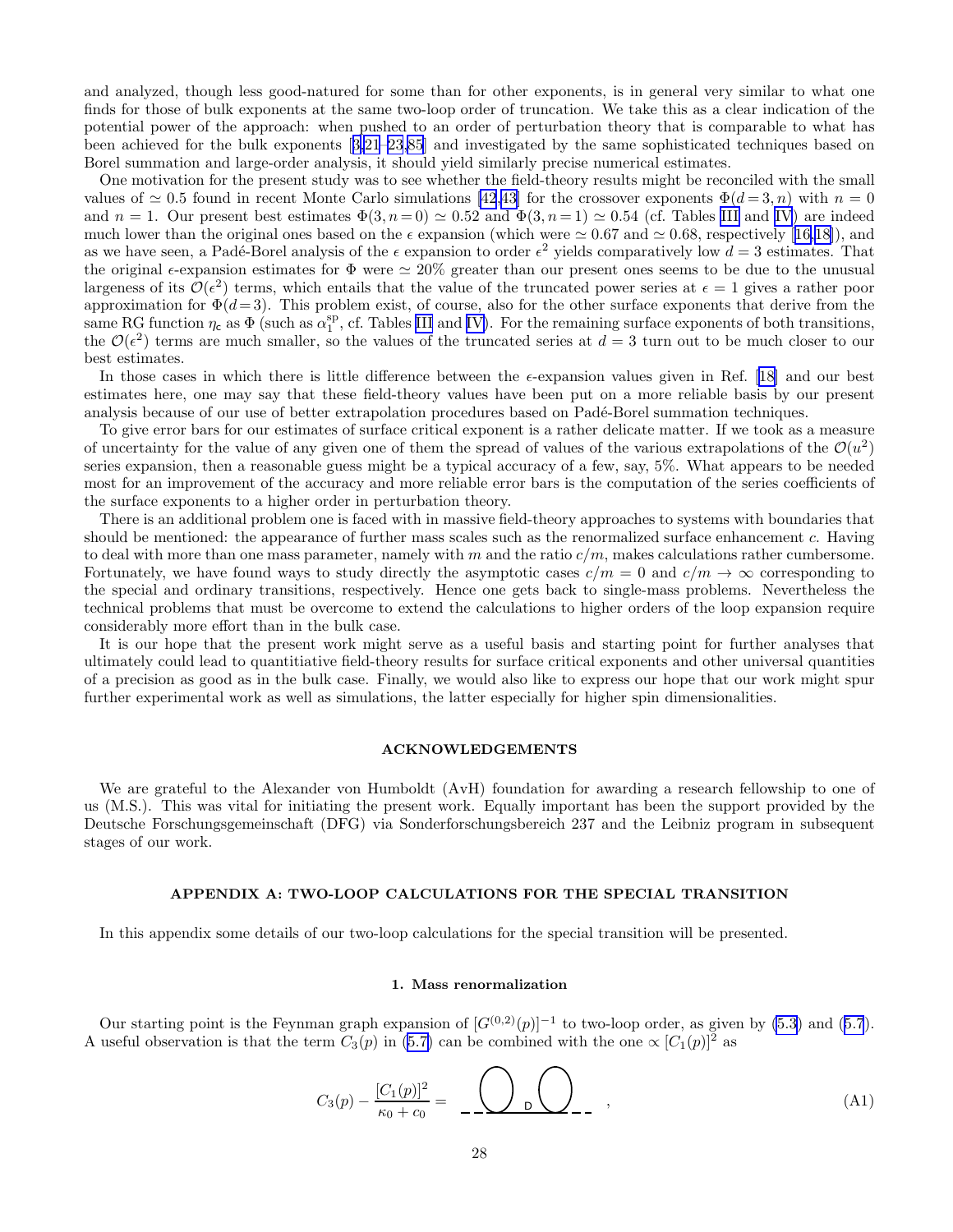<span id="page-28-0"></span>where the line labeled "D" represents the difference

$$
\hat{G}(\mathbf{p}; z, z') - \frac{1}{c_0 + \kappa_0} e^{-\kappa_0 (z + z')}, \qquad (A2)
$$

which is nothing but the Dirichlet propagator

$$
\hat{G}_{\rm D}(\mathbf{p}; z, z') = \frac{1}{2\kappa_0} \left[ e^{-\kappa_0 |z - z'|} - e^{-\kappa_0 (z + z')} \right]. \tag{A3}
$$

We now perform the mass renormalization. That is, we express the bare mass  $m_0$  in terms of m and  $u_0$ . For our choice of bulk normalization conditions made in Sec. [III A](#page-6-0), one has (see, e.g., Ref.[[51\]](#page-38-0))

$$
m_0^2 = m^2 - \frac{n+2}{6} u_0 I_1(m^2) + \frac{n+2}{18} u_0^2 [I_2(m^2) - m^2 I_3(m^2)] + \mathcal{O}(u_0^3) , \qquad (A4)
$$

where

$$
I_1(m^2) = \int_{\mathbf{k}} \frac{1}{k^2 + m^2} \,, \tag{A5}
$$

$$
I_2(m^2) \equiv I_2(0, m^2) \tag{A6}
$$

and

$$
I_3(m^2) \equiv \left. \frac{\partial}{\partial k^2} I_2(k^2, m^2) \right|_{k^2 = 0} \tag{A7}
$$

with

$$
I_2(k^2, m^2) = \int_{\mathbf{k}_1} \int_{\mathbf{k}_2} \frac{1}{(k_1^2 + m^2)(k_2^2 + m^2) \left[ (\mathbf{k}_1 + \mathbf{k}_2 + \mathbf{k})^2 + m^2 \right]}\tag{A8}
$$

are familiar bulk Feynman integrals. Unlike  $I_1$  and  $I_2$ , the integral  $I_3$  is finite in three dimensions,

$$
I_3(m^2) = -\frac{2}{27} \left(\frac{1}{8\pi m}\right)^2.
$$
 (A9)

The factor  $1/8\pi m$  may be identified as the value for  $d = 3$  of the one-loop integral

$$
D(m) = \int_{\mathbf{k}} \frac{1}{(k^2 + m^2)^2}
$$
 (A10)

of the bulk vertex function  $\tilde{\Gamma}_{\text{bulk}}^{(4)}(\{0\})$ . In the massive field-theory approach, it is common to absorb this factor in a properly defined renormalized coupling constant. We did this when introducing the rescaled renormalized coupling constant  $\tilde{u}$  via [\(5.8](#page-12-0)). (Note that the rescaling factor  $b_n(d)$  in this equation becomes  $[6/(n+8)]8\pi$  when  $d=3$ .)

So far (namely, in [\(A1\)](#page-27-0) as well as in the main text) we used the convention that the lines in Feynman graphs represent the free and reduced propagators [\(2.6](#page-3-0)) and [\(5.6\)](#page-12-0), respectively. For the purpose of determining the results of the mass renormalization, it is preferable to use a different one in which the full and dashed propagator lines denote the modified expressions one obtains from the previous ones through the replacement  $m_0^2 \to m^2$ , i.e., of  $\kappa_0$  by  $\kappa = \sqrt{p^2 + m^2}.$ 

Let us decompose  $\hat{G}$  into its bulk part

$$
\hat{G}_{\mathbf{b}}(\mathbf{p};z,z') = \frac{1}{2\kappa} e^{-\kappa|z-z'|}
$$
\n(A11)

and its surface part

$$
\hat{G}_{s}(\boldsymbol{p}; z, z') = \frac{1}{2\kappa} \frac{\kappa - c_0}{\kappa + c_0} e^{-\kappa(z + z')}, \qquad (A12)
$$

writing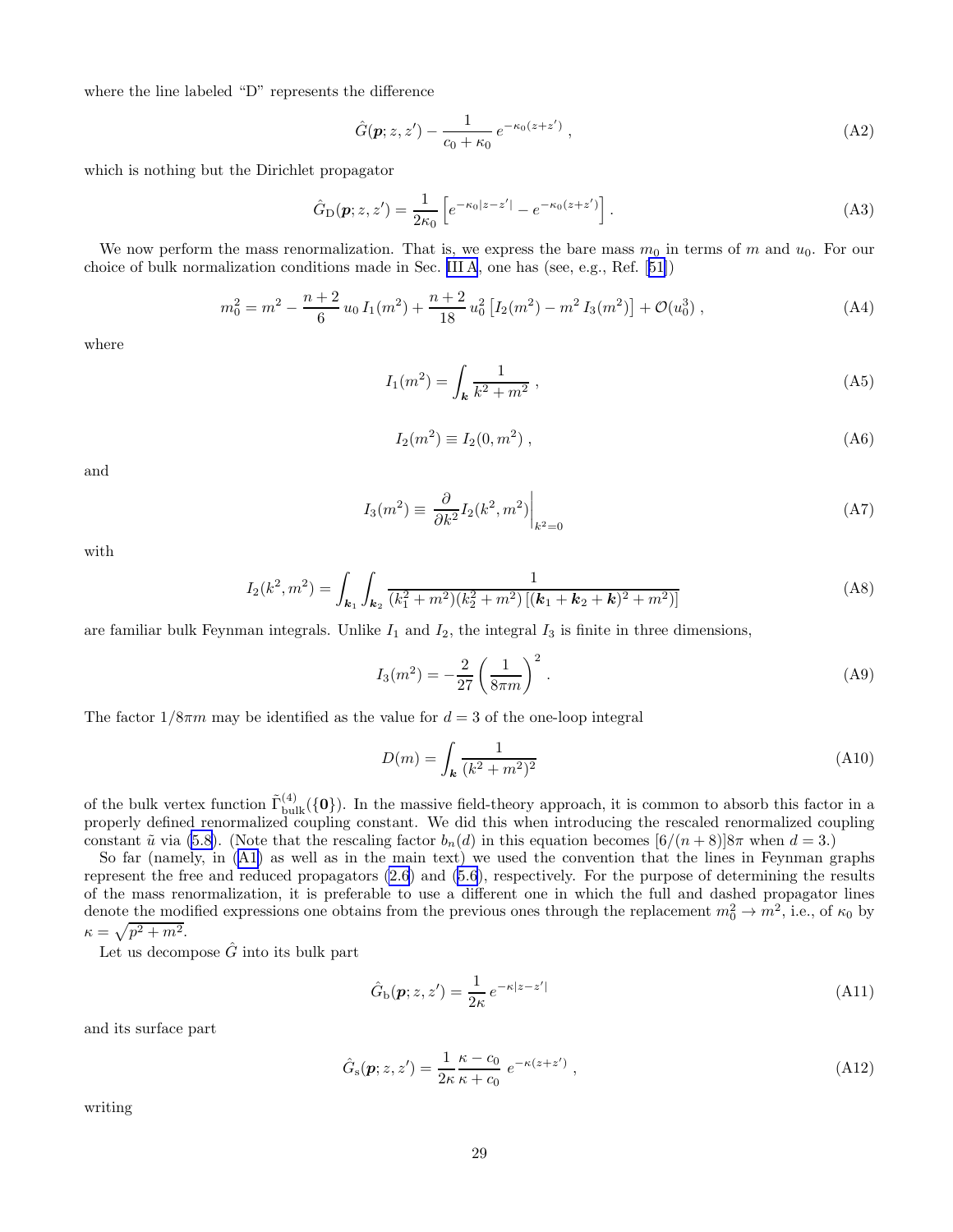$$
\hat{G}(\mathbf{p}; z, z') = \hat{G}_{\mathrm{b}}(\mathbf{p}; z, z') + \hat{G}_{\mathrm{s}}(\mathbf{p}; z, z') ,
$$
\n(A13)

<span id="page-29-0"></span>and label lines representing  $\hat{G}_{\text{b}}$  and  $\hat{G}_{\text{s}}$  by "b" and "s", respectively. Since the term linear in  $u_0$  in [\(A4\)](#page-28-0) is given by the Feynman diagram

$$
\bigodot^b
$$
 (A14)

it is clear that the perturbative corrections originating from this term provide subtractions for the tadpole subgraphs such that only their surface part

$$
\bigodot^{\$}
$$
 (A15)

s

remains. Thus the self-energy  $\hat{\sigma}$  introduced in [\(7.2](#page-20-0)) becomes

$$
\hat{\sigma}(p; m, c_0) = \frac{\hat{\bigcirc}}{\hat{\sigma}(p; m, c_0)} + \hat{\sigma}_2(p; m, c_0) + \frac{\hat{\bigcirc}}{\hat{\sigma}_2} \bigcirc \hat{\bigcirc} \bigcirc \hat{\bigcirc} \bigcirc \hat{\sigma}_1 + \frac{\hat{\bigcirc}}{\hat{\sigma}_2} (u_0^3) \tag{A16}
$$

with

$$
\hat{\sigma}_2(p;m,c_0) = -\sqrt{\frac{1}{2\kappa} \frac{n+2}{18} u_0^2 \left[ I_2(m^2) - m^2 I_3(m^2) \right]}.
$$
\n(A17)

The latter combination,  $\hat{\sigma}_2$ , is uv finite for  $d < 4$ . However, the contributions of the other three graphs in (A16), which we shall denote as  $\hat{\sigma}_1$ ,  $\hat{\sigma}_3$ , and  $\hat{\sigma}_4$ , respectively, are not because they still contain an uv divergence that must be absorbed through the renormalization of the surface enhancement.

# 2. Surface-enhancement renormalization

Uponsubstituting  $\hat{G}^{(0,2)}$  from [\(7.2](#page-20-0)) into the normalization condition ([5.1a\)](#page-11-0), one is led to an equation for the shift  $\delta c$  $\delta c$  $\delta c$  introduced in ([3.6\)](#page-7-0):

$$
\delta c = \left\{ \left[ Z_1(c) Z_{\phi} \right]^{-1} - 1 \right\} (c + m) + \hat{\sigma}(0; m, c_0 = c + \delta c) . \tag{A18}
$$

This can be solved by iteration to determine the dependence of  $c_0 = c + \delta c$  on c and m, order by order of perturbation theory in  $u_0$  (or u). Using it [\(7.2\)](#page-20-0) can be rewritten as

$$
\left[\hat{G}^{(0,2)}(p)\right]^{-1} = \kappa - m + \left[Z_1(c)Z_{\phi}\right]^{-1}(c+m) - \left[\hat{\sigma}(p;m,c+\delta c) - \hat{\sigma}(0;m,c+\delta c)\right] \,. \tag{A19}
$$

Graphically the result can be interpreted as follows: To obtain  $[\hat{G}^{(0,2)}(p)]^{-1}$  one can set  $\delta c = 0$  if each graph of  $\hat{\sigma}$  is taken to represent the graph itself subtracted by its value at  $p = 0$  and the corresponding subtractions are also made for subgraphs involving lower-contributions to  $\hat{\sigma}$ . This is analogous to the familiar graphical interpretation of mass renormalization in the bulk vertex function  $\tilde{\Gamma}^{(2)}(q)$  (see, e.g., [\[86](#page-39-0)]).

Let us be more specific in the special case  $c = 0$ . Upon setting  $c = 0$  in (A18), we see that the  $\mathcal{O}(u_0)$  term of the shift  $\delta c$  can be written as

$$
\delta c^{(1)} = \left[ (Z_1^{\rm sp} Z_\phi)^{-1} \right]^{(1)} m + \hat{\sigma}_1(0; m, c_0 = 0) \,. \tag{A20}
$$

The  $\mathcal{O}(u_0)$  term  $[(Z_1^{\text{sp}}Z_{\phi})^{-1}]^{(1)}$  will be calculated in the next subsection. The second contribution to  $\delta c^{(1)}$  is uv singular for  $d = 3$ . It provides the singular part of the counterterm that cancels the uv divergence of  $\hat{\sigma}_1(p; m, 0)$ . To show this, let us calculate this quantity. We have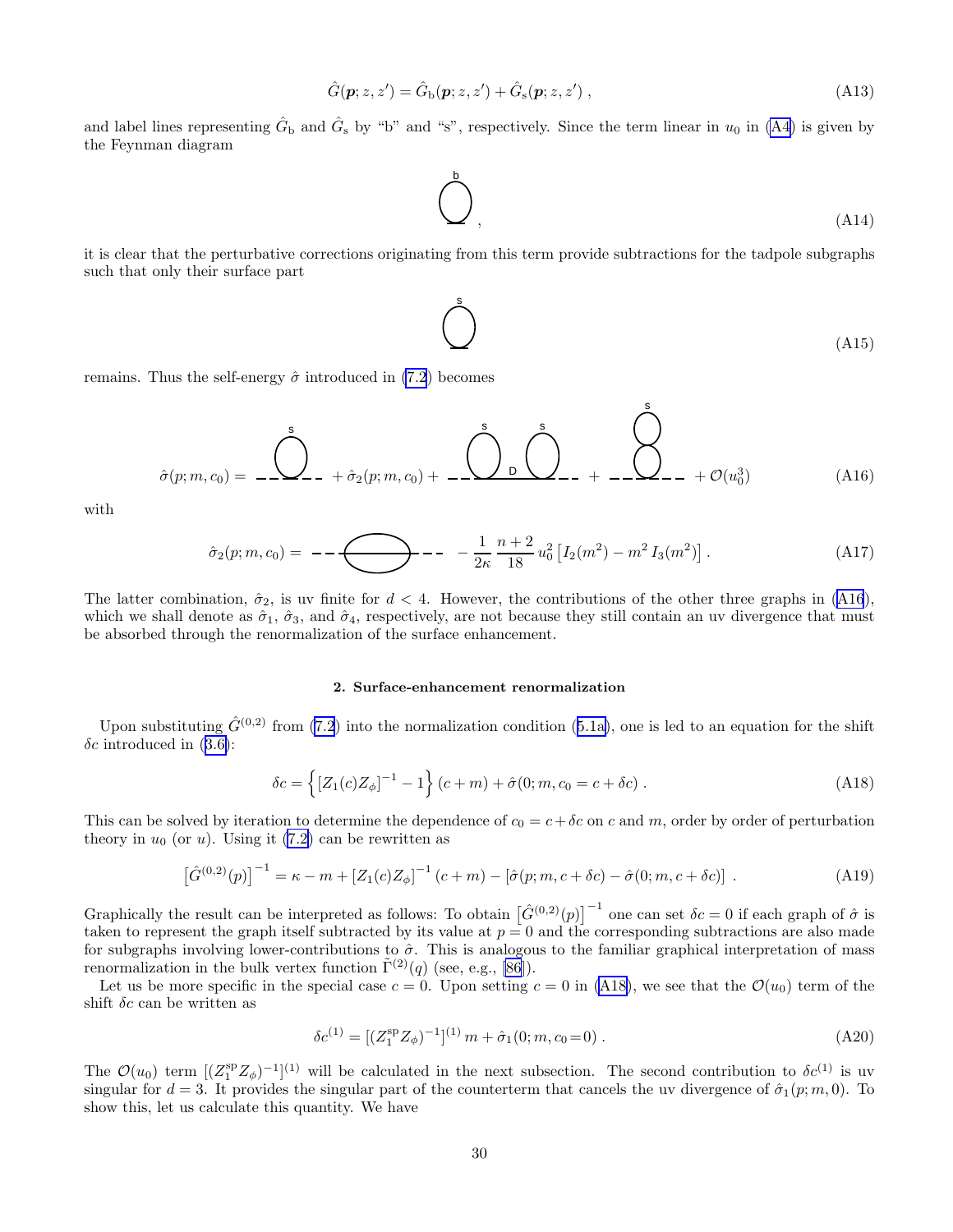$$
\hat{\sigma}_1(p;m,0) = -\frac{u_0}{2} \frac{n+2}{3} \int_0^\infty dz \, e^{-2\kappa z} \int_{\mathbf{p}'} \frac{1}{2\kappa'} \, e^{-2\kappa' z} = -\frac{u_0}{8} \frac{n+2}{3} \int_{\mathbf{p}'} \frac{1}{(\kappa' + \kappa)\kappa'}
$$
\n
$$
= -\frac{u_0}{8} \frac{n+2}{3} m^{d-3} K_{d-1} J\left(\frac{p}{m};d\right),\tag{A21}
$$

<span id="page-30-0"></span>with  $K_d = 2^{1-d} \pi^{-d/2} / \Gamma(d/2)$ , where

$$
J(P;d) = \frac{1}{2} \int_0^\infty \frac{y^{(d-3)/2} \, dy}{\left(\sqrt{P^2 + 1} + \sqrt{y + 1}\right) \sqrt{y + 1}} = \int_0^\infty \, dy \, y^{(d-3)/2} \frac{d}{dy} \ln\left[\sqrt{P^2 + 1} + \sqrt{y + 1}\right].\tag{A22}
$$

Subtracting from the latter integral its value at  $P = 0$  yields the finite  $d = 3$  expression

$$
[J(P; d) - J(0; d)]_{d=3} = -\ln \frac{1 + \sqrt{P^2 + 1}}{2} = -\frac{1}{4}P^2 + \mathcal{O}(P^4) \,. \tag{A23}
$$

Theseresults can be substituted into the Dyson form ([7.2\)](#page-20-0) of  $\hat{G}^{(0,2)}$  to obtain

$$
\left\{\hat{G}^{(0,2)}[p;m,c_0(c=0,m)]\right\}^{-1} = \kappa + \left[ (Z_1^{\rm sp} Z_{\phi})^{-1} \right]^{(1)} m - \frac{n+2}{3} \frac{u_0}{8\pi} \ln \frac{m+\kappa}{2m} + \mathcal{O}(u_0^2) \,. \tag{A24}
$$

At two-loop order, the first-order shift  $\delta c^{(1)}$  must be taken into account in  $\hat{\sigma}_1$ . It produces an  $\mathcal{O}(u_0^2)$  contribution of the form

$$
\delta c^{(1)} \frac{\partial \hat{\sigma}_1}{\partial c_0} (p; m, c_0 = 0) , \qquad (A25)
$$

whoseuv singular part must remove the divergence of the tadpole subgraph ([A15](#page-29-0)) of  $\hat{\sigma}_4$ . Since the same subgraph appears (twice) in  $\hat{\sigma}_3$  one may be surprised at the apparent absence of the corresponding subtraction terms one obtains through replacement of one or both of these subgraphs by their singular parts<sup>16</sup>, and one may wonder whether  $\hat{\sigma}_3$ be uv finite. In fact, the analog of  $\hat{\sigma}_3$  that has the Dirichlet line "D" replaced by a full propagator line would need such subtractions, and those would occur, had we not reorganized the expansion in the manner of [\(A1](#page-27-0)) to obtain graphs whose internal vertices z and z' are connected by the Dirichlet propagator  $\hat{G}_{D}(\mathbf{p}; z, z')$ . The contribution  $\hat{\sigma}_3$ is uv finite because  $\hat{G}_{D}$  vanishes whenever z or z' approach zero. Replacing one or both tadpoles [\(A15\)](#page-29-0) in  $\hat{\sigma}_3$  by their singular parts<sup>16</sup>  $\propto \delta(z)$  and  $\propto \delta(z')$  would produce vanishing results.

Accordingto ([5.2a](#page-11-0)), we just need the expansion coefficients of order  $p^2$  of  $[\hat{G}^{(0,2)}(p)]^{-1}$  to determine  $Z_1^{\text{sp}}Z_{\phi}$ . Therefore we shall refrain from deriving the full two-loop result for  $[\hat{G}^{(0,2)}(p)]^{-1}$  here. Before turning to the calculation of  $Z_1^{\text{sp}}Z_{\phi}$ , let us compute the derivative  $\partial \hat{\sigma}_1/\partial c_0$  in (A25). This is finite for  $d=3$ , and its  $\mathcal{O}(p^2)$  coefficient will be needed below. A straightforward calculation gives

$$
\frac{\partial \hat{\sigma}_1}{\partial c_0} (p; m, c_0 = 0) = u_0 \frac{n+2}{12} \int_{\mathbf{p}'} \frac{1}{(\kappa' + \kappa)(\kappa')^2} = \frac{u_0}{8\pi m} \frac{n+2}{3} \frac{m}{m+\kappa} \ln \frac{m+\kappa}{m}
$$
(A26)

$$
= \frac{u_0}{8\pi m} \frac{n+2}{3} \left[ \ln 2 + \frac{1}{4} \left( 1 - \ln 4 \right) \frac{p^2}{m^2} \right] + \mathcal{O}(p^4) \,. \tag{A27}
$$

# 3. Calculation of  $Z_1^{\text{sp}}Z_\phi$

Using the representation [\(5.2a\)](#page-11-0) of this renormalization factor, one can easily deduce from (A21) and (A23) its  $\mathcal{O}(u_0)$ term:

<sup>&</sup>lt;sup>16</sup>In the dimensionally regularized theory, the singular part of [\(A15](#page-29-0)) has the form  $(d-3)^{-1}\delta(z)$ ; if one rather employs a cutoff regularization scheme, restricting the parallel momentum integrations by  $p \leq \Lambda$ , then the pole gets replaced by ln Λ.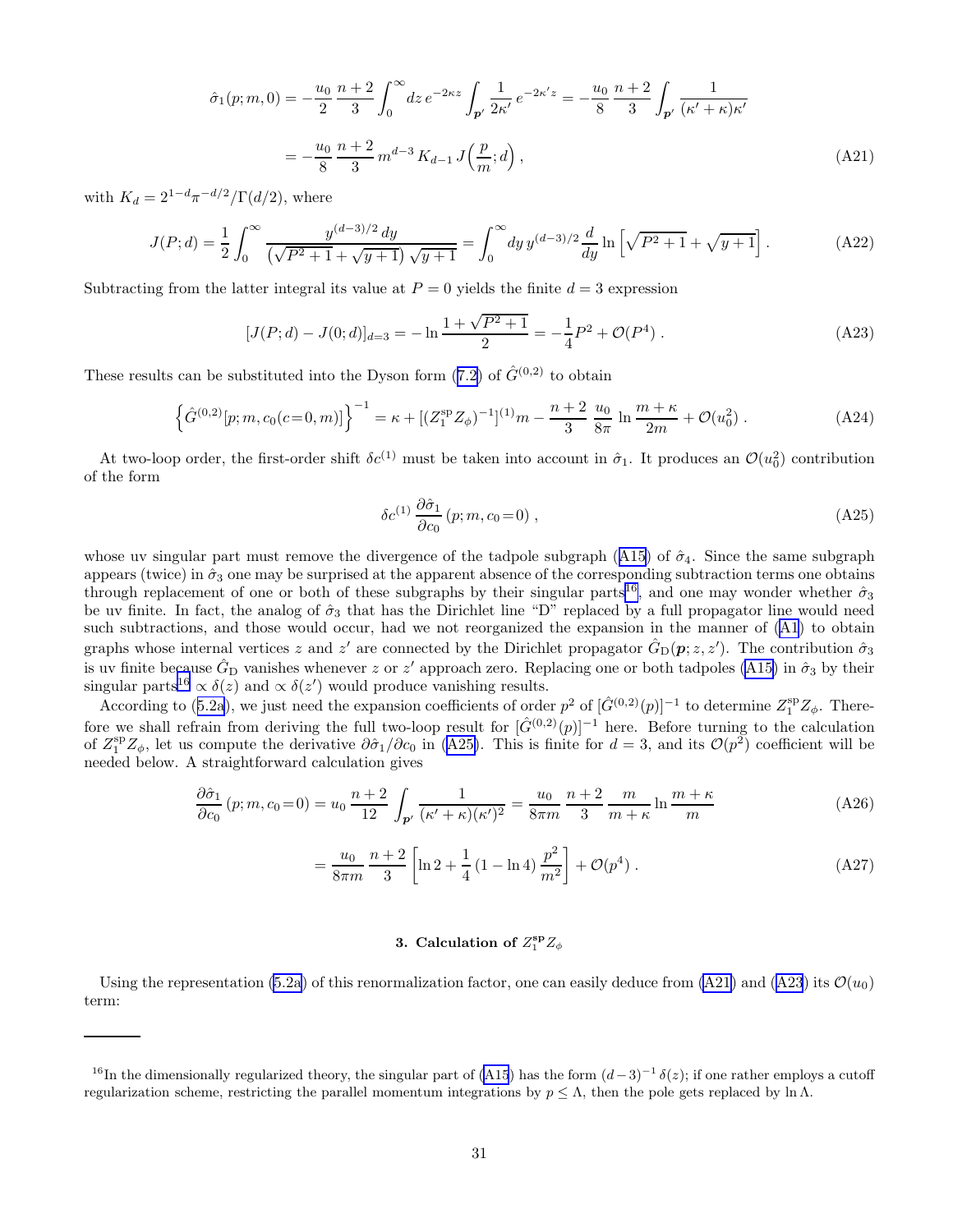$$
\left[ (Z_1^{\rm sp} Z_{\phi})^{-1} \right]^{(1)} = -2m \left. \frac{\partial \hat{\sigma}_1(p; m, 0)}{\partial p^2} \right|_{p=0} = -\frac{n+2}{12} \frac{u_0}{8\pi m} \,. \tag{A28}
$$

<span id="page-31-0"></span>The terms of order  $u_0^2$  can be written as

$$
\left[ (Z_1^{\rm sp} Z_{\phi})^{-1} \right]^{(2)} = \left( \frac{n+2}{3} \frac{u_0}{8\pi m} \right)^2 \frac{1-\ln 4}{8}
$$
  
-  $2m \sum_{j=2}^4 \frac{\partial}{\partial p^2} \left[ \hat{\sigma}_j(p; m, 0) + \delta_{j4} \hat{\sigma}_1(0; m, 0) \frac{\partial \hat{\sigma}_1}{\partial c_0}(p; m, 0) \right]_{p=0} .$  (A29)

The first term is the part of [\(A25\)](#page-30-0)produced by the contribution  $[(Z_1^{\rm sp} Z_{\phi})^{-1}]^{(1)}$  of the shift ([A20](#page-29-0)); the remaining part of [\(A25\)](#page-30-0) is the last term in the square brackets.

To compute the contribution of  $\hat{\sigma}_2$ , we start from

$$
---\left.\bigodot\neg -\bigg|_{c_0=0} = \frac{n+2}{18}u_0^2 \int_0^\infty dz \int_0^\infty dz' e^{-\kappa(z+z')} \int d^{d-1}r \left[G_N(x,x')\right]^3 e^{ip\cdot r}\,,\tag{A30}
$$

where  $\bm{x} = (\bm{x}_{\parallel}, z)$ ,  $\bm{x}' = (\bm{x}_{\parallel}', z')$ ,  $\bm{r} \equiv \bm{x}_{\parallel} - \bm{x}_{\parallel}'$ , and  $G_N$  denotes the Neumann propagator. Introducing

$$
R_{\pm} = \sqrt{r^2 + (z \pm z')^2} \,,\tag{A31}
$$

we can write the latter as

$$
G_{\rm N}(\mathbf{x}, \mathbf{x}') = G_{\rm b}(R_-) + G_{\rm b}(R_+).
$$
 (A32)

Since the term (A30) is not uv finite for  $d = 3$ , one must use the form of the bulk propagator for general values of d,

$$
G_{\rm b}(x) = (2\pi)^{-\frac{d}{2}} \left(\frac{m}{x}\right)^{\frac{d}{2}-1} K_{\frac{d}{2}-1}(mx) , \qquad (A33)
$$

rather than the simpler one for  $d = 3$ ,

$$
G_{\rm b}(x) = \frac{e^{-mx}}{4\pi x} \tag{A34}
$$

Thederivative  $\partial/\partial p^2|_0$  may then be performed under the integral sign. Recalling the definition ([A17](#page-29-0)) of  $\hat{\sigma}_2$ , one thus arrives at

$$
-2m\left.\frac{\partial\hat{\sigma}_2(p;m,0)}{\partial p^2}\right|_{p=0} = \frac{n+2}{18}u_0^2\left[\sum_{\lambda,\,\mu,\,\rho=\pm}\left(I^{\lambda\mu\rho} + \frac{m}{d-1}J^{\lambda\mu\rho}\right) - \frac{I_2(m^2)}{2m^2} + \frac{1}{2}I_3(m^2)\right],\tag{A35}
$$

where we have introduced the integrals

$$
I^{\lambda\mu\rho} = \int_0^\infty dz \int_0^\infty dz' (z + z') e^{-m(z + z')} \int d^{d-1}r \, G_{\rm b}(R_\lambda) \, G_{\rm b}(R_\mu) \, G_{\rm b}(R_\rho) \tag{A36}
$$

and

$$
J^{\lambda\mu\rho} = \int_0^\infty dz \int_0^\infty dz' e^{-m(z+z')} \int d^{d-1}r \, r^2 \, G_{\rm b}(R_\lambda) \, G_{\rm b}(R_\mu) \, G_{\rm b}(R_\rho) \,. \tag{A37}
$$

Owing to the bulk singularity contained in the distribution  $[G_b(R_-)]^3$ ,  $I^{---}$  is not regular at  $d=3$ . Its singularity must be canceled by that of the subtrahend  $\propto I_2(m^2)$ , a term which can be cast in the form

$$
\frac{I_2(m^2)}{2m^2} = \frac{1}{m^2} \int_0^\infty dz \int d^{d-1}r \, [G_{\rm b}(R)]^3 \tag{A38}
$$

with  $R = \sqrt{r^2 + z^2}$ . The symmetric double integral  $\int_0^\infty dz \int_0^\infty dz'$  of  $I^{---}$  reduces to a single one, if we rewrite it as  $\int_0^\infty dz - \int_{z_-}^\infty dz_+$  with  $z_\pm = z \pm z'$  and integrate over  $z_+$ . This yields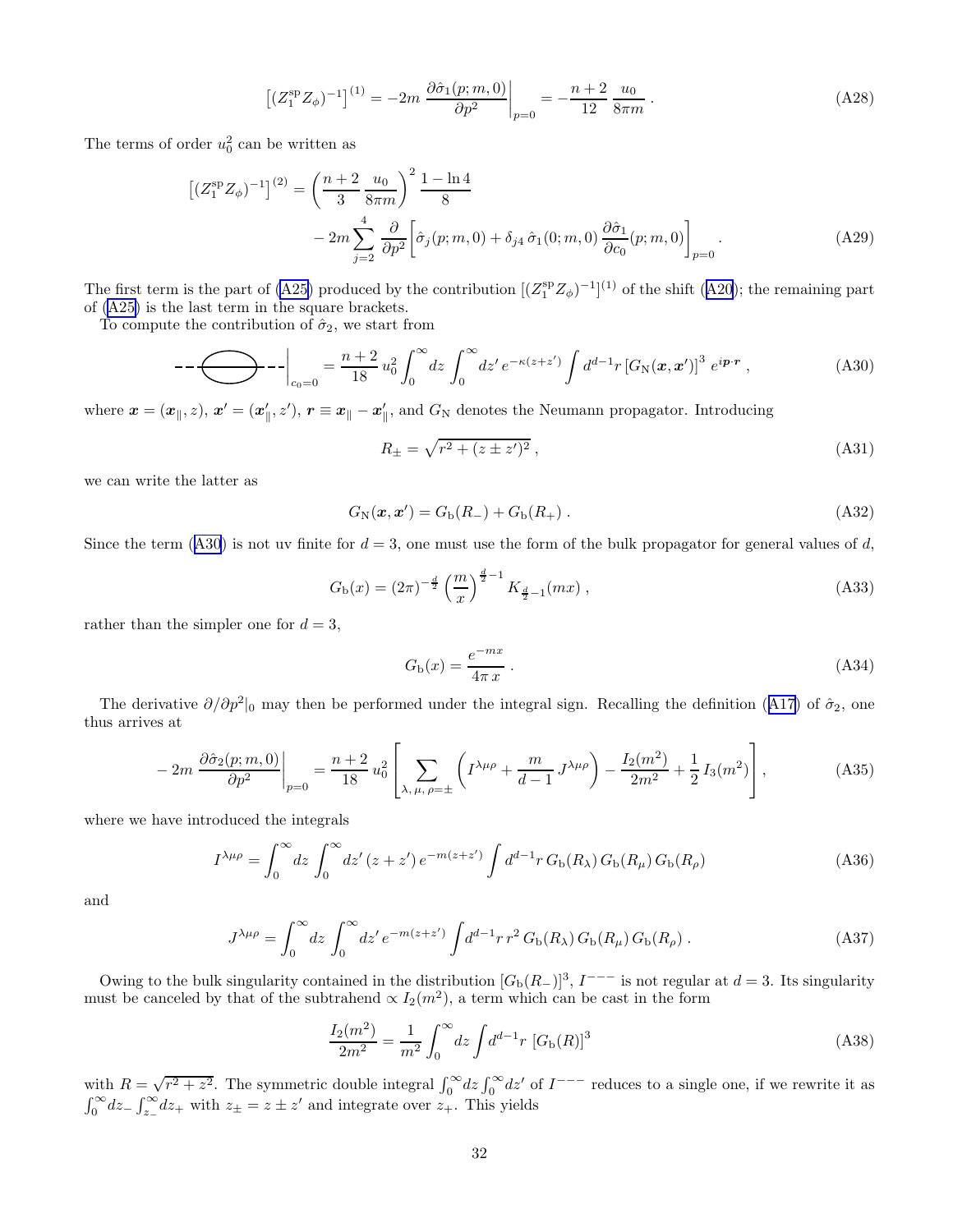$$
I^{---} - \frac{I_2(m^2)}{2m^2} = \frac{1}{m^2} \int_0^\infty dz \left[ (1 + mz)e^{-mz} - 1 \right] \int d^{d-1}r \left[ G_b(R) \right]^3. \tag{A39}
$$

<span id="page-32-0"></span>We may now set  $d = 3$  and perform the r integration. The result is

$$
I^{---} - \frac{I_2(m^2)}{2m^2} = \frac{1}{32\pi^2 m^2} i^{---}
$$
\n(A40)

with

$$
i^{---} = \int_0^\infty dz (e^{-mz} + mze^{-mz} - 1) \left[ \frac{e^{-3mz}}{z} - 3mE_1(3mz) \right] , \qquad (A41a)
$$

where $E_1(x)$  is the exponential integral function [[54\]](#page-38-0). This can be evaluated with the help of the tables [[87\]](#page-39-0) and [[88\]](#page-39-0). One gets

$$
i^{---} = 2 - 7 \ln \frac{4}{3} \,. \tag{A41b}
$$

Theremaining integrals in ([A35](#page-31-0)) are uv finite for  $d = 3$ , so one can set  $d = 3$  from the outset. A straightforward calculation gives

$$
j^{---} \equiv 16\pi^2 m^3 J^{---} = -\frac{5}{6} + 3\ln\frac{4}{3},\tag{A41c}
$$

$$
i^{+++} \equiv 32\pi^2 m^2 I^{+++} = \frac{7}{4} - 6\ln\frac{4}{3},\tag{A41d}
$$

and

$$
j^{+++} \equiv 16\pi^2 m^3 J^{+++} = -\frac{31}{12} + 9 \ln \frac{4}{3} \,. \tag{A41e}
$$

The integrals  $I^{\pm \pm \pm}$  and  $J^{\pm \pm \pm}$  require a little more effort. Consider  $I^{-++}$ , for example. In the coordinates r,  $x = (z - z')/r$ , and  $y = (z + z')/r$ , the r integration becomes trivial, giving

$$
i^{-++} \equiv 32\pi^2 m^2 I^{-++} = m^2 \int_0^\infty dr \int_0^\infty dx \int_0^x dy \frac{rx}{\kappa_x^2 \kappa_y} e^{-mr(x+2\kappa_x+\kappa_y)}
$$

$$
= \int_0^\infty dx \int_0^x dy \frac{x}{\kappa_x^2 \kappa_y (x+2\kappa_x+\kappa_y)^2}
$$
(A41f)

with  $\kappa_x \equiv \sqrt{1+x^2}$ . In a similar manner one derives

$$
i^{+--} \equiv 32\pi^2 m^2 I^{+--} = \int_0^\infty dx \int_0^x dy \frac{x}{\kappa_x \kappa_y^2 (x + \kappa_x + 2\kappa_y)^2},
$$
 (A41g)

$$
j^{-++} \equiv 16\pi^2 m^3 J^{-++} = \int_0^\infty dx \int_0^x dy \, \frac{1}{\kappa_x^2 \kappa_y \left(x + 2\kappa_x + \kappa_y\right)^3} \,,\tag{A41h}
$$

and

$$
j^{+--} \equiv 16\pi^2 m^3 J^{+--} = \int_0^\infty dx \int_0^x dy \, \frac{1}{\kappa_x \kappa_y^2 (x + \kappa_x + 2\kappa_y)^3} \,. \tag{A41i}
$$

These integrals could be evaluated numerically in the present form. However, by making the familiar Euler substitutions, one can reduce the integrands to rational functions. Then the y integrations become standard and can be done exactly, so that one is left with single integrations over  $x$ . Finally, the latter can be transformed into integrations over the bounded interval [0, 1], which is more convenient for numerical calculations. In Table [XIII](#page-33-0) we have listed the numerical values of the integrals  $i^{\pm \pm \pm}$  and  $j^{\mp \pm \pm}$  together with those of the analytically known integrals  $i^{---}$ ,  $j^{---}$ ,  $i^{+++}$ , and  $j^{+++}$ .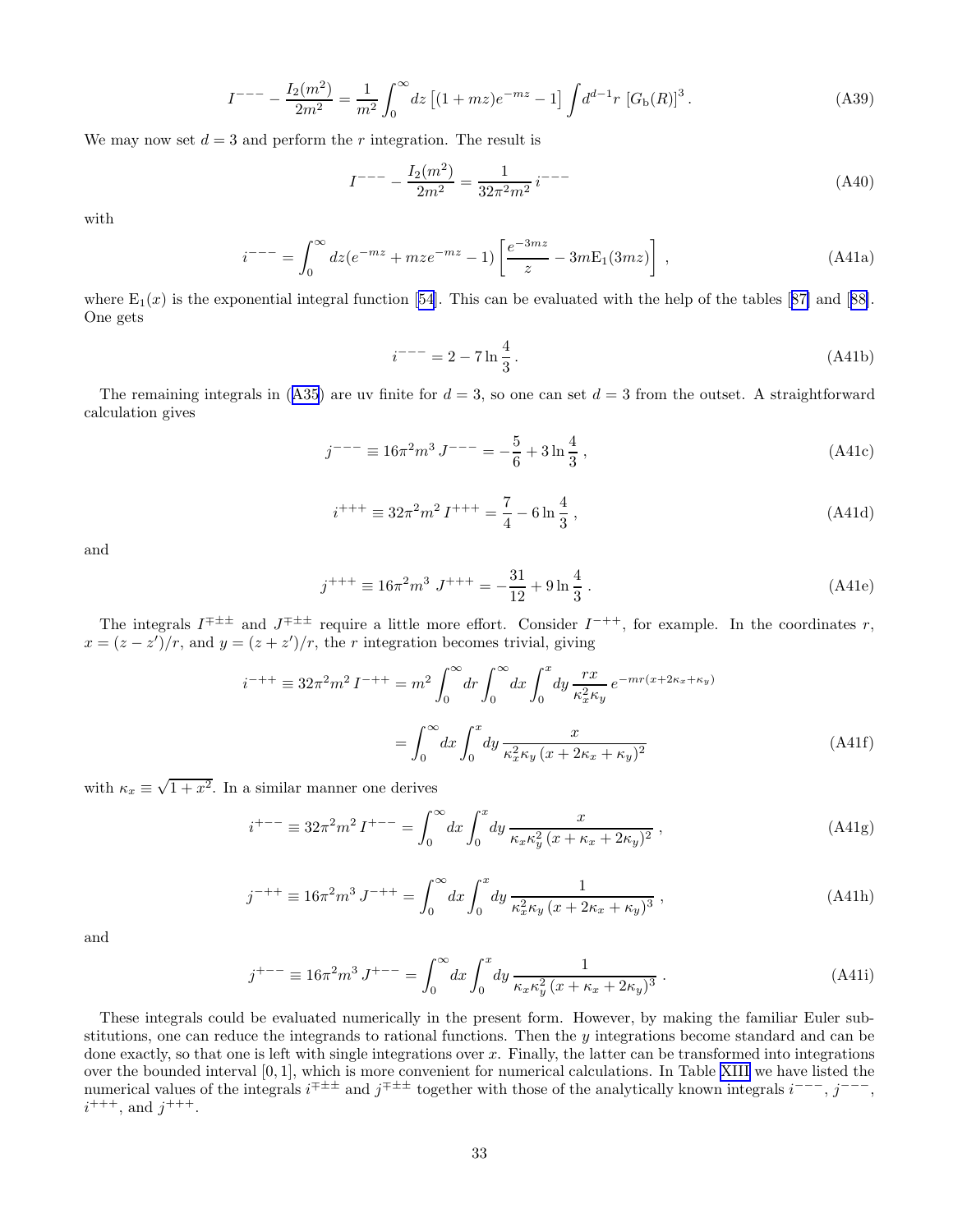TABLE XIII. Numerical values of the integrals  $i^{\lambda\mu\rho}$  and  $j^{\lambda\mu\rho}$  for  $d=3$ .

<span id="page-33-0"></span>

| $\lambda \mu \rho$            | __           | __        | -         |           |
|-------------------------------|--------------|-----------|-----------|-----------|
| $i^{\lambda\mu\rho}$          | $-0.0137745$ | 0.1324282 | 0.0420126 | 0.0239076 |
| $\lambda \mu \rho$<br>$\cdot$ | J.0297129    | J.0114128 | 0.0075298 | 0.0058053 |

Substituting the above results and the value  $(A9)$  of  $I_3$  into  $(A35)$  finally yields

$$
-2m\left.\frac{\partial\hat{\sigma}_2(p;m,0)}{\partial p^2}\right|_{p=0} = \frac{n+2}{3}\left(\frac{u_0}{8\pi m}\right)^2 A\tag{A42a}
$$

with

$$
A = \frac{1}{3} \sum_{\lambda, \mu, \rho = \pm} \left( i^{\lambda \mu \rho} + j^{\lambda \mu \rho} \right) - \frac{1}{162}
$$
  
= 
$$
\frac{17}{162} - \frac{1}{3} \ln \frac{4}{3} + i^{+--} + i^{-++} + j^{+--} + j^{-++} \approx 0.202428.
$$
 (A42b)

Next, consider  $\hat{\sigma}_3$ . Noting that the integrand is a symmetric function of z and z', we find

$$
\hat{\sigma}_3(p;m,0) = \frac{1}{4} \left( \frac{n+2}{3} \frac{u_0}{8\pi} \right)^2 \frac{1}{\kappa} \int_0^\infty dz' \int_z^\infty dz \, \frac{e^{-2m(z+z')}}{zz'} \, e^{-2\kappa z'} \left( 1 - e^{-\kappa z} \right). \tag{A43}
$$

The integrals one obtains upon performing the derivative  $\partial/\partial p^2|_0$  can be worked out utilizing the mathematical tables [[87–89\]](#page-39-0). This gives<sup>17</sup>

$$
-2m\left.\frac{\partial\hat{\sigma}_{3}(p;m,0)}{\partial p^{2}}\right|_{p=0} = \frac{1}{4}\left(\frac{n+2}{3}\frac{u_{0}}{8\pi m}\right)^{2}\left[\text{Li}_{2}\left(-\frac{1}{2}\right)+\frac{\pi^{2}}{12}+\frac{1}{2}\ln\frac{2}{3}\right],\tag{A44}
$$

where $Li_2(x)$  is the polylogarithm of order 2 (see, e.g., Ref. [[89\]](#page-39-0)) with the value  $Li_2(-\frac{1}{2}) = -0.4484142...$ 

It remains to compute the contribution of the combination  $\hat{\sigma}_4 + \hat{\sigma}_1 \partial \hat{\sigma}_1/\partial c_0$ . The second term implies that from the term associated with the lower loop of  $\hat{\sigma}_2$ ,

$$
\frac{1}{2} \int_0^\infty \frac{dp' \, p'}{2\pi} \, \hat{G}_N^2(\mathbf{p}'; z, z') \;, \tag{A45}
$$

its value at  $z'=0$ , multiplied by  $e^{-2\kappa' z'}$  (the factor produced by the broken lines of  $\hat{\sigma}_1$ ), gets subtracted. This entails that the contribution we are concerned with takes the form

$$
-2m\frac{\partial}{\partial p^2}\bigg|_{p=0} \left[\hat{\sigma}_4 + \hat{\sigma}_1 \frac{\partial \hat{\sigma}_1}{\partial c_0}\right](p;m,0) = \frac{1}{4} \left(\frac{n+2}{3} \frac{u_0}{8\pi m}\right)^2 g_4 \tag{A46}
$$

with

$$
g_4 = \int_0^\infty dz \int_0^\infty dz' \frac{2z \, e^{-2(z+z')}}{z'} \left[ F(z, z') - F(z, 0) \, e^{-2z'} \right],\tag{A47}
$$

where  $F$  denotes a sum of exponential integral functions [\[54](#page-38-0)]:

$$
F(z, z') = \mathcal{E}_1(2|z - z'|) + \mathcal{E}_1(2z + 2z') + 2\mathcal{E}_1(|z - z'| + z + z'). \tag{A48}
$$

The integrals contributing to  $g_4$  can be evaluated analytically. One obtains

<sup>17</sup>Notethat formula 3.1.3.2 on p. 567 of Ref. [[87\]](#page-39-0) is incorrect; its corrected form is given as 3.2.1.2 on p. 617 of Ref. [\[88](#page-39-0)].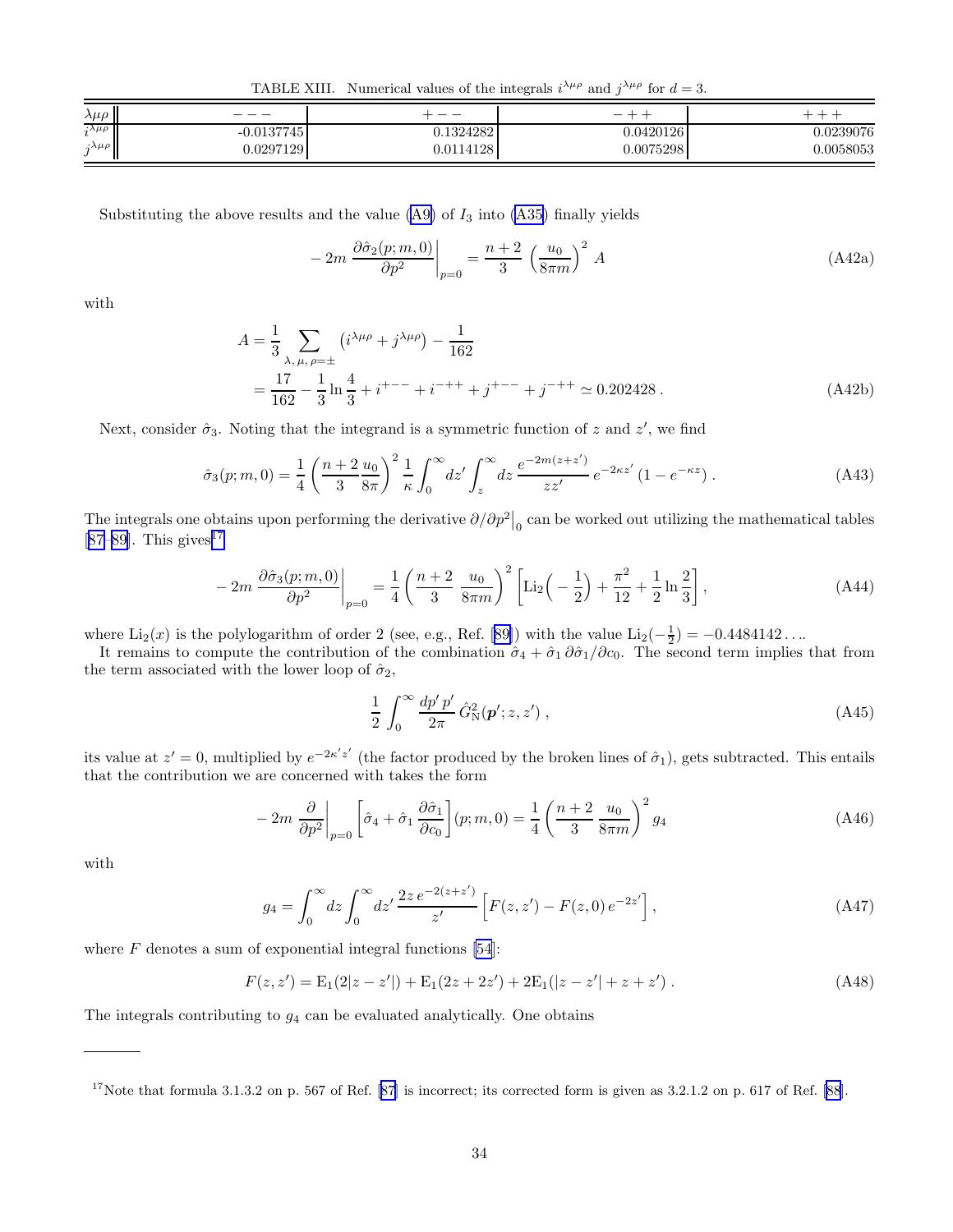$$
g_4 = -\frac{\pi^2}{12} + \ln^2 2 + \frac{1}{2} \ln \frac{3}{2} - \text{Li}_2\left(-\frac{1}{2}\right). \tag{A49}
$$

<span id="page-34-0"></span>Combining the above results yields

$$
(Z_1^{\rm sp} Z_{\phi})^{-1} = 1 - \frac{n+2}{12} \frac{u_0}{8\pi m} + \frac{n+2}{3} \left[ \frac{n+2}{12} \left( \frac{1}{2} - \ln 2 + \ln^2 2 \right) + A \right] \left( \frac{u_0}{8\pi m} \right)^2 + \mathcal{O}(u_0^3) ,\tag{A50}
$$

from which([5.17a\)](#page-14-0) follows upon substitution of

$$
\frac{u_0}{8\pi m} = \frac{6}{n+8} \left( \tilde{u} + \tilde{u}^2 \right) + \mathcal{O}(\tilde{u}^3) \,. \tag{A51}
$$

# 4. Calculation  $Z_{\phi_s^2}^{\mathbf{s}\mathbf{p}}$

We start from the representation [\(5.2b\)](#page-11-0) of this renormalization factor, perform the mass renormalization, and use ([7.2\)](#page-20-0) to express  $[\hat{G}^{(0,2)}]^{-1}$  in terms of  $\hat{\sigma}$ , obtaining

$$
(Z_{\phi_s^2}^{\rm sp})^{-1} = Z_1^{\rm sp} Z_{\phi} \left[ 1 - \frac{\partial \hat{\sigma}(0; m, c_0)}{\partial c_0} \right]_{c=0} . \tag{A52}
$$

Upon carrying out the surface-enhancement renormalization, we arrive at

$$
Z_{\phi_s^2}^{\rm sp} = (Z_1^{\rm sp} Z_\phi)^{-1} + \frac{n+2}{3} \frac{u_0}{8\pi m} \ln 2 + \left(\frac{n+2}{3} \frac{u_0}{8\pi m}\right)^2 \left(\frac{1}{2} - \frac{3}{4} \ln 2 + \ln^2 2\right) + \left[\hat{\sigma}_1(0; m, 0) \frac{\partial^2 \hat{\sigma}_1(0; m, c_0)}{\partial c_0^2} + \sum_{j=2}^4 \frac{\partial \hat{\sigma}_j(0; m, c_0)}{\partial c_0}\right]_{c_0=0} + \mathcal{O}(u_0^3)
$$
(A53)

The explicitly given first  $\mathcal{O}(u_0^2)$  contribution is the sum of the three terms  $(\partial \hat{\sigma}_1/\partial c_0)^2$ ,  $-(Z_1^{\text{sp}}Z_{\phi})^{(1)}\partial \hat{\sigma}_1/\partial c_0$ , and  $-(Z_1^{\rm sp}Z_{\phi})^{(1)}m\partial^2\hat{\sigma}_1/\partial c_0^2$ , whose last one is one part of the contribution proportional to the  $\mathcal{O}(u_0)$  shift  $\delta c^{(1)}$  (the other part being the contribution proportional to the uv singular tadpole graph  $\hat{\sigma}_1$ ). The values of  $(Z_1^{\text{sp}}Z_{\phi})^{(1)}$  and  $\partial \hat{\sigma}_1/\partial c_0$ may be read off from (A50) and([A26](#page-30-0)), respectively; the required second derivative is

$$
\frac{\partial^2 \hat{\sigma}_1}{\partial c_0^2} (0; m, c_0 = 0) = -u_0 \frac{n+2}{6} \int_{\mathbf{p}'} \frac{1}{(\kappa' + m)(\kappa')^3} = -\frac{n+2}{3} \frac{u_0}{4\pi m^2} (1 - \ln 2) \tag{A54}
$$

The remaining contributions in (A53) can be computed by proceeding along lines similar to those taken in our calculation of  $Z_1^{\text{sp}}Z_{\phi}$ . The contribution of  $\hat{\sigma}_2$  is given by the derivative  $\partial/\partial c_0$  of the graph [\(A30\)](#page-31-0) at  $c_0 = 0$ . It can be written as

$$
\frac{\partial \hat{\sigma}_2}{\partial c_0} (0; m, c_0 = 0) = -\frac{n+2}{3} \left(\frac{u_0}{8\pi m}\right)^2 B
$$
\n(A55a)

with

$$
B = -\frac{(8\pi m)^2}{6} \int_0^\infty dz \int_0^\infty dz' e^{-m(z+z')} \int d^{d-1}r \left. \frac{\partial}{\partial c_0} \left[ G(x, x') \right]^3 \right|_{c_0=0},\tag{A55b}
$$

where again  $r = x_{\parallel} - x'_{\parallel}$ . The required derivative  $(\partial G^3/\partial c_0)_{c_0=0} = 3G_N^2 (\partial G/\partial c_0)_{c_0=0}$  can be computed in the  $pz$ representation. Upon setting  $d = 3$  and performing the angular integration, we find

$$
\left. \frac{\partial}{\partial c_0} G(\boldsymbol{x}, \boldsymbol{x}') \right|_{c_0 = 0} = -\int_{\boldsymbol{p}} \frac{e^{-\kappa(z + z')}}{\kappa^2} e^{-i\boldsymbol{p} \cdot \boldsymbol{r}} = -\int_0^\infty \frac{dp \, p}{2\pi \kappa^2} J_0(pr) \, e^{-\kappa(z + z')} \, . \tag{A56}
$$

Weinsert this, together with the decomposition  $(A32)$  $(A32)$  $(A32)$  of  $G_N$ , into  $(A56)$  and perform the angular part of the integration  $\int d^2r$ . This yields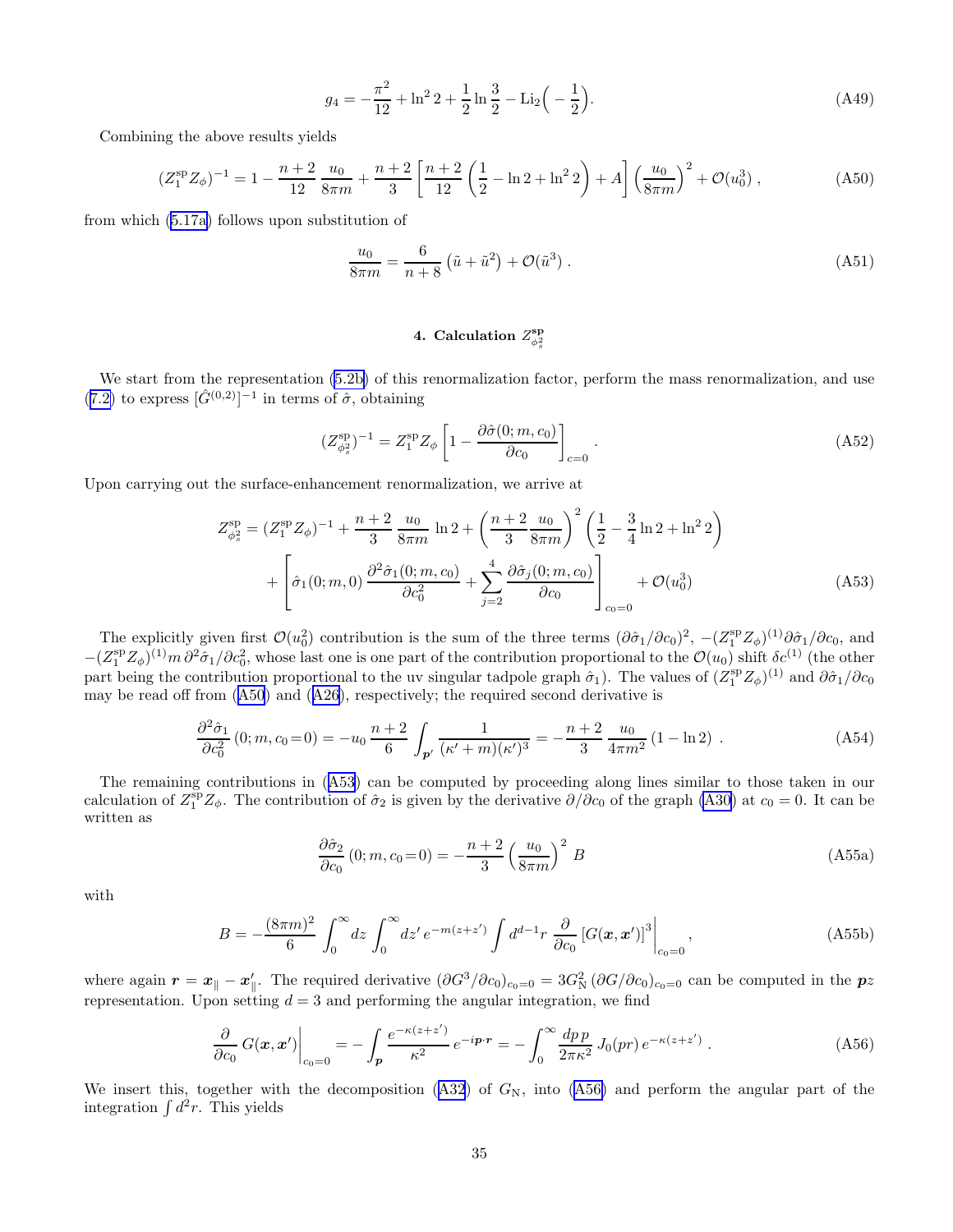$$
B = 2 \sum_{\lambda, \mu = \mp} k^{\lambda \mu} \tag{A57}
$$

with

$$
k^{\lambda\mu} = m^2 \int_0^\infty dr \, r \int_0^\infty \frac{dp \, p}{\kappa^2} \, J_0(pr) \int_0^\infty dz \, \int_0^\infty dz' e^{-(\kappa + m)(z + z')} \, \frac{e^{-m(R_\lambda + R_\mu)}}{R_\lambda R_\mu} \,, \tag{A58}
$$

where  $R_{\lambda=\pm}$  is defined by [\(A31\)](#page-31-0).

Changing again to the variables  $z_{\pm} = z \pm z'$ , we can rewrite the symmetric double integrals  $\int_0^{\infty} dz \int_0^{\infty} dz'$  in  $k^{--}$ and  $k^{++}$  as  $\int_0^\infty dz_-\int_{z_-}^\infty dz_+$  and  $\int_0^\infty dz_+\int_0^{z_+} dz_-$ , respectively. The inner one of these z integrations can now be performed to get

$$
k^{\lambda\lambda} = m^2 \int_0^\infty dr \, r \int_0^\infty \frac{dp \, p}{\kappa^2} \, J_0(pr) \int_0^\infty dz \, \frac{e^{-(\kappa+m)z-2mR}}{R^2} \times \begin{cases} (\kappa+m)^{-1} & \text{for } \lambda = -\,,\\ z & \text{for } \lambda = +\,, \end{cases} \tag{A59}
$$

where  $R = \sqrt{r^2 + z^2}$ , as before. Next we make the variable transformation  $r \to r/z$ . Then the integrals over z simplify to

$$
\int_0^\infty dz \, e^{-(\kappa + m + 2mR)z} J_0(prz) \times \begin{cases} 1 & \text{for } \lambda = -\,, \\ z \,, & \text{for } \lambda = +\,, \end{cases} \tag{A60}
$$

standard integrals, which can be found in tables [\[88](#page-39-0)]. In this manner one obtains

$$
k^{--} = \int_0^\infty \frac{dr \, r}{\kappa_r^2} \int_0^\infty \frac{dp \, p}{\kappa_p^2 \left(\kappa_p + 1\right) \sqrt{(1 + \kappa_p + 2\kappa_r)^2 + (pr)^2}} \tag{A61a}
$$

and

$$
k^{++} = \int_0^\infty \frac{dr \, r}{\kappa_r^2} \int_0^\infty \frac{dp \, p}{\kappa_p^2} \frac{1 + \kappa_p + 2\kappa_r}{\left[ \left( 1 + \kappa_p + 2\kappa_r \right)^2 + (pr)^2 \right]^{3/2}} \,, \tag{A61b}
$$

where as before  $\kappa_p \equiv \sqrt{p^2 + 1}$ . To compute these integrals, we had to resort once more to numerical means. Our results read

$$
k^{--} = 0.1538951\,,\tag{A62}
$$

$$
k^{++} = 0.0469337. \tag{A63}
$$

The "mixed" term  $k^{-+}$  is more complicated since its double z integration does not reduce to a single one. We first rescale z, z', and r, so that  $z/r \to z$ ,  $z'/r \to z'$ , and  $mr \to r$ . This leads us to

$$
k^{-+} = \int_0^\infty dr \, r \int_0^\infty \frac{dp \, p}{\kappa_p^2} \, J_0(pr) \int_0^\infty dz \, \int_0^\infty dz' \, e^{-r \, (\kappa_p + 1)(z + z')} \frac{e^{-r \sqrt{|z - z'|^2 + 1}}}{\sqrt{|z - z'|^2 + 1}} \, \frac{e^{-r \sqrt{(z + z')^2 + 1}}}{\sqrt{(z + z')^2 + 1}} \,. \tag{A64}
$$

The integral over r is of the form (A60) with  $\lambda = +$  and hence can be calculated. Rewriting  $\int_0^\infty dz \int_0^\infty dz'$  as  $\int_0^\infty dy \int_0^y dx$  with  $y = z + z'$  and  $x = z - z'$  finally gives the representation we used to determine  $k^{-+}$  by numerical integration:

$$
k^{-+} = \int_0^{\infty} \frac{dp \, p}{\kappa_p^2} \int_0^{\infty} \frac{dy}{\kappa_y} \int_0^y \frac{dx}{\kappa_x} \frac{\kappa_y + \kappa_x + (\kappa_p + 1)y}{\left\{ [\kappa_y + \kappa_x + (\kappa_p + 1)y]^2 + p^2 \right\}^{3/2}} \,. \tag{A65}
$$

Our result for  $k^{-+}$  is

$$
k^{-+} \simeq 0.0691008 \,. \tag{A66}
$$

In conjunction with (A62) it yields

$$
B = 2\left(k^{--} + 2k^{-+} + k^{++}\right) \simeq 0.678061\,,\tag{A67}
$$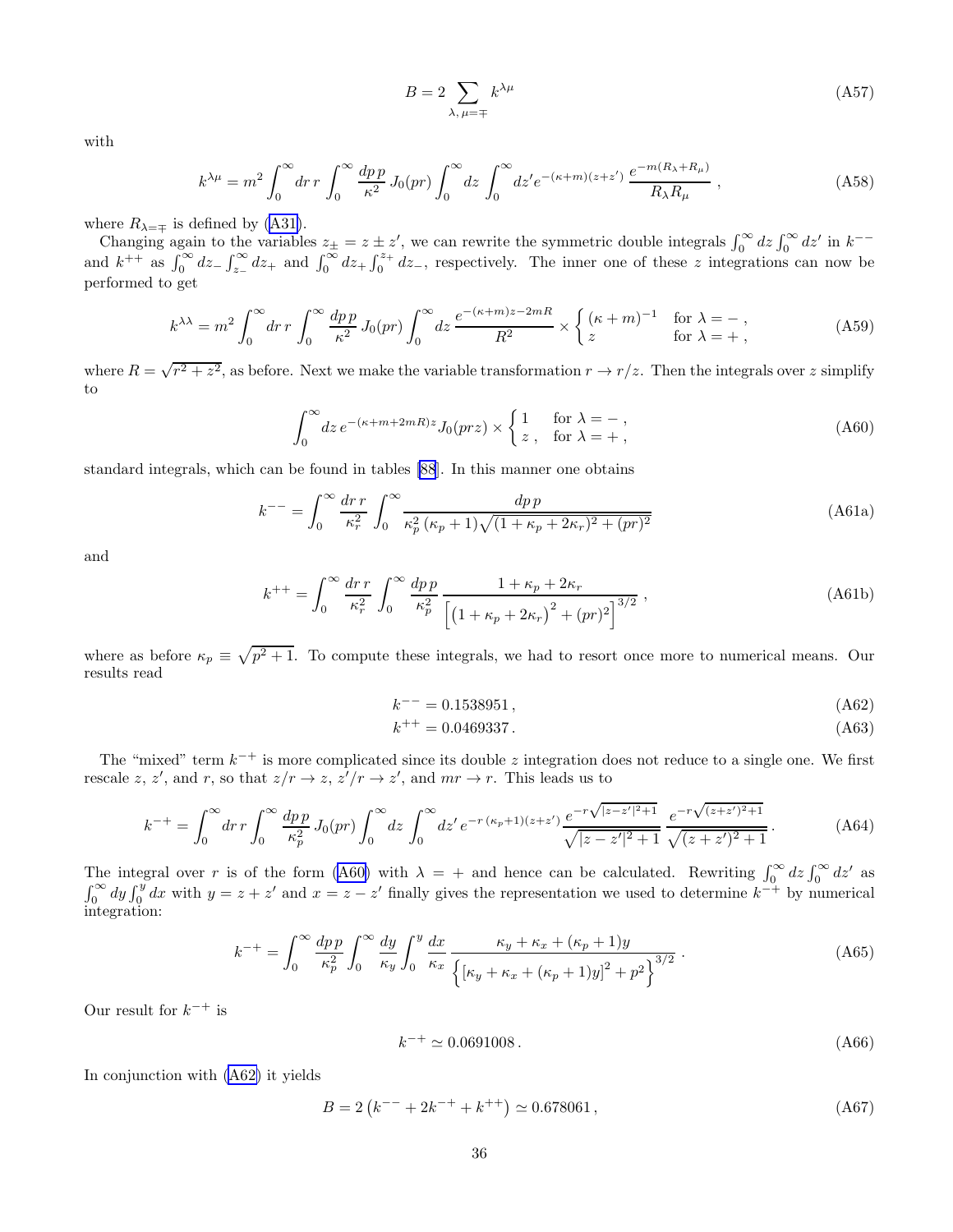<span id="page-36-0"></span>which is the numerical value quoted in([5.20](#page-14-0)).

The other two-loop contributions to  $Z_{\phi_s^2}^{sp}$  can be worked out analytically. Performing first the parallel-momentum loop integrations and thereafter the remaining ones over z and  $z'$ , one finds that<sup>18</sup>

$$
\frac{\partial \hat{\sigma}_3}{\partial c_0} (0; m, 0) = \left(\frac{n+2}{3} \frac{u_0}{8\pi m}\right)^2 \left[\text{Li}_2\left(-\frac{1}{2}\right) + \frac{\pi^2}{12} + \frac{1}{2}\ln 2 - \frac{3}{4}\ln 3\right]
$$
(A68)

and

$$
\left(\frac{\partial \hat{\sigma}_4}{\partial c_0} + \hat{\sigma}_1 \frac{\partial^2 \hat{\sigma}_1}{\partial c_0^2}\right)(0; m, 0) = \left(\frac{n+2}{3} \frac{u_0}{8\pi m}\right)^2 \left\{ \left[\frac{\pi^2}{24} - \frac{5}{2} \ln 2 + \frac{3}{4} \ln 3\right] + \left[-\text{Li}_2\left(-\frac{1}{2}\right) - \frac{\pi^2}{8} + \ln 2 + \frac{1}{4} \ln^2 2\right] \right\}
$$

$$
= \left(\frac{n+2}{3} \frac{u_0}{8\pi m}\right)^2 \left[\frac{3}{4} \ln \frac{3}{4} + \frac{1}{4} \ln^2 2 - \text{Li}_2\left(-\frac{1}{2}\right) - \frac{\pi^2}{12}\right].
$$
 (A69)

In the first version of (A69), the term in the first pair of square brackets represents the part of  $\partial \hat{\sigma}_4/\partial c_0$  that results from the action of the derivative  $\partial/\partial c_0$  on the tadpole subgraph [\(A15\)](#page-29-0) of  $\hat{\sigma}_4$  (by which an insertion of  $\phi_s^2/2$  is produced there). Whereas this part is uv finite at  $d=3$ , the other one (with an insertion of  $\phi_s^2/2$  at the lower loop) must be combined with the remaining term  $\propto \hat{\sigma}_1$  to obtain the finite result pertaining to the second pair of square brackets.

Combining these results yields

$$
Z_{\phi_s^2}^{\rm sp} = 1 + \frac{n+2}{3} \frac{u_0}{8\pi m} \left( \ln 2 - \frac{1}{4} \right)
$$
  
+ 
$$
\frac{n+2}{3} \left( \frac{u_0}{8\pi m} \right)^2 \left[ A - B + \frac{n+2}{3} \left( \frac{1}{4} \ln^2 2 - \ln 2 \right) \right] + \mathcal{O}(u_0^3) ,
$$
 (A70)

from which [\(5.17b\)](#page-14-0)follows by expressing  $u_0$  in terms of  $\tilde{u}$  using ([A51](#page-34-0)). Just as in the case of  $Z_1^{\rm sp}Z_{\phi}$ , the number  $Li_2(-1/2)$  has canceled out.

#### APPENDIX B: TWO-LOOP FEYNMAN DIAGRAMS FOR THE ORDINARY TRANSITION

Wefirst show that the last two two-loop contributions in ([A16](#page-29-0)),  $\hat{\sigma}_3(p; m, c_0)$  and  $\hat{\sigma}_4(p; m, c_0)$ , sum to zero when  $c_0 = \infty$ :

$$
\hat{\sigma}_3(p;m,\infty) + \hat{\sigma}_4(p;m,\infty) = \left[ \underbrace{\left( \bigotimes_{\mathsf{D}} \bigotimes_{\mathsf{D}}^{\mathsf{s}} + \bigotimes_{\mathsf{D}}^{\mathsf{s}} \right)}_{-\mathsf{D}} \right]_{c_0=\infty} = 0. \tag{B1}
$$

A straightforward calculation gives

$$
\hat{\sigma}_j(p;m,\infty) = \frac{u_0^2}{128} \left(\frac{n+2}{3}\right)^2 \int_{p_1} \int_{p_2} \frac{1}{\kappa_1 \kappa_2} L_j(\kappa, \kappa_1, \kappa_2) , \qquad j = 3, 4,
$$
 (B2)

with

$$
L_3(\kappa, \kappa_1, \kappa_2) = \frac{4}{\kappa} \int_0^\infty dz \int_0^\infty dz' e^{-\kappa(z+z') - 2(\kappa_1 z + \kappa_2 z')} \left[ e^{-\kappa|z-z'|} - e^{-\kappa(z+z')} \right]
$$
  
=  $\frac{1}{\kappa} \frac{1}{\kappa + \kappa_1 + \kappa_2} \left( \frac{1}{\kappa + \kappa_1} + \frac{1}{\kappa + \kappa_2} \right) - \frac{1}{\kappa} \frac{1}{\kappa + \kappa_1} \frac{1}{\kappa + \kappa_2}.$  (B3)

<sup>&</sup>lt;sup>18</sup>Again, the tables of integrals [\[88](#page-39-0)] were used; note that formula 2.5.11.11 is misprinted: the argument of the exponential function in the integrand should read  $(c - b)x$  instead of  $(b - c)x$ .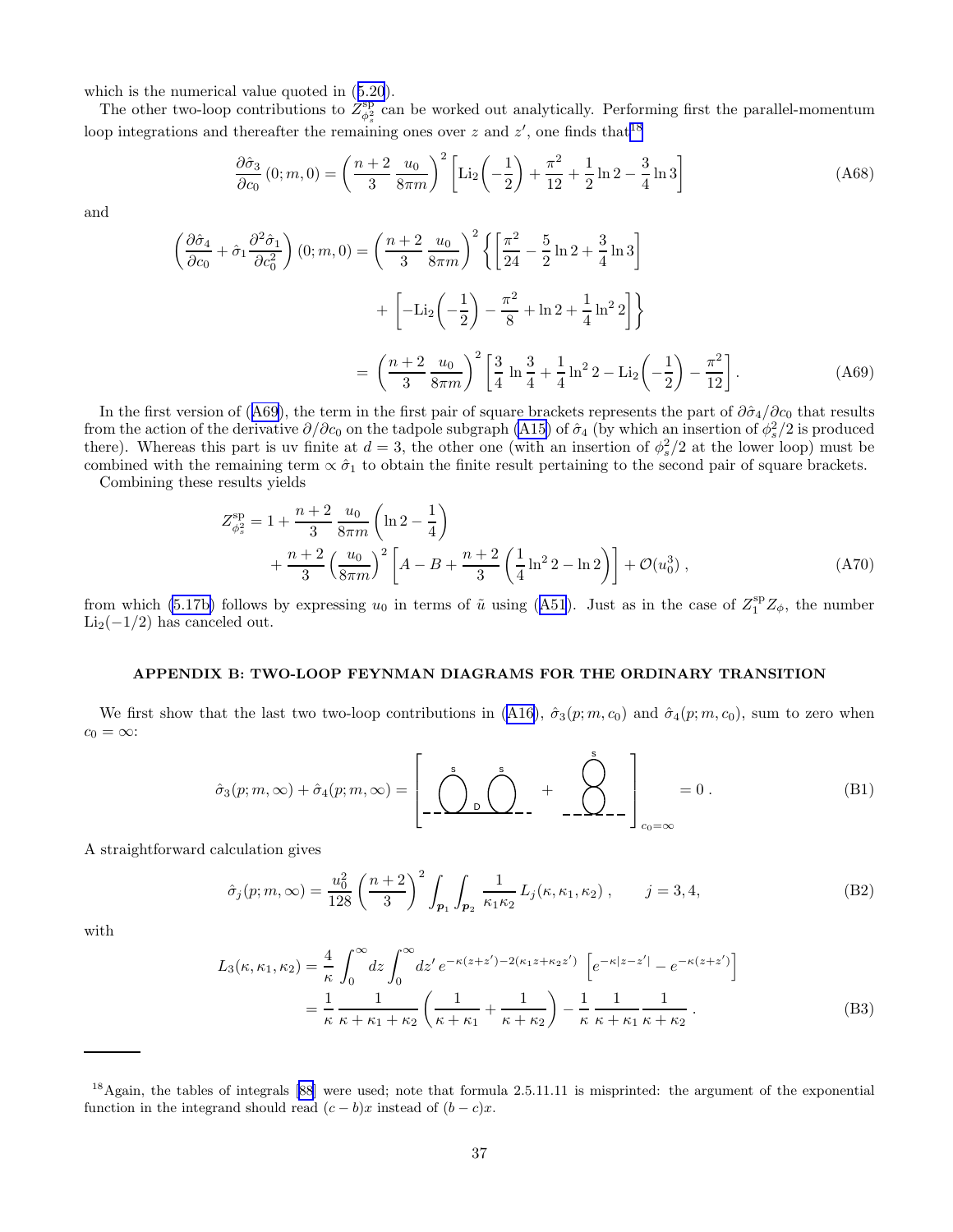<span id="page-37-0"></span>and

$$
L_4(\kappa, \kappa_1, \kappa_2) = -\frac{4}{\kappa_1} \int_0^\infty dz \int_0^\infty dz' e^{-2(\kappa z + \kappa_2 z')} \left( e^{-\kappa_1 |z - z'|} - e^{-\kappa_1 (z + z')} \right)^2
$$
  
=  $\frac{1}{\kappa_1} \left[ \left( \frac{-1}{\kappa + \kappa_2} + \frac{2}{\kappa + \kappa_1 + \kappa_2} \right) \left( \frac{1}{\kappa + \kappa_1} + \frac{1}{\kappa_1 + \kappa_2} \right) - \frac{1}{\kappa + \kappa_1} \frac{1}{\kappa + \kappa_2} \right].$  (B4)

Adding these contributions yields

$$
\sum_{j=3}^{4} L_j(\kappa, \kappa_1, \kappa_2) = \frac{\kappa_1 - \kappa_2}{(\kappa + \kappa_1)(\kappa + \kappa_2)(\kappa + \kappa_1 + \kappa_2)(\kappa_1 + \kappa_2)}.
$$
 (B5)

Hence the integral  $\int_{p_1} \int_{p_2}$  in [\(B2](#page-36-0)) is identically zero because of the antisymmetric form of its integrand.

Therefore the  $\mathcal{O}(u_0^2)$  term of  $Z_{1,\infty}Z_{\phi}$  is indeed entirely given by the contribution of the quantity  $\hat{\sigma}_2(p;m,\infty)$  defined in([A17](#page-29-0)), as we asserted in [\(7.24](#page-22-0)). To compute it, we can proceed as in our calculation of its  $c_0 = 0$  analog in Appendix [A](#page-27-0). This leads us to

$$
-2m\left.\frac{\partial\hat{\sigma}_2(p;m,\infty)}{\partial p^2}\right|_{p=0} = \frac{n+2}{3}\left(\frac{u_0}{8\pi m}\right)^2C
$$
 (B6)

with

$$
C := \frac{1}{3} \left( i^{---} + j^{---} - i^{+++} - j^{+++} \right) - \frac{1}{162} + i^{-++} + j^{-++} - i^{+---} - j^{+--} \tag{B7}
$$

Here  $i^{---}, \ldots, j^{+--}$  are the integrals introduced in [\(A41a\)](#page-32-0)–([A41i\)](#page-32-0). Using the analytical values given in these equations together with the numerical ones listed in Table [XIII,](#page-33-0) one arrives at the form [\(7.25\)](#page-23-0) of our results for  $Z_{1,\infty}Z_{\phi}$  and C.

- [1] K. G. Wilson and J. Kogut, Phys. Rep. 12C, 75 (1974).
- [2] Phase Transitions and Critical Phenomena, Vol. 6, edited by C. Domb and M. S. Green (Academic Press, London, 1976).
- [3] J. Zinn-Justin, Euclidean Field Theory and Critical Phenomena (Oxford University Press, New York 1989).
- [4] K. G. Wilson and M. E. Fisher, Phys. Rev. Lett. 28, 240 (1972).
- [5] G. 't Hooft and M. Veltman, Nucl. Phys. B 44, 189 (1972); G. 't Hooft, Nucl. Phys. B 61, 465 (1973).
- [6] S. G. Gorishny, S. A. Larin, and F. V. Tkachov, Phys. Lett. A 101, 120 (1984).
- [7] H. Kleinert, J. Neu, V. Schulte-Frohlinde, K. G. Chetyrkin, and S. A. Larin, Phys. Lett. B 272, 39 (1991).
- [8] K. Symanzik, Lett. Nuovo Cimento 8, 771 (1973).
- [9] M. C. Bergère and F. David, Ann. Phys. (N. Y.) 142, 416 (1982).
- [10] G. Parisi, J. Stat. Phys. **23**, 49 (1980).
- [11] J. C. Le Guillou and J. Zinn-Justin, J. Phys. Lett. France 46, L137 (1985); J. Phys. France 48, 19 (1987); J. Phys. France 50, 1365 (1989).
- [12] V. Privman, P. C. Hohenberg, and A. Aharony, in Phase Transitions and Critical Phenomena, edited by C. Domb and J. L. Lebowitz (Academic Press, London, 1991), Vol. 14, p. 1.
- [13] V. Dohm, Z. Phys. B **60**, 61 (1985).
- [14] H. W. Diehl and S. Dietrich, Phys. Lett. 80 A, 408 (1980).
- [15] H. W. Diehl and S. Dietrich, Z. Phys. B 42, 65 (1981).
- [16] H. W. Diehl and S. Dietrich, Phys. Rev. B 24, 2878 (1981); Z. Phys. B 50, 117 (1983).
- [17] K. Symanzik, Nucl. Phys. B 190, 1 (1981).
- [18] H. W. Diehl, in *Phase Transitions and Critical Phenomena*, edited by C. Domb and J. L. Lebowitz (Academic, London, 1986), Vol. 10, p. 75.
- [19] H. W. Diehl, Int. J. Mod. Phys. B 11, 3503 (1997), preprint [cond-mat/9610143.](http://arxiv.org/abs/cond-mat/9610143)
- [20] K. Binder, in Phase Transitions and Critical Phenomena, edited by C. Domb and J. L. Lebowitz (Academic, London, 1983), Vol. 8, p. 1.
- [21] G. A. Baker, Jr., B. G. Nickel, M. S. Green, and D. I. Meiron, Phys. Rev. Lett. 36, 1351 (1976).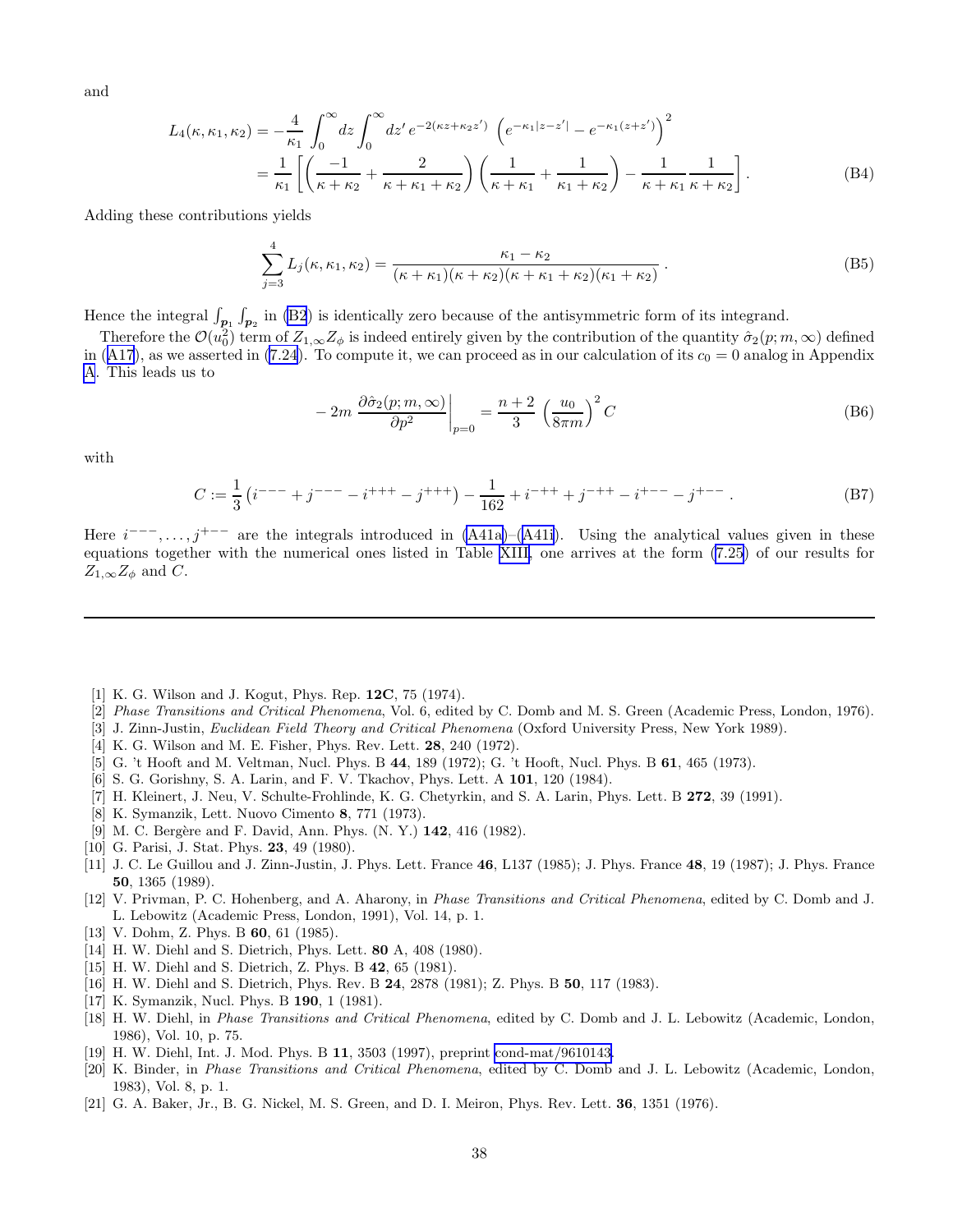- <span id="page-38-0"></span>[22] G. A. Baker, Jr., B. G. Nickel, and D. I. Meiron, Phys. Rev. B 17, 1365 (1978).
- [23] J. C. Le Guillou and J. Zinn-Justin, Phys. Rev. B **21**, 3976 (1980).
- [24] C. Bagnuls and C. Bervillier, Phys. Rev. B **32**, 7209 (1985).
- [25] C. Bagnuls, C. Bervillier, D. I. Meiron, and B. G. Nickel, Phys. Rev. B 35, 3585 (1987).
- [26] R. Schloms and V. Dohm, Nucl. Phys. B 328, 639 (1989).
- [27] G. Parisi, *Statistical Field Theory* (Addison-Wesley, Redwood 1988).
- [28] C. Itzykson and J.-M. Drouffe, Statistical Field Theory (Cambridge University Press, Cambridge, 1989), Vol. I.
- [29] G. S. Pawley, R. H. Swendsen, D. J. Wallace, and K. G. Wilson, Phys. Rev. B 29, 4030 (1984).
- [30] A. J. Liu and M. E. Fisher, Physica A 156, 35 (1989).
- [31] F. J. Halfkann and V. Dohm, Z. Phys. B 89, 79 (1992).
- [32] G. Münster and J. Heitger, Nucl. Phys. B 424, 582 (1994).
- [33] N. A. Shpot, Phys. Lett. A **142**, 474 (1989).
- [34] I. O. Mayer, A. I. Sokolov, and B. N. Shalayev, Ferroel. **95**, 93 (1989).
- [35] C. Bervillier and M. Shpot, Phys. Rev. B 46, 955 (1992).
- [36] Yu. Holovatch and M. Shpot, J. Stat. Phys. 66, 867 (1992).
- [37] J. Reeve, A. J. Guttmann, and B. Keck, Phys. Rev. B 26, 3923 (1982).
- [38] H. W. Diehl and M. Shpot, Phys. Rev. Lett. 73, 3431 (1994).
- [39] H. Meirovitch and S. Livne, J. Chem. Phys. 88, 4507 (1988).
- [40] D. P. Landau and K. Binder, Phys. Rev. B 41, 4633 (1990).
- [41] M. Vendruscolo, M. Rovere, and A. Fasolino, Europhys. Lett. 20, 547 (1992).
- [42] C. Ruge, S. Dunkelmann, and F. Wagner, Phys. Rev. Lett. 69, 2465 (1992); C. Ruge, S. Dunkelmann, F. Wagner, and J. Wulff, J. Stat. Phys. 73, 293 (1993).
- [43] R. Hegger and P. Grassberger, J. Phys. A **27** 4069 (1994).
- [44] C. Ruge and F. Wagner, Phys. Rev. B **52**, 4209 (1995).
- [45] E. Eisenriegler, K. Kremer, and K. Binder, J. Chem. Phys. 77, 6296 (1982).
- [46] E. Eisenriegler, Polymers Near Surfaces (World Scientific, Singapore, 1993).
- [47] H. W. Diehl and E. Eisenriegler, Phys. Rev. B 30, 300 (1984); Phys. Rev. Lett. 48, 1767 (1982).
- [48] B. Nienhuis, Phys. Rev. Lett. 49, 1062 (1982); Int. J. Mod. Phys. 4, 929 (1990).
- [49] M. T. Batchelor, preprint [cond-mat/9608067,](http://arxiv.org/abs/cond-mat/9608067) to appear in Statistical Models, Yang-Baxter Equation and Related Topics, edited by M. L. Ge and F. Y. Wu (World Scientific, Singapore, 1996).
- [50] E. Brézin, J. C. Le Guillou and J. Zinn-Justin, in *Phase Transitions and Critical Phenomena*, Vol. 6, edited by C. Domb and M. S. Green (Academic Press, London, 1976), p. 125.
- [51] D.J. Amit, Field Theory, The Renormalization Group and Critical Phenomena (World Scientific, Singapore, 1984).
- [52] C. Bagnuls and C. Bervillier, Phys. Rev. B **24**, 1226 (1981).
- [53] H. W. Diehl, G. Gompper, and W. Speth, Phys. Rev. B 31, 5841 (1985).
- [54] Handbook of Mathematical Functions, edited by M. Abramowitz and I. Stegun (Dover, New York, 1965).
- [55] J. P. Eckmann, J. Magnen, and R. Sénéor, Commun. Math. Phys. 39, 251 (1975); J. S. Feldman and K. Osterwalder, Ann. Phys. (NY) 97, 80 (1976); J. Magnen and R. Sénéor, Commun. Math. Phys. 56, 237 (1977); J. P. Eckmann and H. Epstein, Commun. Math. Phys. 68, 245 (1979).
- [56] G. A. Baker, Jr., *Essentials of Padé Approximants* (Academic, New York, 1975).
- [57] G. Jug, Phys. Rev. B **27**, 609 (1983).
- [58] H. W. Diehl and A. Nüsser, Z. Phys. B **79**, 69 (1990).
- [59] M. Pleimling and W. Selke, Eur. Phys. J. B 1, 385 (1998), preprint [cond-mat/9710097.](http://arxiv.org/abs/cond-mat/9710097)
- [60] H. W. Diehl, S. Dietrich, and E. Eisenriegler, Phys. Rev. B 27, 2937 (1983).
- [61] H. W. Diehl and A. Nüsser, Phys. Rev. Lett. **56**, 2834 (1986).
- [62] K. De'Bell, T. Lookman, and S. G. Whittington, Phys. Rev. A 41, 682 (1990).
- [63] K. De'Bell, T. Lookman, J. Phys. A 18, L457 (1985).
- [64] M. Kikuchi and Y. Okabe, Progr. Theor. Phys. **73**, 32 (1985).
- [65] D. P. Landau, R. Pandey, and K. Binder, Phys. Rev. B 39, 12302 (1989).
- [66] H. Dosch, Critical Phenomena at Surfaces and Interfaces, Vol. 126 of Springer Tracts in Modern Physics (Springer, Berlin, 1992).
- [67] L. Sigl and W. Fenzl, Phys. Rev. Lett. **57**, 2191 (1986).
- [68] S. Dietrich and H. Wagner, Phys. Rev. Lett. **51**, 1469 (1983).
- [69] S. Dietrich and H. Wagner, Z. Phys. B 56, 207 (1984).
- [70] S. Dietrich and A. Haase, Phys. Rep. 260, 1 (1995).
- [71] L. Mailänder, H. Dosch, J. Peisl, and R. L. Johnson, Phys. Rev. Lett. 64, 2527 (1990); H. Dosch, L. Mailänder, R. L. Johnson, and J. Peisl, Surf. Sci. 279, 367 (1992).
- [72] K. Binder, in Phase Transformations in Materials, Vol. 5 of Materials Science and Technology, edited by R. W. Cahn, P. Haasen, and E. J. Kramer (VCH Verlagsgesellschaft mbH, Weinheim, 1991), pp. 143–212.
- [73] W. Helbing, B. Dünweg, K. Binder, and D. P. Landau, Z. Physik  $\bf{B}$  80, 401 (1990).